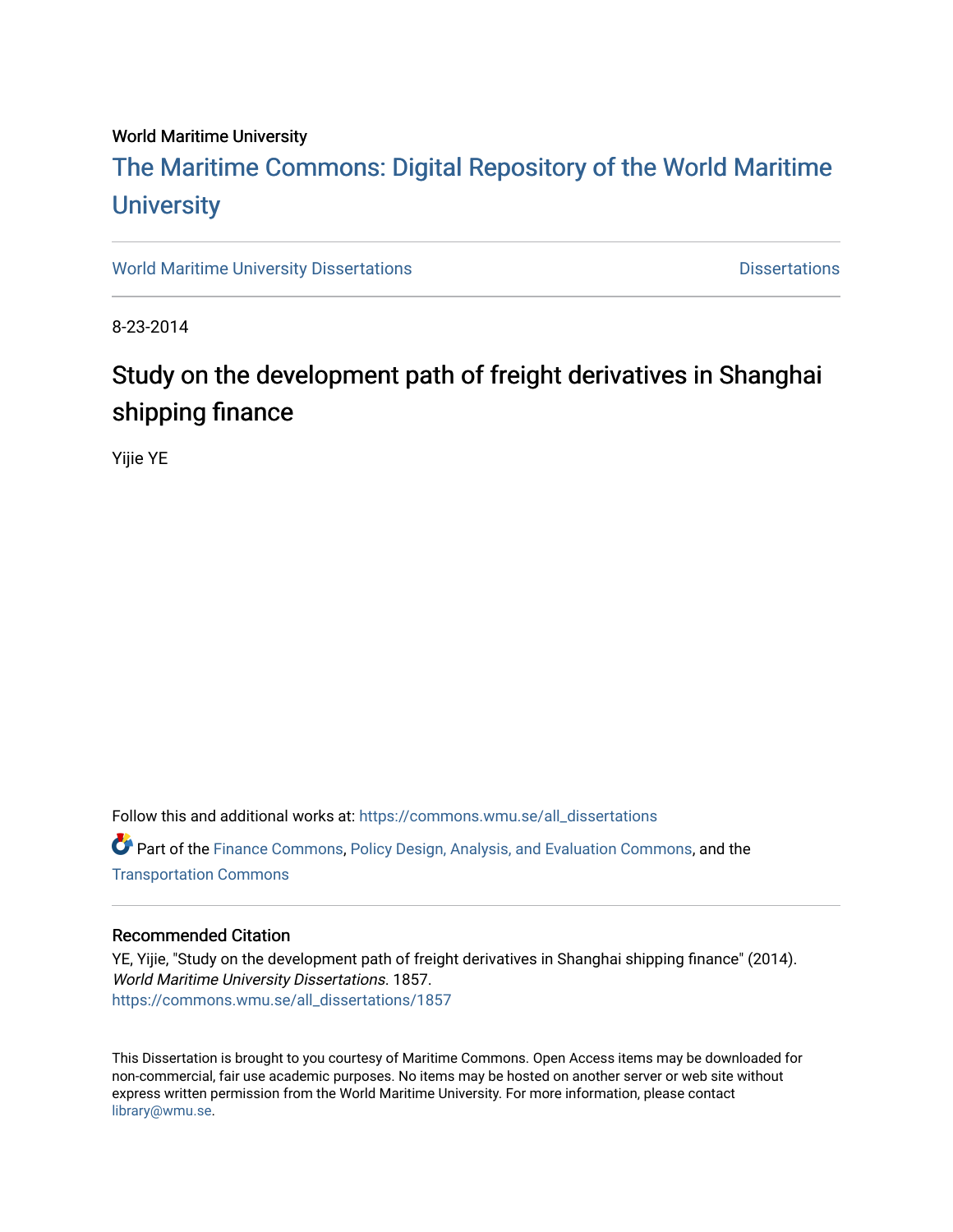



# **SHANGHAI MARITIME UNIVERSITY WORLD MARITIME UNIVERSITY**

Shanghai, China

# **Study on the development path of freight derivatives in Shanghai shipping finance**

**By YE Yijie China**

A research paper submitted to the World Maritime University in partial fulfillment of the requirements for the award of the degree of

# **MASTER OF SCIENCE**

# **In**

# **INTERNATIONAL TRANSPORT AND LOGISTICS**

**2014**

**Copyright YE Yijie, 2014**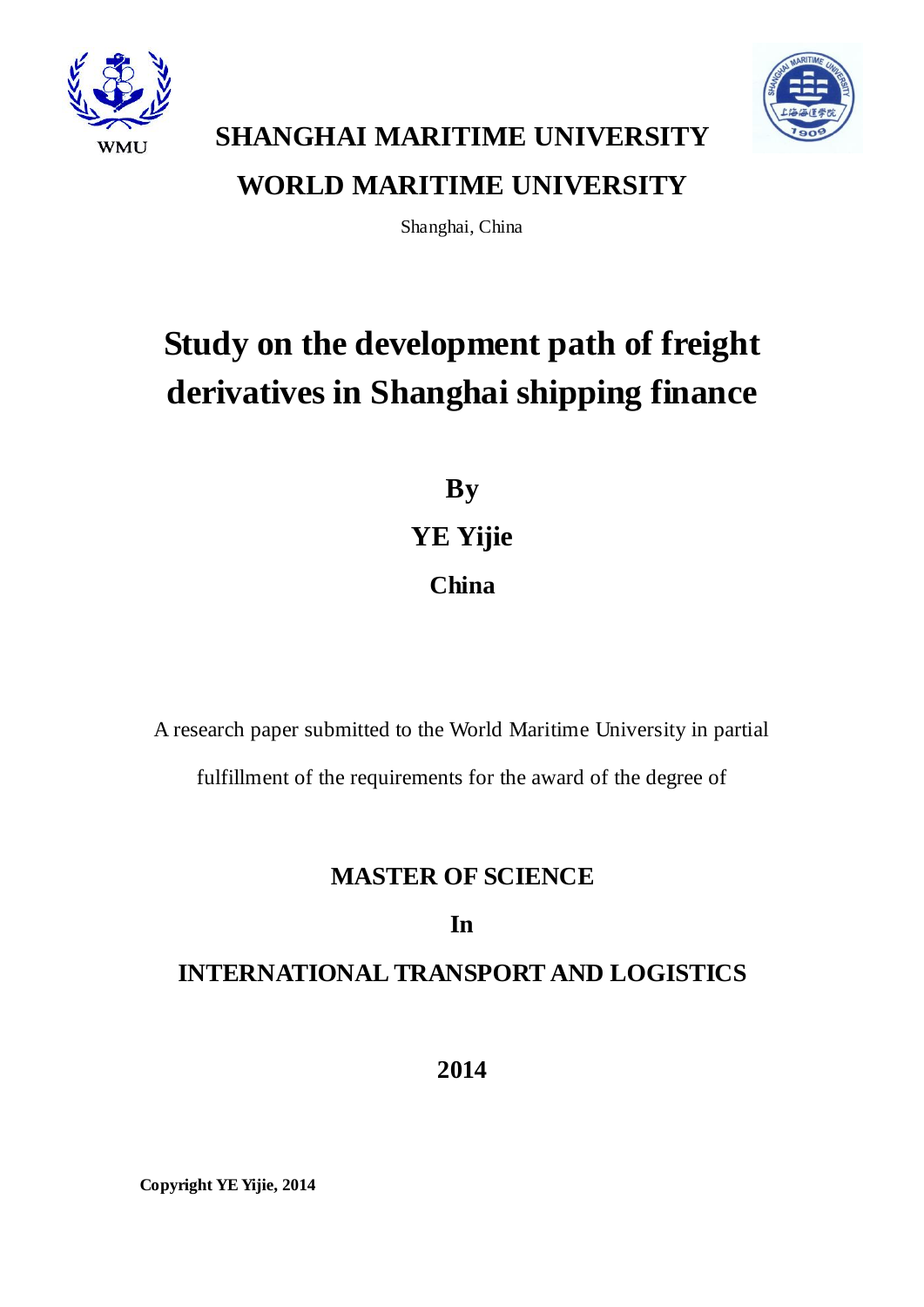# **DECLARATION**

I certify that all the material in this research paper that is not my own work has been identified, and that no material is included for which a degree has previously been conferred on me.

The contents of this research paper reflect my own personal views, and are not necessarily endorsed by the University.

……………………………

………………………

**Supervised by**

Professor WANG Xuefeng

Shanghai Maritime University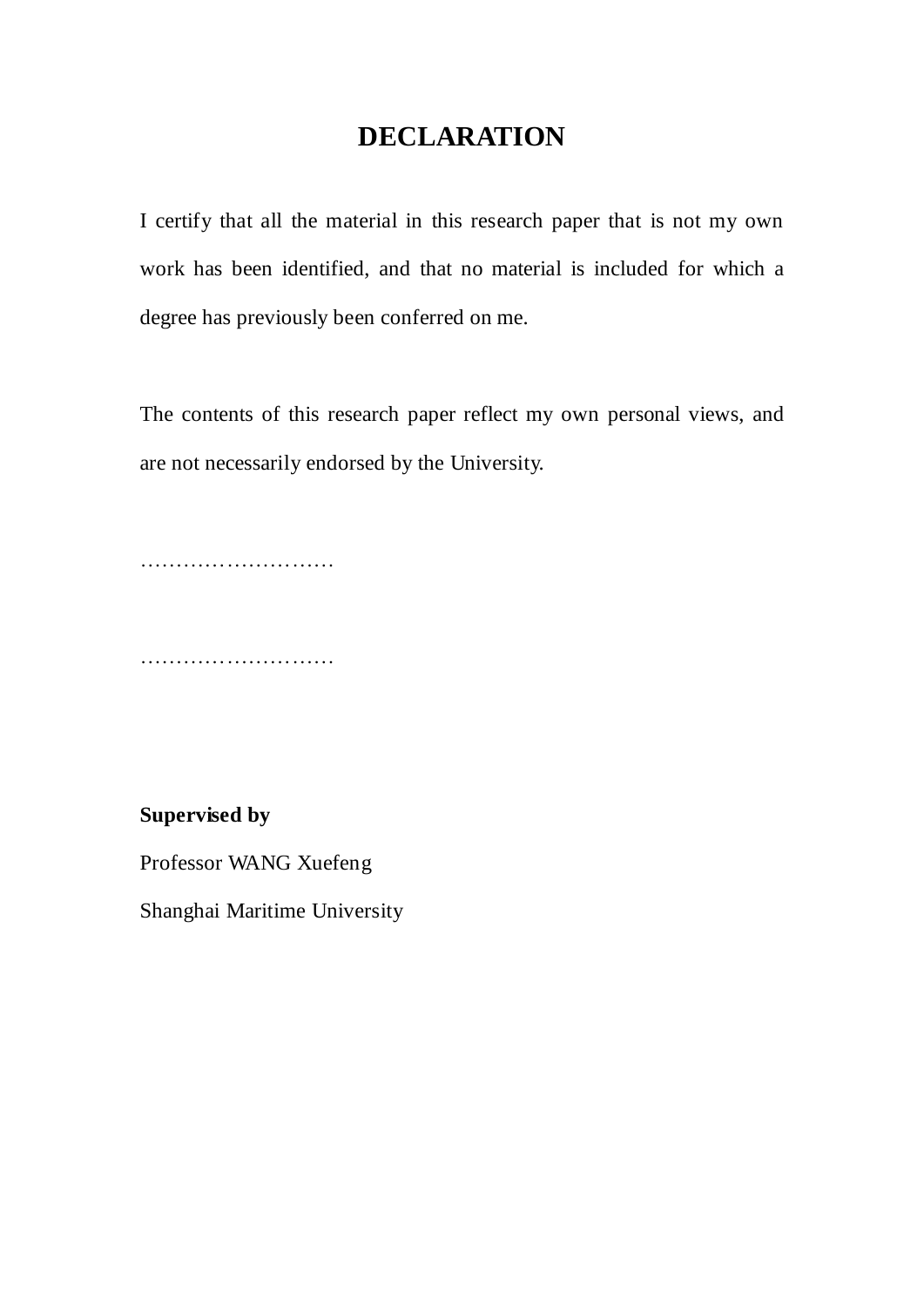# **ABSTRACT**

# Title of research paper: **Study on the development path of freight derivatives in Shanghai shipping finance** Degree: **Master of Science in International Transport and Logistics**

Freight derivatives are an interdisciplinary instrument of shipping and finance to avoid freight rate risks during operation. The thesis makes the study on the major freight derivatives products, namely BIFFEX, FFAs and Freight Options, in the world and analysis its functions and main market participants.

Then focus on the development of freight derivatives in China especially in Shanghai. There are currently five freight futures products underlying on five different routes among two indices published by Shanghai Shipping Exchange. FFAs have been able to be settled and cleared by RMB in Shanghai called Chinese Currency FFAs.

Later the SWOT analysis is applied for the status analysis of development of freight derivatives in Shanghai especially after the establishment of China (Shanghai) Pilot Free Trade Zone and the conclusion that the WO and ST strategies are supposed to be taken in the development has been reached.

Finally the development path of freight derivatives in Shanghai has been proposed on the basis of the previous effort and the status quo.

**KEYWORDS:** Freight derivatives, Shanghai shipping finance, SCFI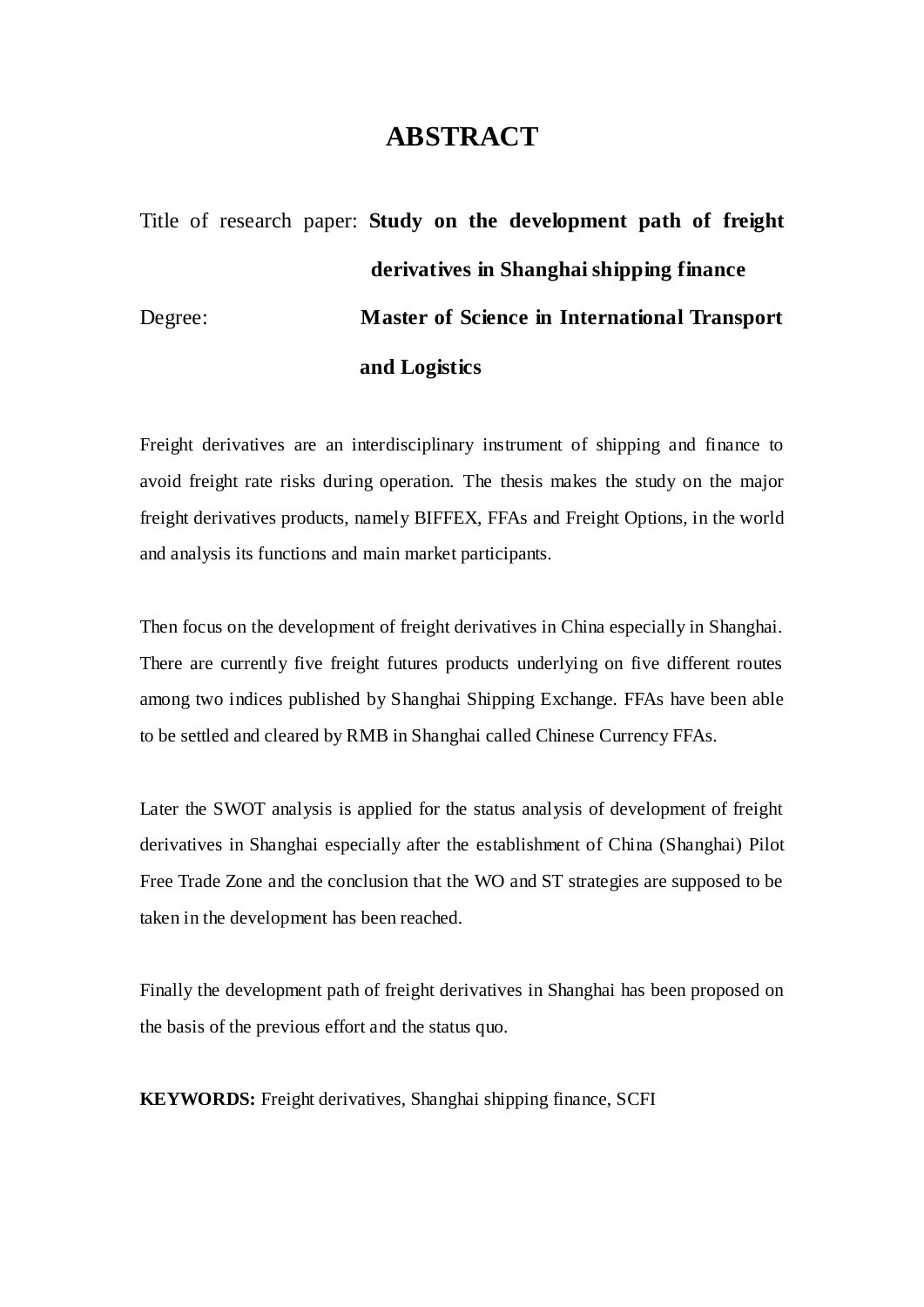# **TABLE OF CONTENTS**

| 4. SWOT Analysis of freight derivatives of Shanghai Shipping Exchange  27                  |  |
|--------------------------------------------------------------------------------------------|--|
|                                                                                            |  |
|                                                                                            |  |
|                                                                                            |  |
|                                                                                            |  |
| 4.2.3 Opportunity analysis of developing freight derivatives in SSE 32                     |  |
|                                                                                            |  |
|                                                                                            |  |
| 5. Development strategies and path of freight derivatives of Shanghai Shipping Exchange 36 |  |
| 5.1 Development strategies of freight derivatives of Shanghai Shipping Exchange  37        |  |
| 5.2 Development path of freight derivatives of Shanghai Shipping Exchange  38              |  |
| 5.2.1 Complete the framework of freight derivatives of SSE till the end of 2015 38         |  |
| 5.2.2 Cultivate a mature domestic freight derivatives market till the end of 2018 39       |  |
| 5.2.3 Update the products on and on to expand international influence 40                   |  |
|                                                                                            |  |
|                                                                                            |  |
|                                                                                            |  |
|                                                                                            |  |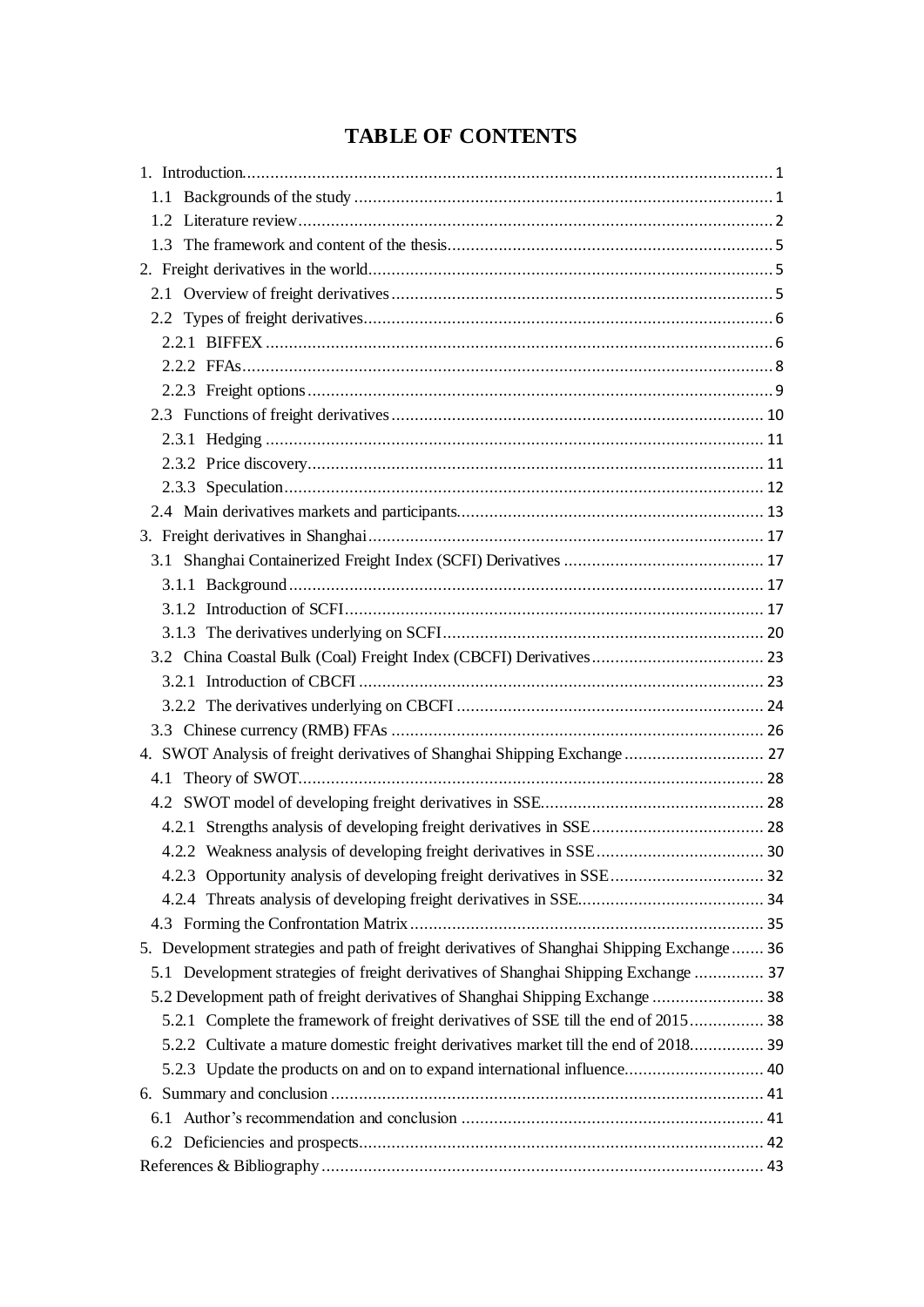# **List of Tables**

- Table 2.1 The comparison of OTC and cleared contract
- Table 3.1 The unit and weighting of the destinations of SCFI
- Table 3.2 The definition of base ports
- Table 3.3 Container Products

### Table 3.4 Character of OTC trading and exchange trading

Table 3.5 Routes and types of vessel of CBCFI

- Table 3.6 Coal products
- Table 3.7 RMB FFAs
- Table 4.1 The development of ports in Shanghai
- Table 4.2 Summary of SWOT analysis
- Table 4.3 Confrontation Matrix
- Table 5.1 The development history of freight derivatives in Shanghai shipping finance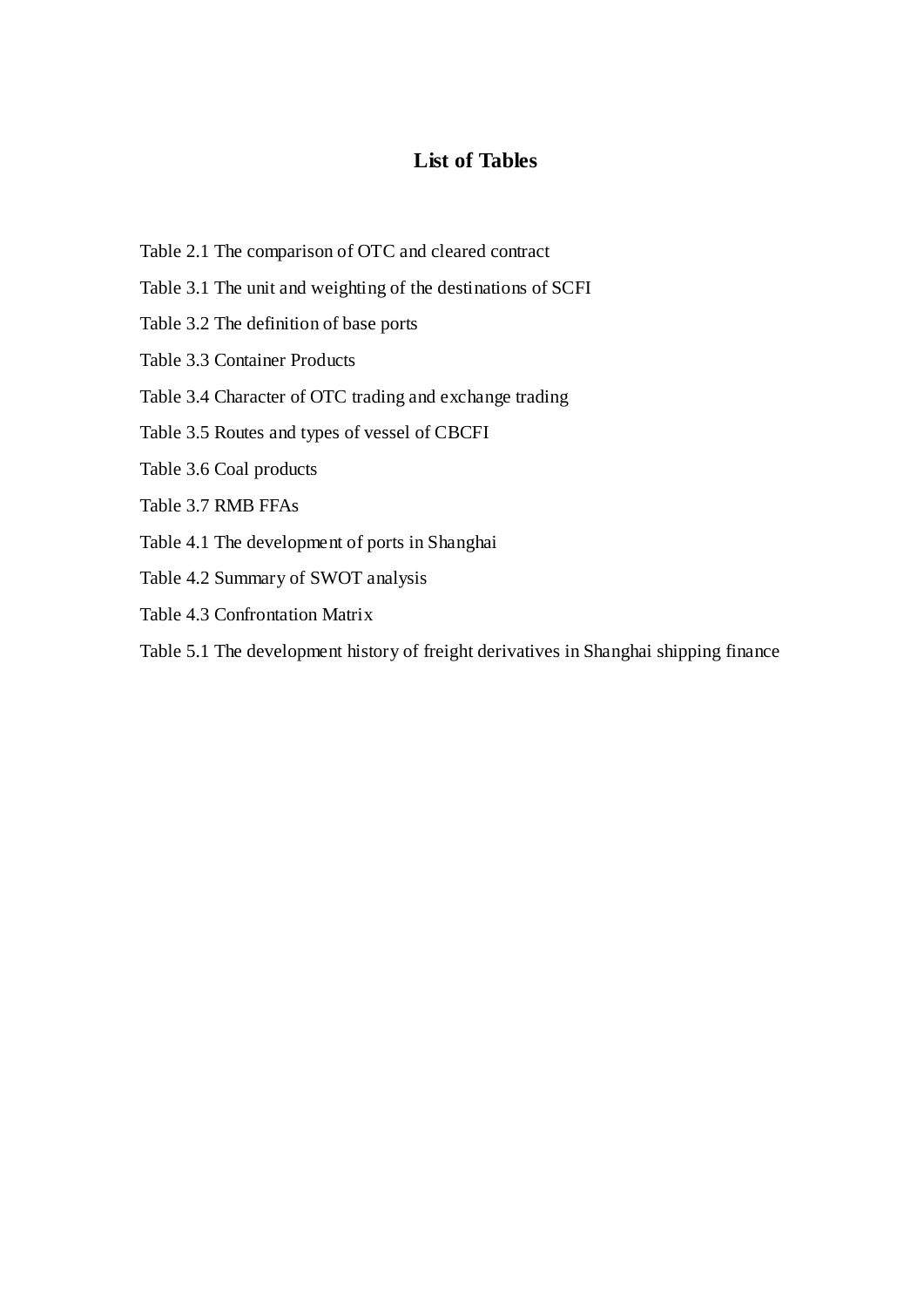# **List of figures**

- Figure 2.1 Changes of the underlying entity of BIFFEX
- Figure 2.2 The yearly volumes of the BIFFEX contract
- Figure 2.3 Dry FFA volumes 1997-2010
- Figure 3.1 Freight calculations of individual shipping routes
- Figure 3.2 Calculation of composition index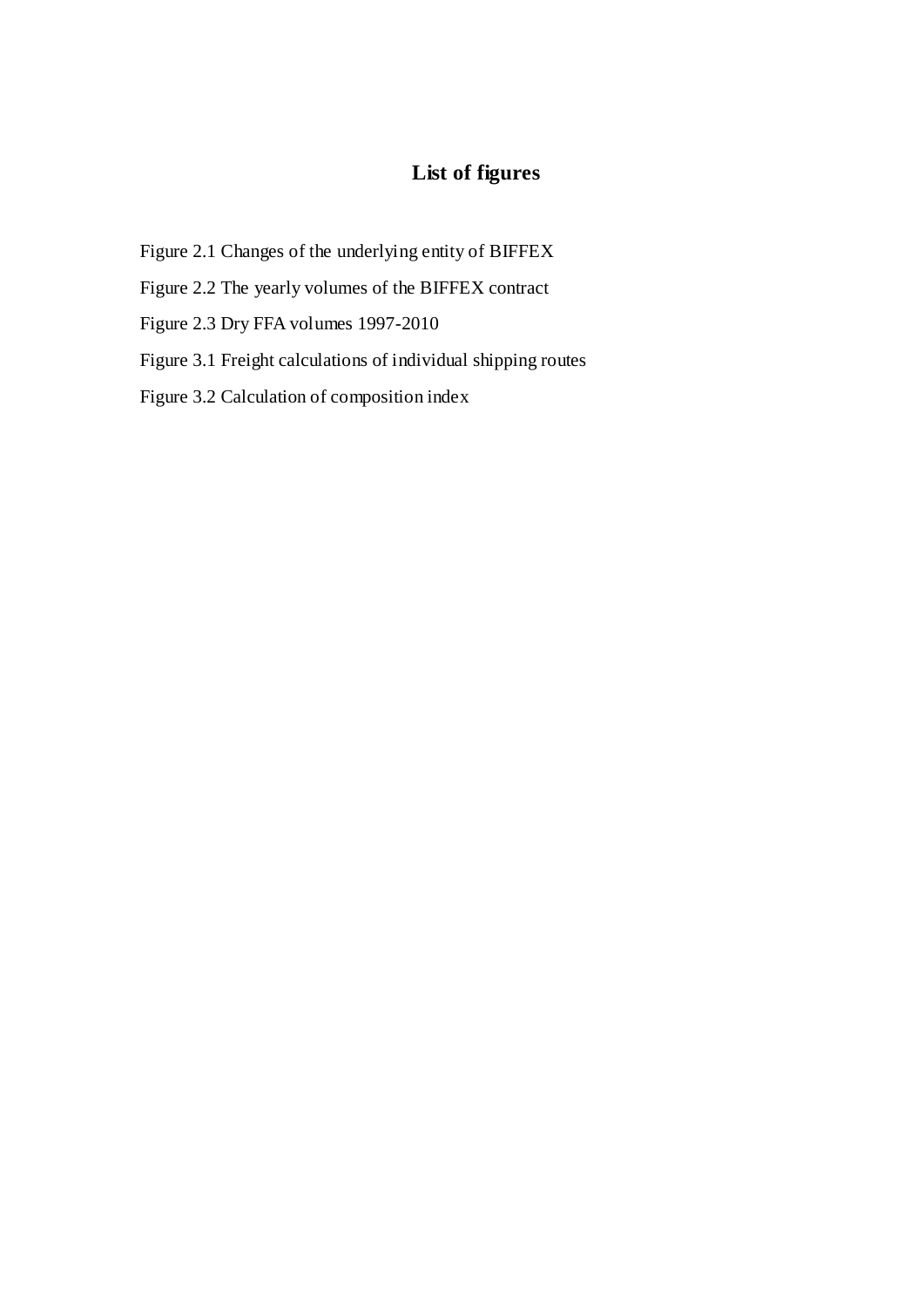# **List of Abbreviations**

- BCI: Baltic Capesize Index
- BCTI: Baltic Clean Tanker Index
- BDI: Baltic Dry Index
- BDTI: Baltic Dirty Tanker Index
- BFI: Baltic Freight Index
- BHSI: Baltic Handysize Index
- BIFFEX: Baltic International Freight Futures Exchange
- BPI: Baltic Panamax Index
- BSI: Baltic Supramax Index
- CBCFI: China Coastal Bulk (Coal) Freight Index
- CBFI: China (Coastal) Bulk Freight Index
- CCFI: China Containerized freight index
- CDFI: China Import Dry Bulk Freight Index
- CFSA: Container Freight Swap Agreement
- CLTX: Cleartrade Exchange
- CSPFTZ: China (Shanghai) Pilot Free Trade Zone
- CTFI: China Import Crude Oil Tanker Freight Index
- FEU: Forty-foot Equivalent Unit
- FFA: Forward Freight Agreement
- FFABA: Forward Freight Agreement Brokers Association
- FIS: Freight Investors Services
- IMAREX: International Maritime Exchange
- LCH: LCH.Clearnet
- NOS: Norwegian Futures and Options Clearing House
- NYMEX: New York Mercantile Exchange
- OTC: over-the-counter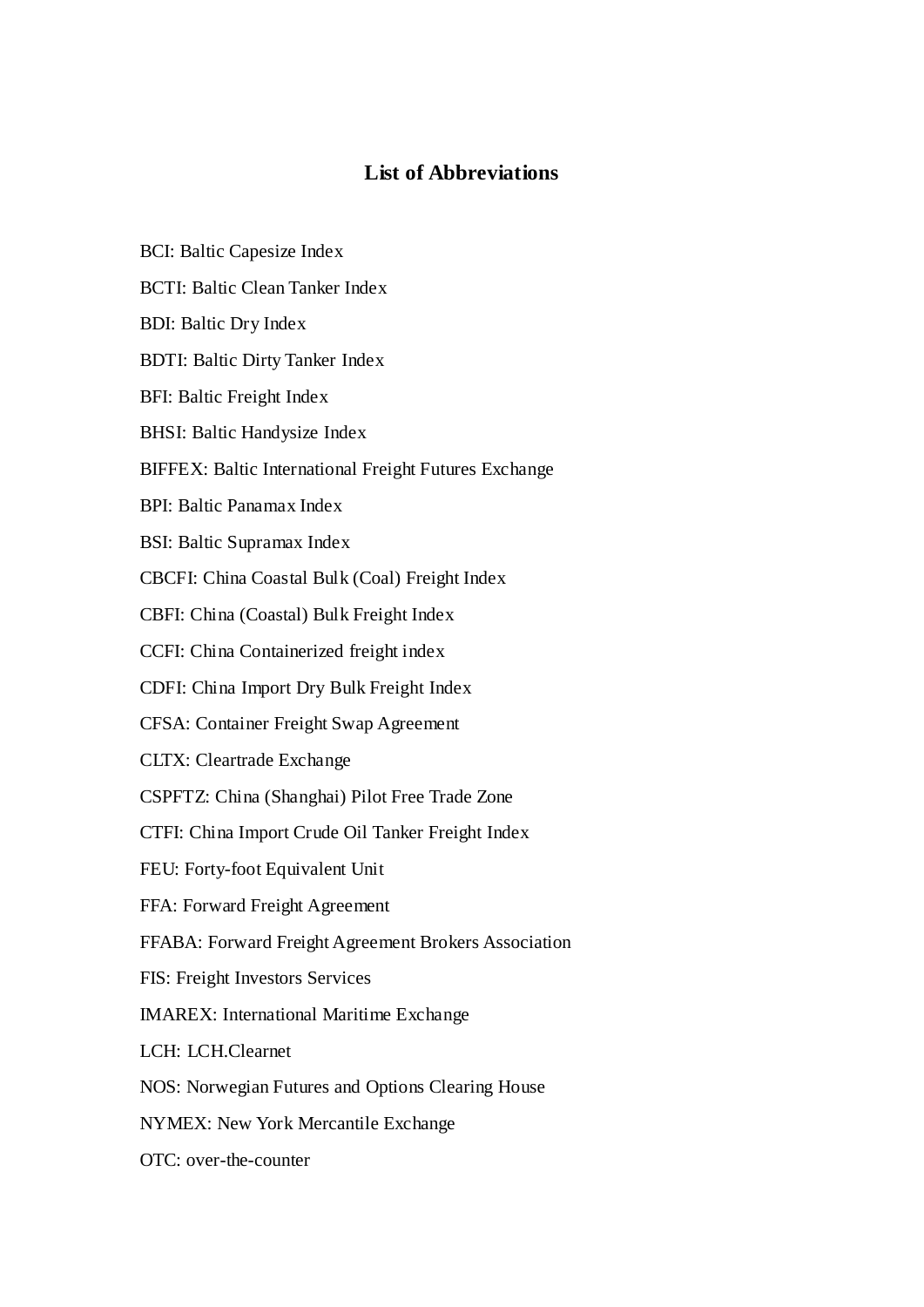SASAC: State-owned Assets Supervision and Administration Commission of the State

Council

SCFI: Shanghai Containerized freight index

SGX: Singapore Exchange

SHCH: Shanghai Clearing House

SSE: Shanghai Shipping Exchange

SSEFC: Shanghai Shipping Freight Exchange Co. LTD

SWOT: Strengths-Weakness-Opportunity-Threats

TEU: Twenty-foot Equivalent Unit

WCI: World Container Index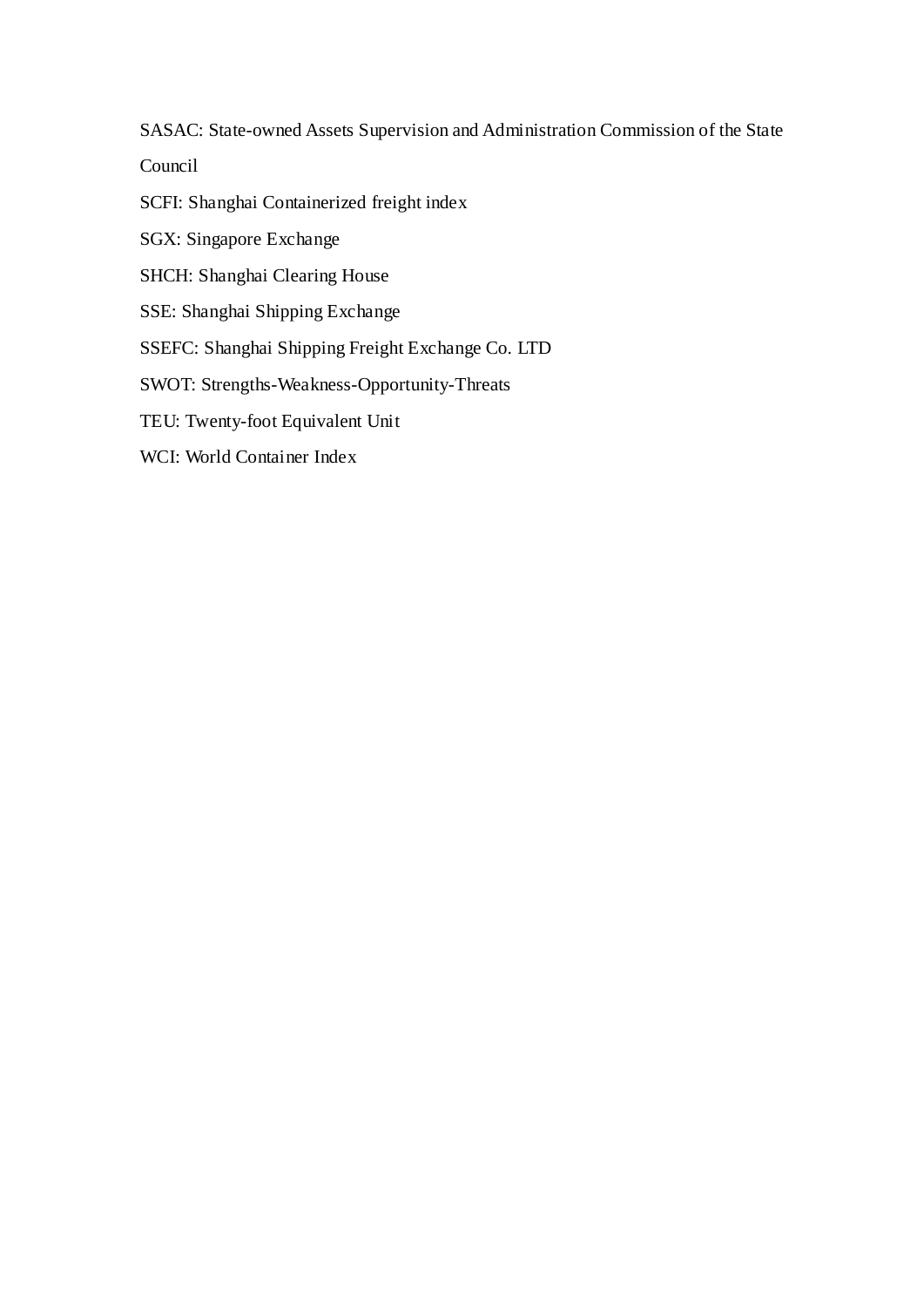### <span id="page-9-0"></span>**1. Introduction**

 $\overline{a}$ 

#### <span id="page-9-1"></span>**1.1 Backgrounds of the study**

Shipping market experienced huge fluctuations over the last decade, particularly affected by the international financial crisis in 2008, and now is recovering in a slow speed. Therefore shipping participants try lots of methods to protect themselves from floating in the changeable market circumstance. Derivatives are promoted as a modern tool of risk management with the wide use of Forward Freight Agreements (FFAs) as well as forward exchange contracts in oil shipping.

As to liner shipping market, with the gigantism of container vessels, the supply side of container shipping comes in rapid development period accompanying with increasingly frequent fluctuations of freight in the market as well as the changes of international economic situation, especially after the setback of world economy since 2008 causing the reduce of growth rate in international trade and even negative growth. In this context, Shanghai Shipping Exchange reformed and re-launched the new Shanghai Containerized freight index (SCFI) in October 2009, hoping to develop the container shipping freight index derivatives. Later in 2011, Shanghai Shipping Freight Exchange Co. LTD released two derivatives respectively underlying Shanghai Containerized freight index and China Coastal Bulk (Coal) Freight Index and set up the electronic trading platform to regulate derivative trades.<sup>1</sup>

Freight Investors Services (FIS) and the Shanghai Clearing House (SHCH) introduced Chinese currency (RMB) FFAs based on the Baltic indices in December 2012, which helps Chinese companies to directly participate in the FFA market and use them as a hedging and investment tool. $^{2}$ 

The development of freight derivatives in Shanghai is one of the key points of the

<sup>1</sup> YUAN Xiang, LIU Jinming, HE Jing, (2013), Development Path of China's shipping derivatives, *Modern Management Science*, 2013(7), 70.

<sup>2</sup> Manolis Kavussanos, (2013), *Risk Management and Derivatives in Shipping*, Unpublished Presentation, World Maritime University, Malmo, Sweden.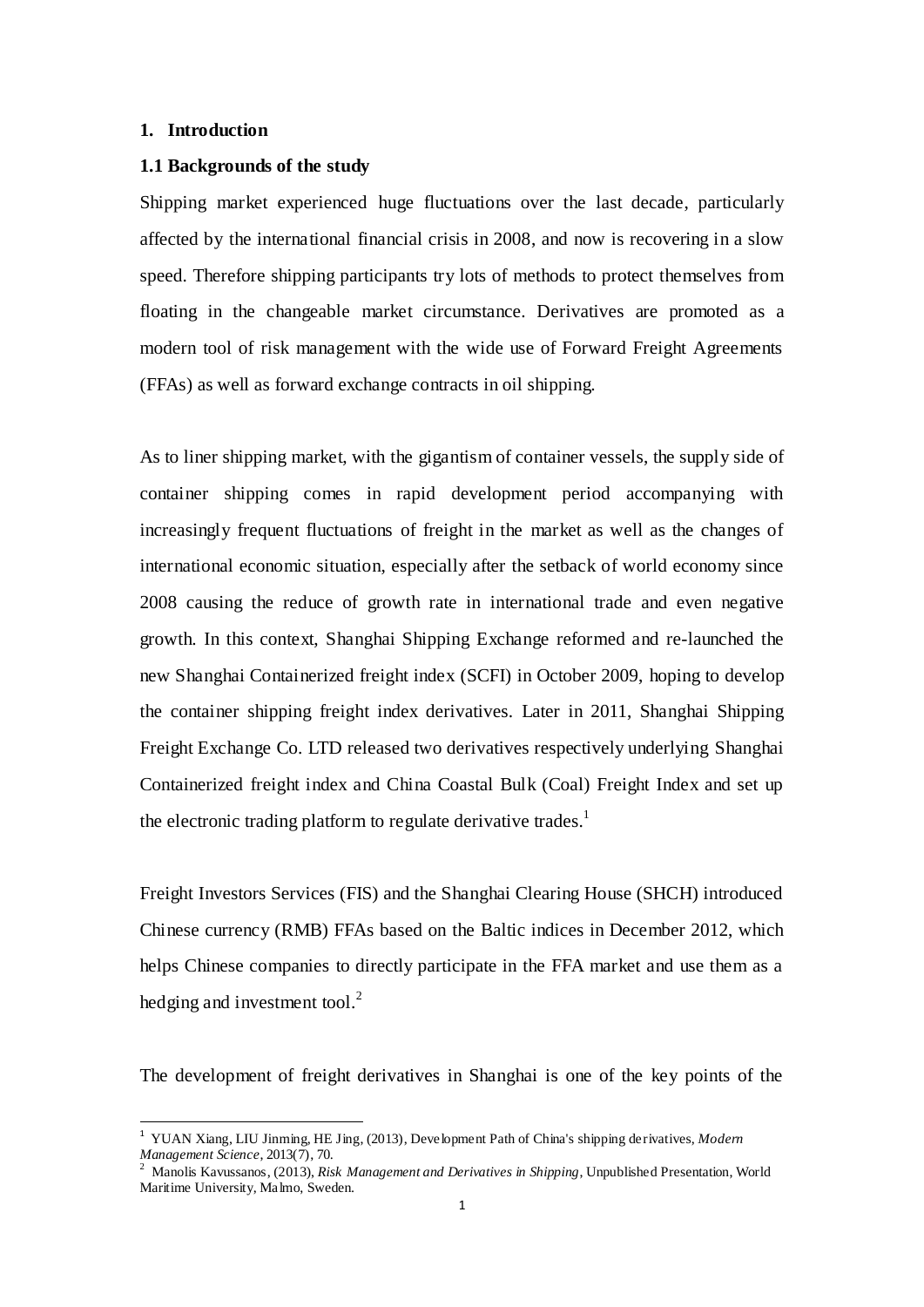construction of Shanghai international shipping as well as finance center in the world as a national strategy according to the  $19<sup>th</sup>$  government documents in April 2009<sup>3</sup>. And in September 2013, China (Shanghai) Pilot Free Trade Zone began to run in formal which helps to promote further development of Shanghai shipping finance. And the development of freight derivatives under the new situation is still waiting for the test of time.

# <span id="page-10-0"></span>**1.2 Literature review**

From the earlier dry bulk BIFFEX to the current FFA, shipping companies has highly concerned on freight derivatives. Many foreign scholars do the related researches on the validity of the dry bulk freight forward market and the relationship between the freight price and FFA trading.

Kavussanos M.G. et al.  $(2004)^4$  investigate the impact of the introduction of Forward Freight Agreement (FFA) trading on spot market price volatility in two panamax Atlantic and two panamax Pacific trading routes of the dry-bulk shipping industry. They find that the onset of FFA trading decreased spot price volatility in all investigated routes, has had an impact on the asymmetry of volatility in Pacific routes and substantially improved the quality and speed of information flow in three out of the four investigated routes. For further study, they introduce control variables. The results indicate that only in voyage routes may the reduction in volatility be a direct consequence of FFA trading. It seems that the introduction of FFA trading has not had a detrimental effect on the spot market, with an improvement in the way information is transmitted into spot prices following the onset of FFA trading.

Nicola FERRARI (2009)<sup>5</sup> study the topics in the area of risk management in shipping

<sup>&</sup>lt;sup>3</sup> The Central People's Government of the People's Republic of China gives further information on courses (http://www.gov.cn/zwgk/2009-04/29/content\_1299428.htm)

Manolis G. Kavussanos, Ilias D. Visvikis, Roy A. Batchelor, (2004), Over-the-counter forward contracts and spot price volatility in shipping, *Transportation Research Part E: Logistics and Transportation Review*, Volume 40, Issue 4, July 2004, Pages 273-296.

<sup>5</sup> Nicola FERRARI, (2009), *Derivatives and Risk Management in the International Maritime Sector*, Fu Dan University master's thesis, Shanghai, China.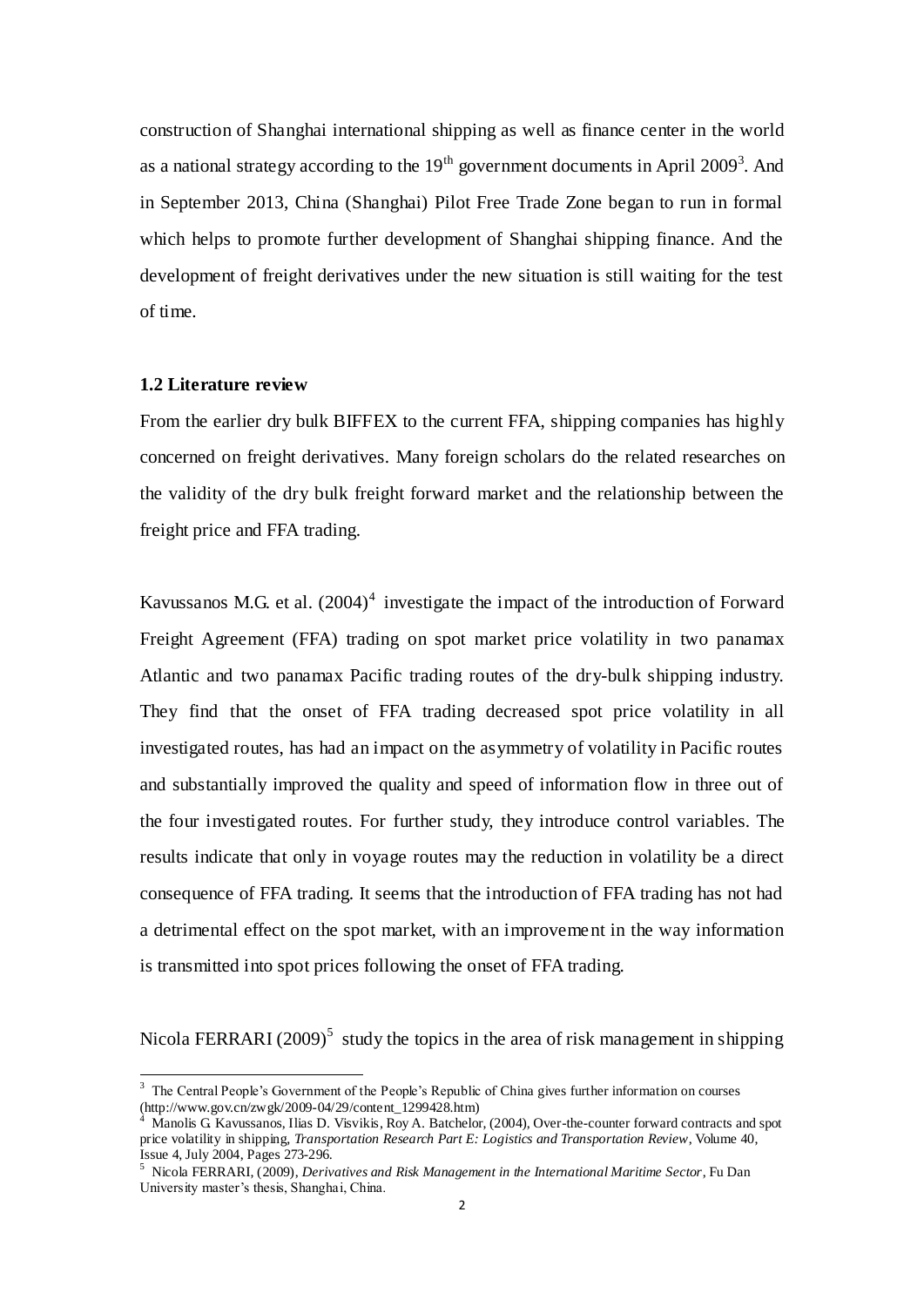finance and operations with a particular emphasis on derivatives products and the statistical methods used in risk measurement and modeling. He analyzes the development and evolution of the freight derivatives market including FFAs and freight options as well as issues regarding trading, pricing and clearing these products and discusses the exploration of real options and the assessment of benefits in evaluating strategic and managerial flexibilities embedded in shipping investment and operations as a natural and modern extension of derivatives instruments.

Lambros Goulas and George Skiadopoulos  $(2012)^6$  investigate for the first time whether the International Maritime Exchange (IMAREX) freight futures market is efficient over the daily and weekly horizons. They address the question in both a statistical setting as well as an economic setting and assess the economic significance of the obtained forecasts by means of trading strategies, taking into account the presence of transactions costs. They find that IMAREX is not efficient over the shorter daily horizon.

Steen Koekebakker et al.  $(2007)^7$  set up the theoretical framework for the valuation of the Asian-style options traded in the freight derivatives market and do a Monte Carlo experiment to verify their formula with the results of very accurate prices, in particular for forward-starting freight options.

The researches of freight derivatives in China gradually increase in recent years, especially after the establishment of Shanghai Containerized freight index (SCFI) in 2009. Through several years' development and exploration, some scholars have studied the domestic freight derivatives in following aspects

YUAN Xiang et al.  $(2013)^8$  analyze the development status of shipping financial

 $\overline{a}$ 

 $6$  Lambros Goulas and George Skiadopoulos, (2012), Are freight futures markets efficient? Evidence from [IMAREX,](http://www.sciencedirect.com/science/article/pii/S0169207012000039) *International Journal of Forecasting*, Volume 28, Issue 3, July–September 2012, Pages 644-659.

<sup>7</sup> Steen Koekebakker, Roar Adland, Sigbjørn Sødal, (2007)[, Pricing freight rate options,](http://www.sciencedirect.com/science/article/pii/S1366554506000342) *Transportation Research Part E: Logistics and Transportation Review*, Volume 43, Issue 5, September 2007,Pages 535-548.

<sup>8</sup> YUAN Xiang, LIU Jinming, HE Jing, (2013), Development Path of China's shipping derivatives, *Modern*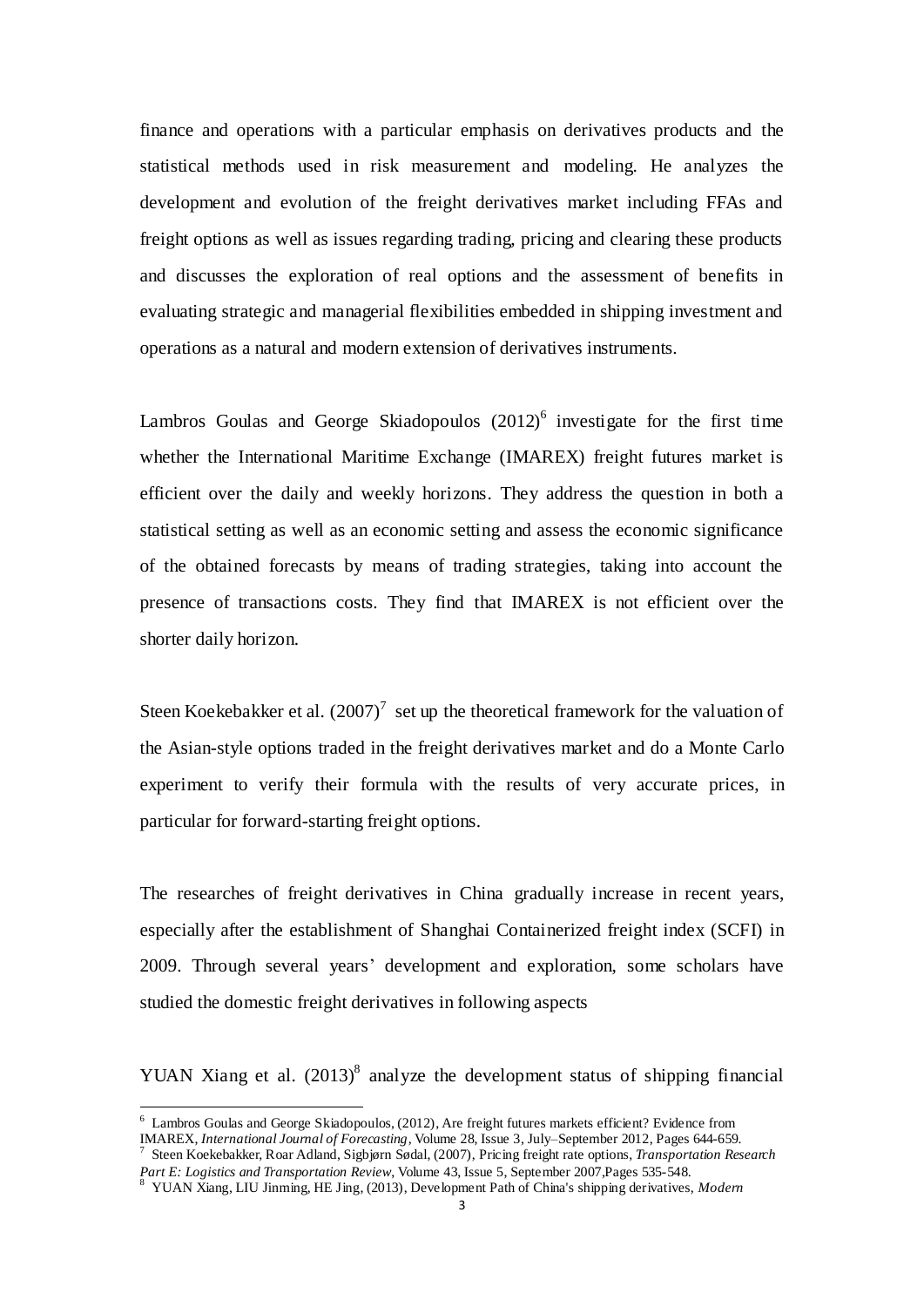derivatives in China and review its history and policy foundation to make sure the coordination between policy environment and market.

LIANG Wei  $(2013)^9$  analyzes the applicability and price estimation of Shanghai Containerized freight index (SCFI) derivatives. He establishes the VAR model and BP neural network model to make short-time forecasting and finds the latter are better, which helps small and medium-sized shipper to make SCFI derivatives trading decisions.

LU Wei  $(2013)^{10}$  analyzes the feasibility of new Shanghai containerized freight index futures by comparing with dry bulk market as well as with perspective of freight volatility, futures contracts and market participants, and draws a conclusion that the financial institutions should be allowed and encouraged to Shanghai containerized freight futures market to promote the development of the market.

Wang Jun  $(2011)^{11}$  discusses the necessity and the present situation of the development of shipping derivatives, noting that although Shanghai Launched the first shipping financial derivatives, but there are still many problems, and put forward the development of China's shipping derivatives strategy: actively promote the healthy growth of forward freight agreements in domestic transactions; vigorously develop the domestic shipping derivatives.

CHEN Liang et al.  $(2013)^{12}$  do the prospective study on the manipulation problem in the Shanghai Containerized freight index derivatives trading market. Through the theoretical and empirical research and using the basic principles of supply and

 $\overline{a}$ 

*Management Science*, 2013(7), 70-71.

<sup>9</sup> LIANG Wei, (2013), *Analysis of Applicability and Price Estimation of Shanghai Containerized Freight Index Derivatives*, Shanghai Jiao Tong University master's thesis, Shanghai, China.

<sup>10</sup> LU Wei, (2013), *Feasibility Analysis of New Shanghai Containerized Freight Index Futures*, Shanghai Jiao Tong University master's thesis, Shanghai, China.

<sup>11</sup> Wang Jun, (2011), Development of China's shipping financial derivatives, *Shipping Management*, 2011(10), 31-33.

<sup>&</sup>lt;sup>12</sup> CHEN Liang, LIU Liang, LIU Juanjuan, (2011), Prospective Study on SCFI Index Derivatives Market Manipulation, *Commercial Times*, 2011(29), 66-68.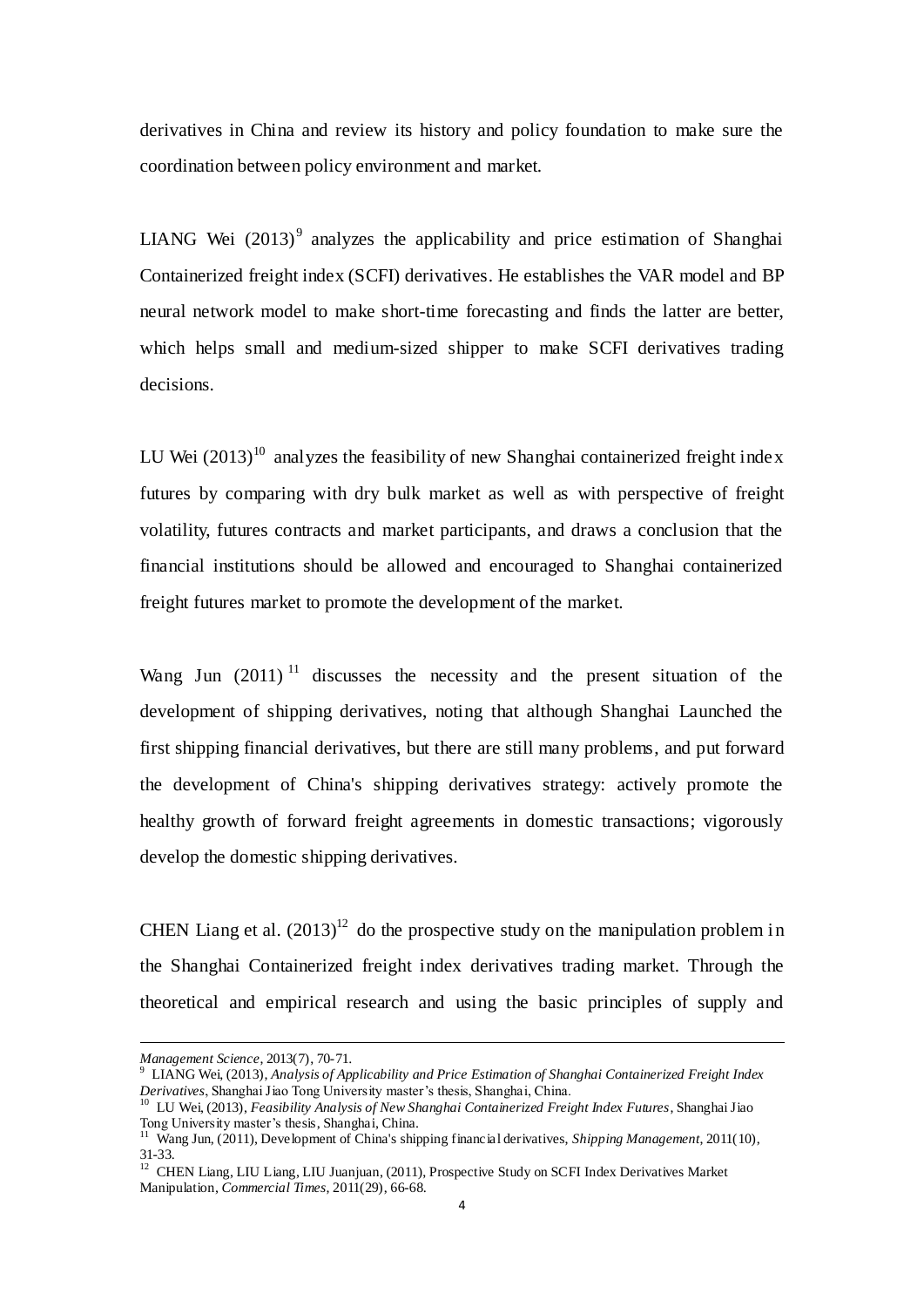demand, they find the presence of abnormal results between supply and demand in the spot market container conclusions. Therefore they consider that manipulation phenomenon in the container freight index derivatives market is likely.

#### <span id="page-13-0"></span>**1.3 The framework and content of the thesis**

To achieve the main goal that studying the development path of freight derivatives under the circumstance of present shipping finance in Shanghai, the thesis will use some economic principles and the qualitative analysis to contrast the status quo of the development of freight derivatives in Shanghai Shipping Exchange to that in the world. Then the SWOT model will be applied for the analysis of the status quo of development of freight derivatives in Shanghai in order to find the chances and challenges in the current market environment. Furthermore, by analyzing the development progress of freight derivatives in Shanghai in comparison with that in the world, the thesis tries to make a propose of development phase of freight derivatives in Shanghai Shipping Exchange.

#### <span id="page-13-1"></span>**2. Freight derivatives in the world**

#### <span id="page-13-2"></span>**2.1 Overview of freight derivatives**

 $\overline{a}$ 

A derivative is a financial contract which derives its value from the performance of underlying entity such as an asset, index, or interest rate.<sup>13</sup> As to freight derivatives in shipping, the main underlying entity is freight rate index published by the Baltic Exchange. Underlined entity, according to the contracts based on the freight rate index, is transacted to buy or sell at the future time period on the price agreed today.

Freight derivative is one kind of derivatives with the purpose of transferring risks or benefits and has the characteristics of dependency, complex pricing, high leverage and high risk. It can be an exchange trade as well as an over-the-counter trade (OTC) and the basic modalities of derivatives are futures, forwards, swaps and options. Forward Freight Agreements (FFAs) are widely applied in shipping, especially in dry bulk

<sup>&</sup>lt;sup>13</sup> Retrieved 10 April 2014 from WIKIPEDIA: [http://en.wikipedia.org/wiki/Derivative\\_\(finance\)#cite\\_ref-2](http://en.wikipedia.org/wiki/Derivative_(finance)#cite_ref-2)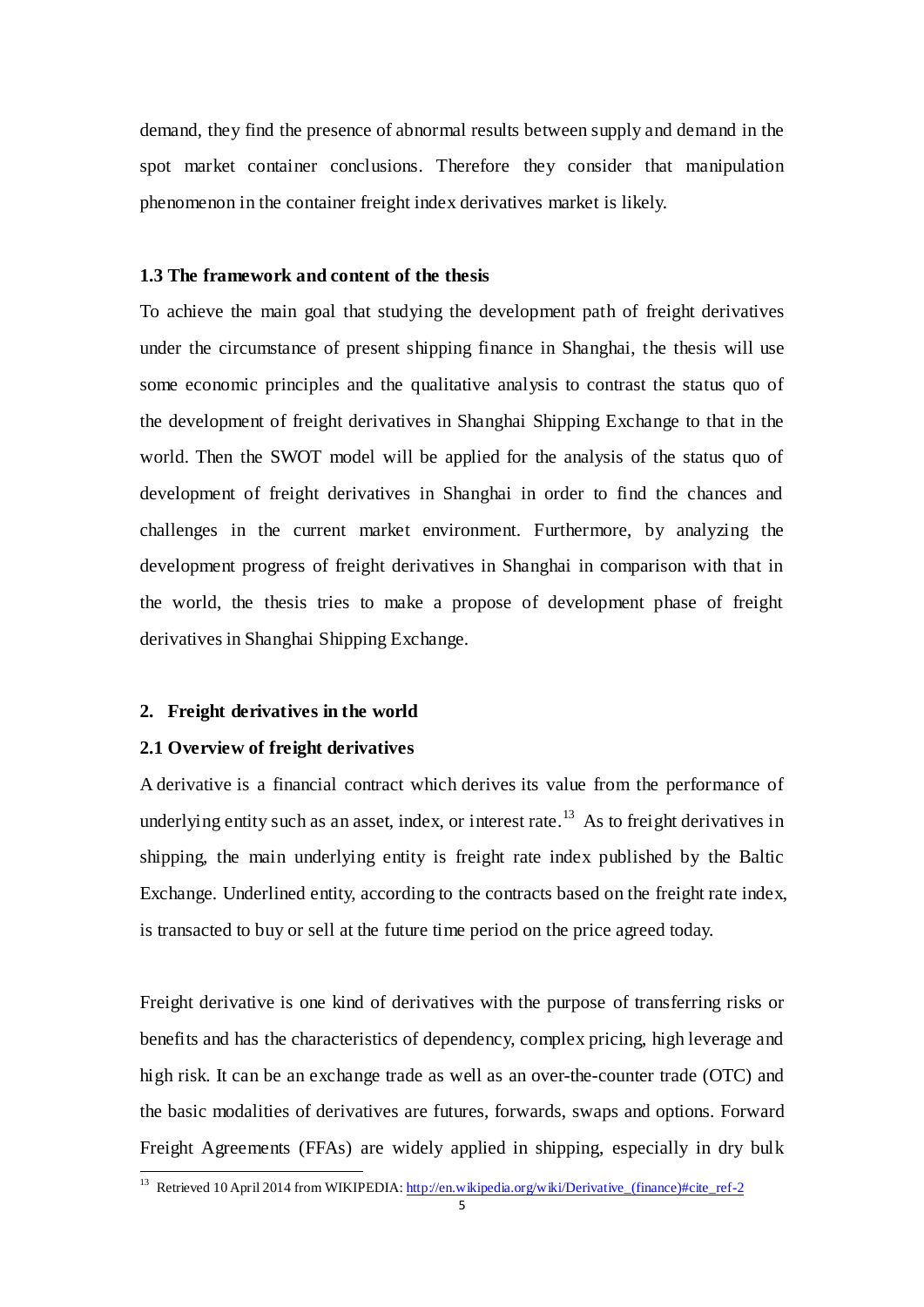sector. Others like freight options, forward exchange contracts in oil shipping, container freight swap agreements have been used more and more as well.

#### <span id="page-14-0"></span>**2.2 Types of freight derivatives**

#### <span id="page-14-1"></span>**2.2.1 BIFFEX**

The freight derivative was introduced in shipping as Baltic Exchange published BFI in 1985. It was traded in the Baltic International Freight Futures Exchange (BIFFEX) and underlay on the BFI which was originally a weighted index of freight rates in 13 shipping routes. The underlying entity of BIFFEX was revised with the reform of the sample routes and the changes of ship size in each route. The sample routes only covered spot freight rates in 1985 until time charter freight rates were joined in the index in August 1990. The ship size in the sample routes also experienced a series of changes. At the beginning, Capesize carrier, Panamamax carrier and Handysize carrier were all covered in the index while since the November of 1993 the index only included Capesize carrier and Panamamax carrier and from the December of 1998 the sample routes only considered Panamamax carrier. Therefore the BFI were replaced by the BPI as the underlying entity, which finally quit the market at the 31 of October 1999.



Figure 2.1 Major revisions of the BFI

Source: Kavussanos and Nomikos (2000b)

There was only quarterly contract at the beginning of BIFFEX. The monthly contract was published in July 1988 and then in October 1991 the two-monthly contract was published. After that, there were monthly, two-monthly, quarterly contracts until 18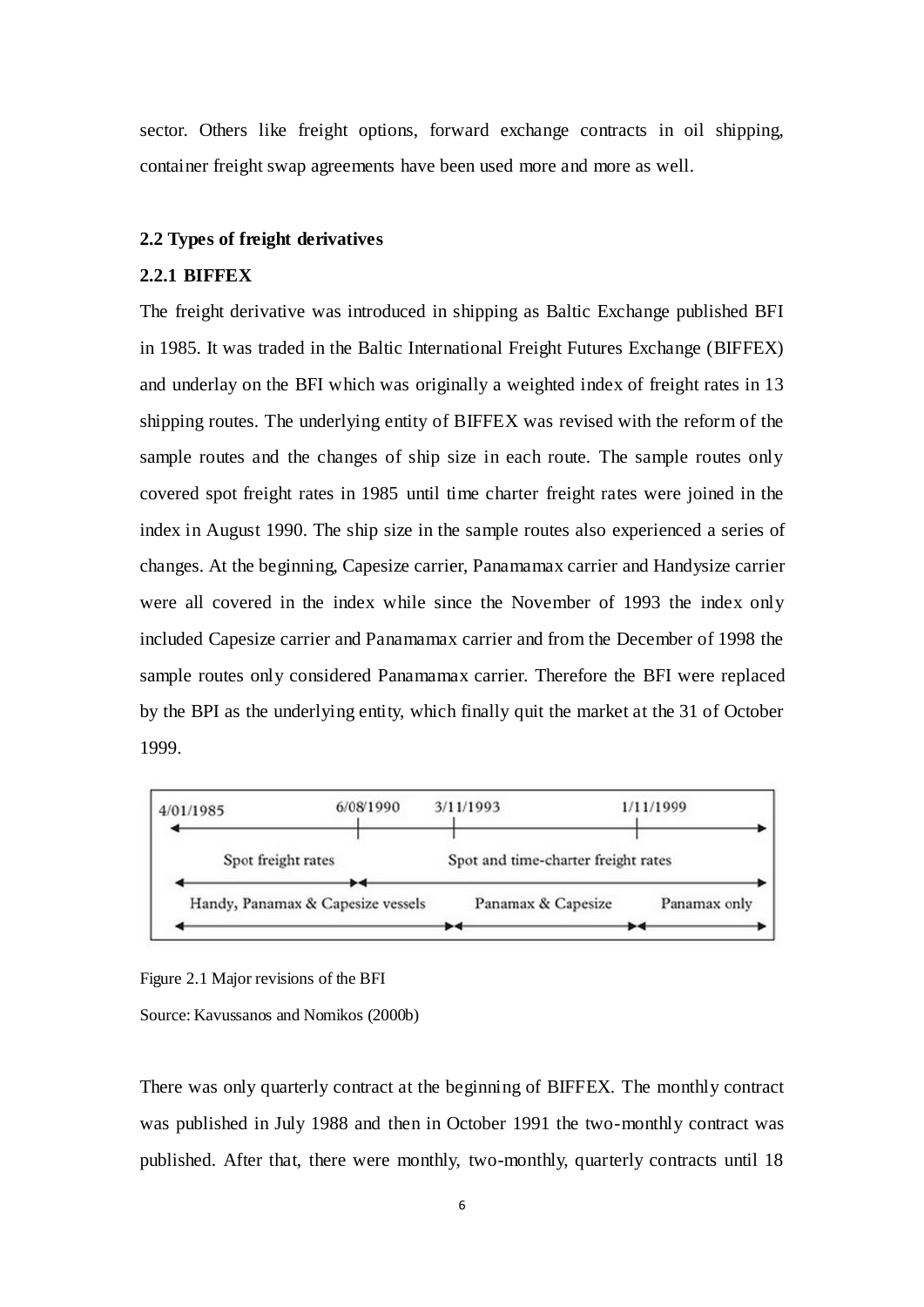consecutive month contract period.

As the first futures product with "invisible" service, the Baltic freight futures were once very popular in the market. However, with time going on, the deficiencies of the futures were more and more obvious and the yearly volumes of the BIFFEX contract shrunk. After changing settlement subject to the BPI in November 1999, the trading volumes decreased further. During the period from December 1999 to June 2001, the average daily trading volumes were 17 lots and the average contract values were \$204,000. In June 2001, the Baltic Exchange announced to stop the Baltic freight futures trading at April 2002.



Figure 2.2 The yearly volumes of the BIFFEX contract

Although BIFFEX changed its futures contracts several times to meet the needs of the market and the relative index were adjusted with the development of shipping market, the trade in BIFFEX was not successful for many reasons. With thin trading and illiquidity of contracts, the market could not attract enough participants, which made the transactions fewer and fewer. BIFFEX contracts could only be bought on relative index (BFI, BPI), not on its constituent routes, restraining the freedom of trade to some extent which means the traders could not make a contract as their wishes for certain routes and vessels. Furthermore, the aggregation of the index over several routes and vessel sizes caused the poor hedging effectiveness of the freight futures and despite several attempts to revise the freight index, the hedging effectiveness,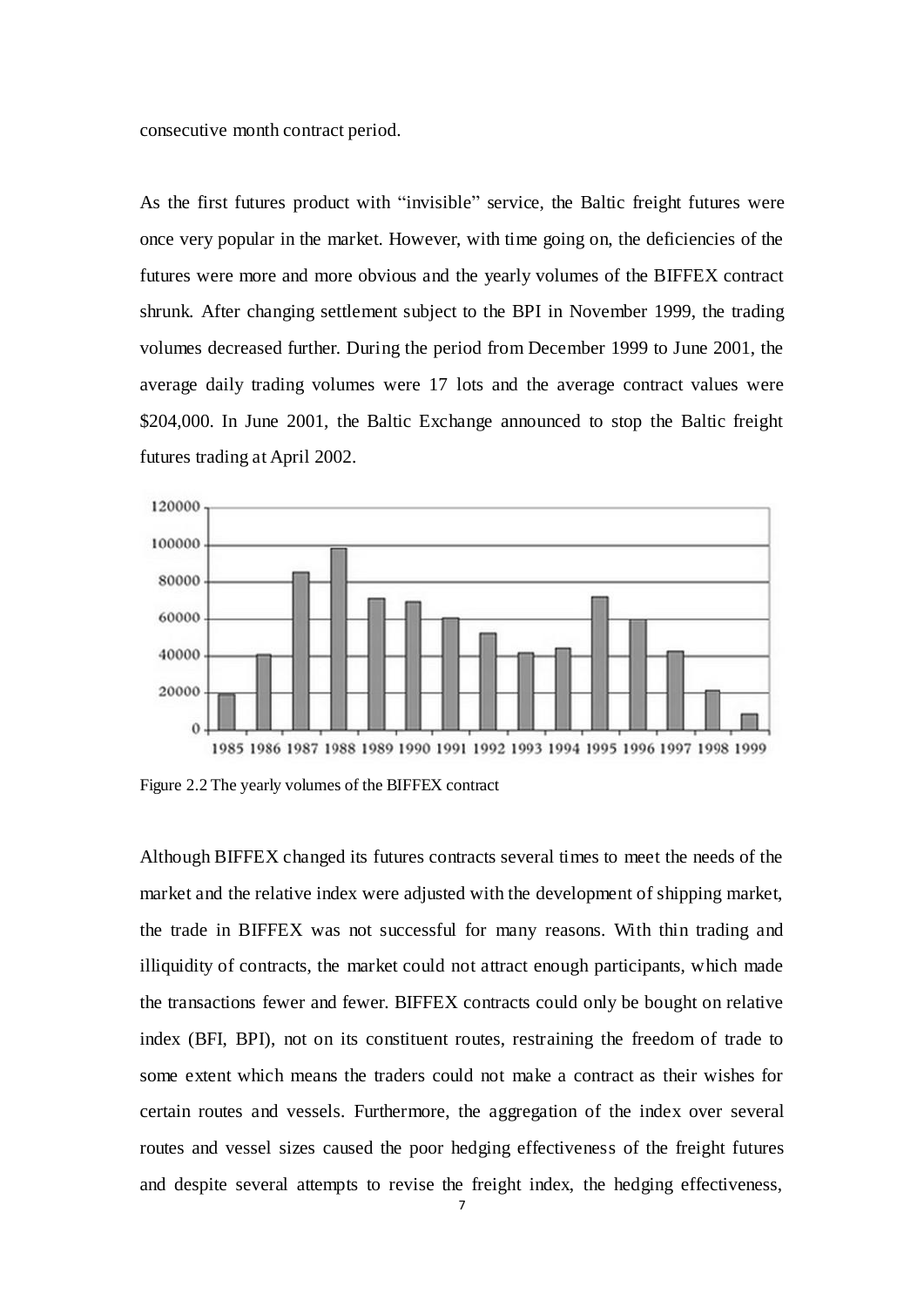which was the main factor of the derivatives to reduce the operation risks, remained low compared to other futures markets.<sup>14</sup> And alternative products, Forward Freight Agreements (FFAs), appeared on the market with more effective on hedging targeted freight risk.

#### <span id="page-16-0"></span>**2.2.2 FFAs**

 $\overline{a}$ 

Forward Freight Agreements are principal-to-principal contracts between two parties to settle a freight or hire rate, for a specified quantity of cargo or type of vessel and also for one or a combination of the major trade routes of the dry-bulk and tanker industries at a certain date in the future, usually based on the relevant index.

FFAs were started to be used in the market in the early 1990s when some shipping business players wanted to have a more precise transaction contract on their shipping routes and vessels as well as the length of contracts to hedge their freight rate risks. FFAs were originally an over-the-counter (OTC) trading method. Most traders used the standard contracts made by the Forward Freight Agreement Brokers Association (FFABA). The bilateral contract could also be made by the two parties through the negotiation between their brokers. Considering the fact that in an OTC derivative agreement each party accepts credit risk from the other party, FFAs were able to be cleared in the exchange since IMAREX-NOS started the business. The significant difference between the two trading methods of FFAs is the risk of settlement, which is born by the parties directly in the former other than transformed to the exchange in the latter.

|                         | OTC.                 | Cleared contract      |
|-------------------------|----------------------|-----------------------|
| <b>Transaction cost</b> | Brokers' commissions | Brokers' commissions, |
|                         |                      | clearing fee          |
| Cash deposit            | None                 | Need to pay by ratio  |

Table 2.1 The comparison of OTC and cleared contract

<sup>14</sup> Kavussanos,(2013), *Risk management and derivatives in shipping,* Unpublished Presentation, WMU, Malmo, Sweden.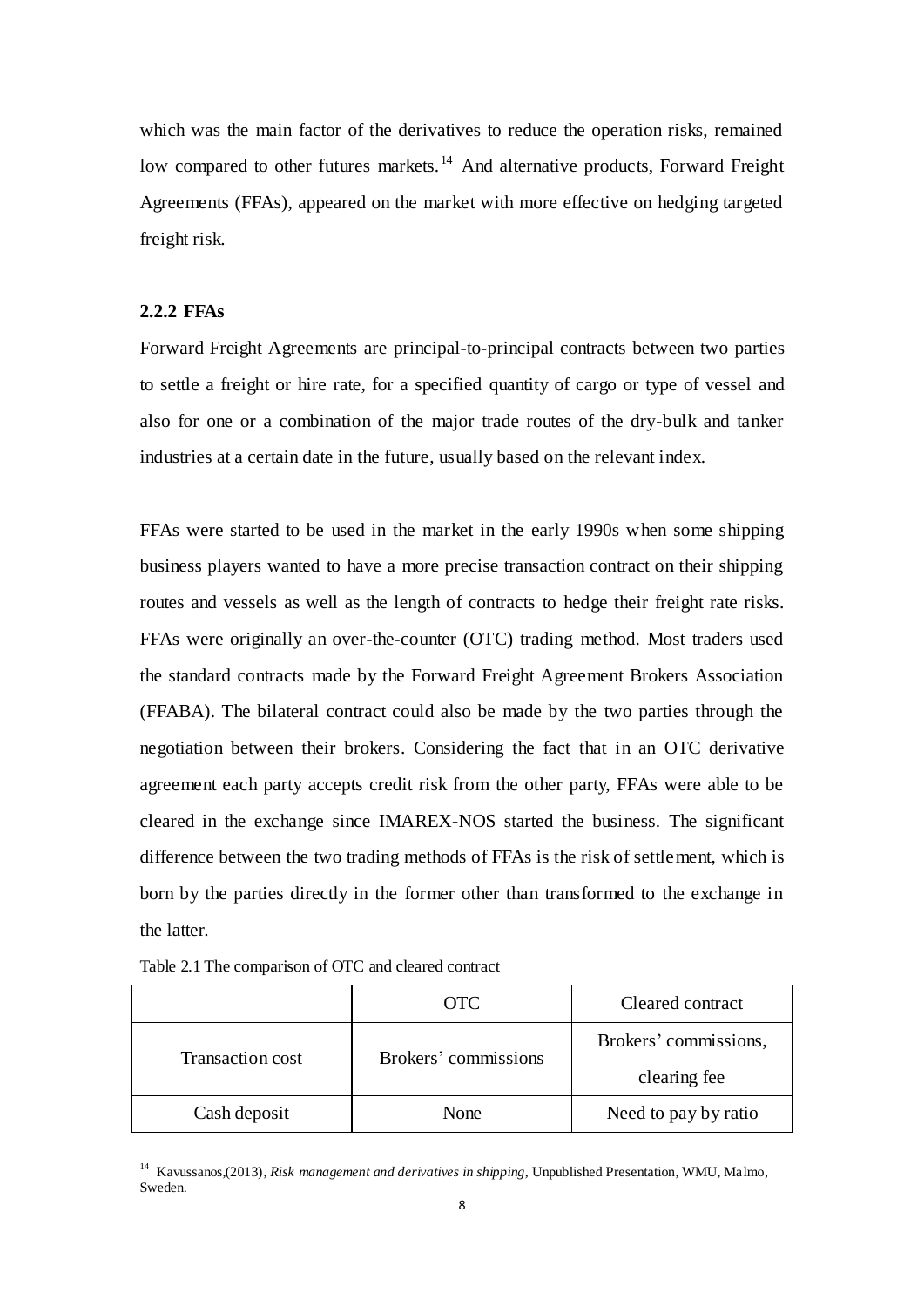| Credit risk (trade parties) | Have              | None                |
|-----------------------------|-------------------|---------------------|
| Influence on the capital    | More              | Less                |
| flow                        |                   |                     |
| Use ratio                   | Dominant position | More and more users |

Market players usually make the FFA through their brokers most of which are members of FFABA. FFA brokers collect the information of the contracts and find corresponding traders to promote the transaction after negotiation in details including routes, settlement time and place, cargo size, initiation and length of contract, settlement prices, etc. There are two contract forms applied widely in FFA market. One is aforementioned FFABA contract taking dominant market share, the other is the model contract made by International Swaps and Derivatives Association which is usually used by large shipping enterprises and some world-class banks. The details of contracts can be negotiated with each other, which is more flexible and easier to conclude a bargain.

The settlement prices of FFAs are usually the average of the relative index published by the Baltic Exchange on the contractual routes during the settlement period which is generally 7 days for single route and 30 days for time-charter route. The settlement prices should be paid on the settlement day and received in 5 days.

#### <span id="page-17-0"></span>**2.2.3 Freight options**

An option contract confers the right, but not the obligation, to buy or sell a specific underlying instrument or asset at a specified price - the strike or exercise price - up until or on a specified date - the expiry date. The price to have this right is paid by the buyer of the option contract to the seller as a premium. The freight option in shipping was originally introduced in 1991 on the base of BIFFEX but did not development well and was exit with BIFFEX in April, 2002.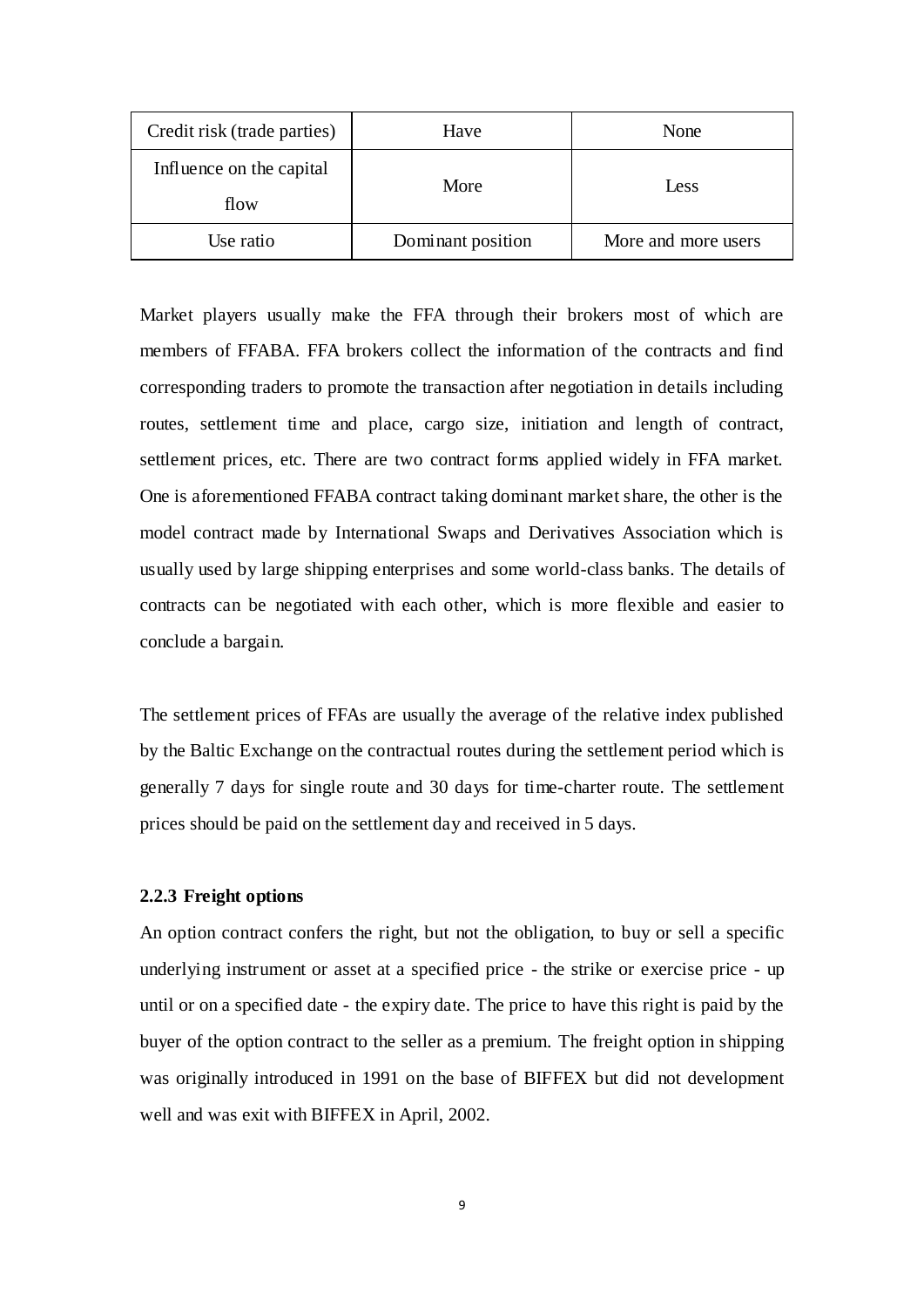In 2004, with the volatility of the freight rate promoting the development of FFAs, the shipping exchange seized the opportunity to launch the freight option products. In June 2005, IMAREX traded tanker freight options underlying on TD3 and TC2 which were two index respectively reflecting the tanker dirty route from Middle East Gulf to Japan via 260,000 mt vessel and tanker clean route from Europe to US East Coast via 33,000 mt vessel published by Baltic Exchange. Freight options are also generally traded over-the-counter and FFA brokers provide the market information. The trading method of freight options are almost as the same with that of FFAs.

Options can be divided into call options and put options. The former provides the holder the right to buy the underlying asset as the contract, and the latter provides the holder the right to sell the underlying asset as the contract. Premium should be paid by the holder to get the right of option while the holder has not the obligation to exercise the option.

As a kind of Asian option, freight option treats the average price of the freight rate (the underlying freight index) during the period of the contract, from the effective day to the expiring day, as the exercise price-a main factor of options. It can be divided into three kinds, namely ATM-at the money, OTM-out of the money and ITM-in the money. ATM means the exercise price is equal to the price of the underlying asset. OTM options are not worth executing otherwise the costs of call would be larger. ITM options have the execution value to reduce the call costs.

#### <span id="page-18-0"></span>**2.3 Functions of freight derivatives**

The derivatives were introduced in shipping with the original wish to hedge the risks due to the volatility of freight rates while the first attempt, BIFFEX, was proved to be failure primarily because of its poor hedging effectiveness and then some foregoers improved the trading methods of derivative products and vivified the contracts. There came the FFAs, which generally attracted the majority of market participants and found new functions through analysis.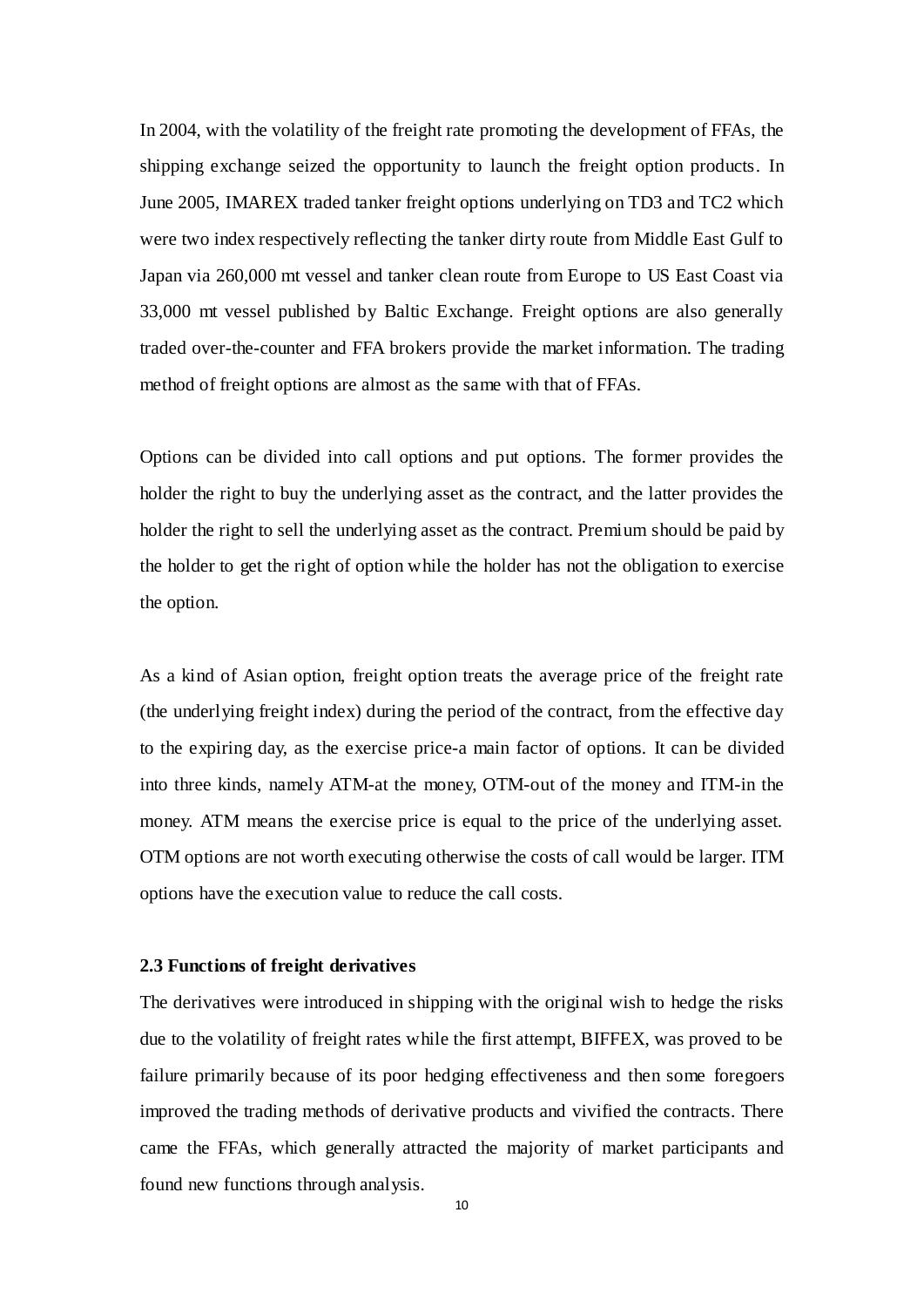### <span id="page-19-0"></span>**2.3.1 Hedging**

A hedge is an investment position intended to offset potential losses/gains that may be incurred by a companion investment.<sup>15</sup> This kind of trading function is hedging, primarily aiming to reducing price risks on the offset position of the traders in the future market compared to theirs in the spot market. In shipping market, hedging is applied for keeping current profits of the company rather than crediting more profits. The reason why hedging is able to be used for reducing price risks in economical principle is that theoretically the impacts and constraints on the price of certain kind of commodity in the spot market and future market are equal, meaning that the tendency of the two prices have convergence. The price of commodity in the spot market decreases and that in the future market would decrease as well. Furthermore, as close to the expiring date of the contracts, the difference between the spot market prices and the future market prices, named price basis, is tend to be zero, otherwise there is arbitrage opportunity. Therefore the investors operate the main business in the sport market and hedge on their offset position in the future market. If they loss in the spot market due to the price decrease, they will gain in the future market through hedging to make up their loss and keep value.

Hedging is the first cause for the beginning of the future market. In order to avoid the risks due to the fluctuation of prices of raw materials and made-up products in the production process, the producers spontaneously traded for future contracts, which generally born the future markets. As to hedging freight revenue, shipping services is treated as the possession of ships owned by ship owners and operators who transfer the freight risks to the speculators willing to take the risks through derivative contracts in the future market.

### <span id="page-19-1"></span>**2.3.2 Price discovery**

 $\overline{a}$ 

Price discovery is widely found in future market, especially in FFA market, which

<sup>&</sup>lt;sup>15</sup> Retrieved 27 April 2014 from WIKIPEDIA: [http://en.wikipedia.org/wiki/Hedge\\_\(finance\)](http://en.wikipedia.org/wiki/Hedge_(finance))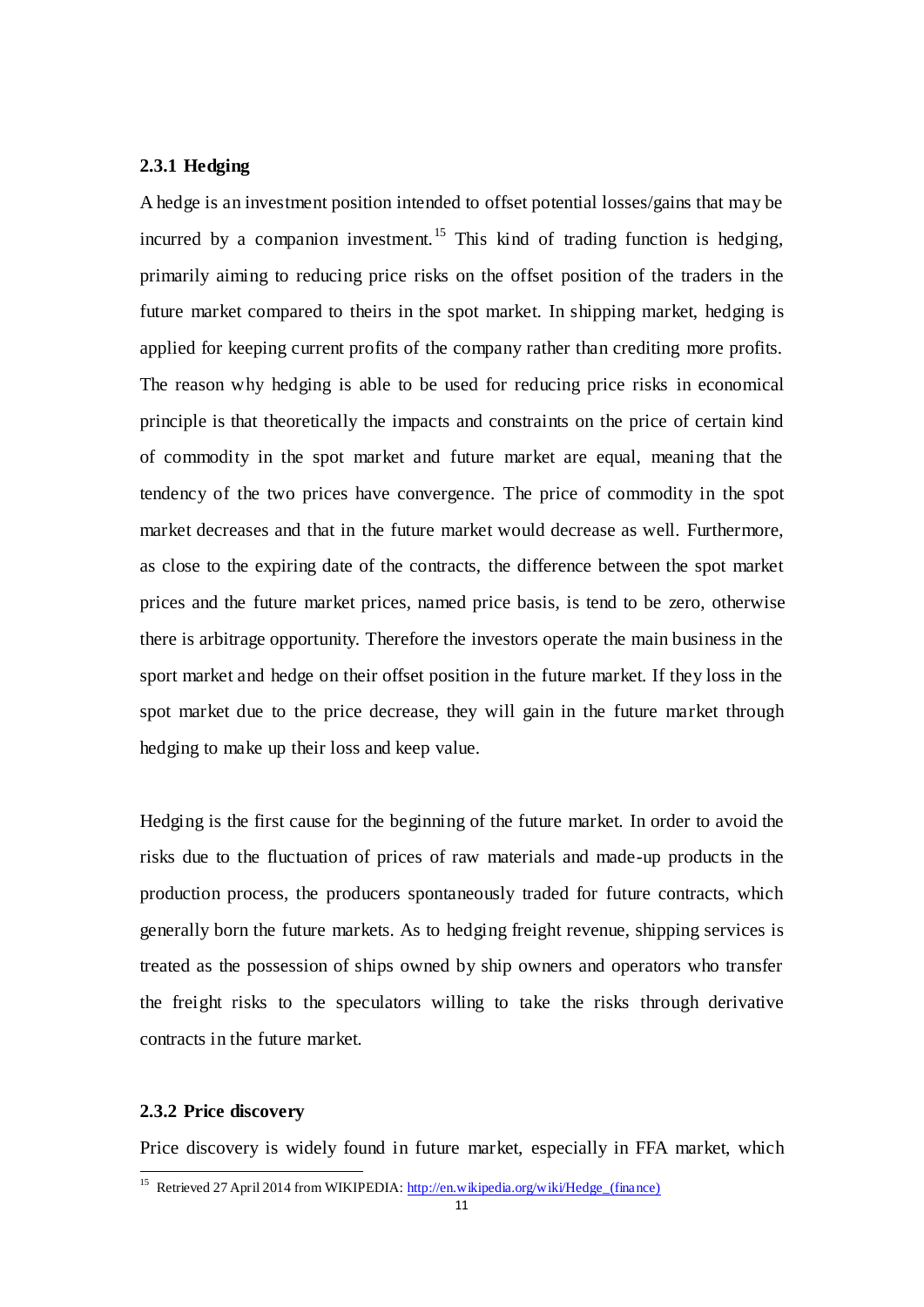means that the transaction price in the market caused by the open bidding between a large number of buyers and sells has a strong authority and advancement. It can dynamically reflect people's anticipation of change and revenue of stock index, interest rate, exchange rate, freight rate in FFA and so on. It also reflects the comprehensive forecast of market participants to the relation between supply and demand and the price situation. With the fast development of modern communications especially telecommunications and the internet, the information of formation of each knock down price is able to be spread around the world to form the price in the world market.

The price discovery function of FFA is based on the high-efficiency FFA market, which FFA is able to reflect a relative accurate forecast to the future price in shipping market. Although freight derivatives are without the need for physical performance and no restrictions to physical operation, it can lead physical market and give market insight through the analysis of people's opinion of relative future market.

As the financial crisis exploring in 2008, many futures exchanges have reinforced their trading management, of which trading screen is widely applied to promote the transparence of trades. The general information of every new trade agreed in the exchange should be notified to the members as well as floor brokers and make pubic. The regulations promote the information feedback to the trades and floor brokers in futures market and help them make new decisions according to the new market situation, which further affects the trend of futures and finally embodies in the price.

#### <span id="page-20-0"></span>**2.3.3 Speculation**

The investors aiming at speculation take less account of trades in spot market. Predicting the price change trend according to the present information, they buy in when predicting the price would increase and sell out when predicting the price would go down and thus extract profits. Although freight derivatives were created to reduce risks due to the volatility of freight rate in shipping, it is unable to remove all of the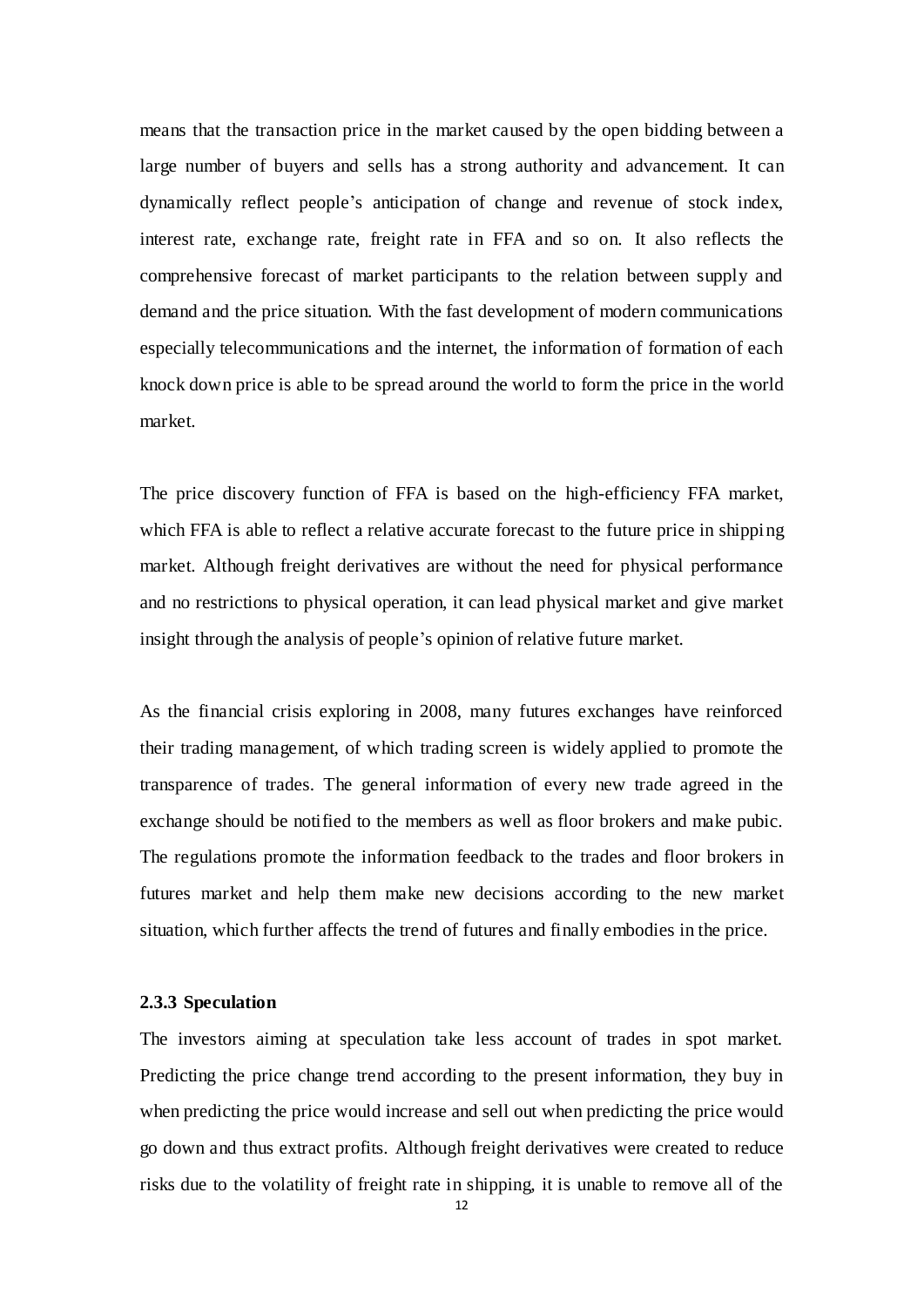risks in the production and management fundamentally. In fact, hedgers transfer their price risks through FFA trade, on the basis of which another party burden the risks, in other words, speculators play the role in the market and from their point of view freight derivatives are used to make profits, which is existence other than recommendation.

#### <span id="page-21-0"></span>**2.4 Main derivatives markets and participants**

The main derivatives markets are FFA market including dry-bulk FFA market and tanker FFA market. In the dry-bulk sector, FFAs are available at present to complement the Capesize (BCI), Panamax (BPI), Supramax (BSI) and Handysize (BHSI) routes. To hedge long-term freight risk, a time-charter FFA is usually applied based on the difference between the contract price and the daily average of the time-charter route from Panamax, Capesize or Supramax indices. Some 85% of the dry FFA market is traded on the Baltic Exchange's Capesize, Panamax, Supramax and Handysize Time Charter average indices, with 15% traded on the individual routes. It is customary to divide the period into monthly settlements to establish cash-flow. As to the tanker FFA market, settlement occurs at the end of each month, where the fixed forward price, expressed in World scale or Time-Charter Equivalent-TCE, is compared against the spot price average of all the business days of the delivery month of the contract for the routes of the BDTI or BCTI or Platts, mostly for TC1,TC4 and TC5. The FFA market has experienced a period of development during the past two decades.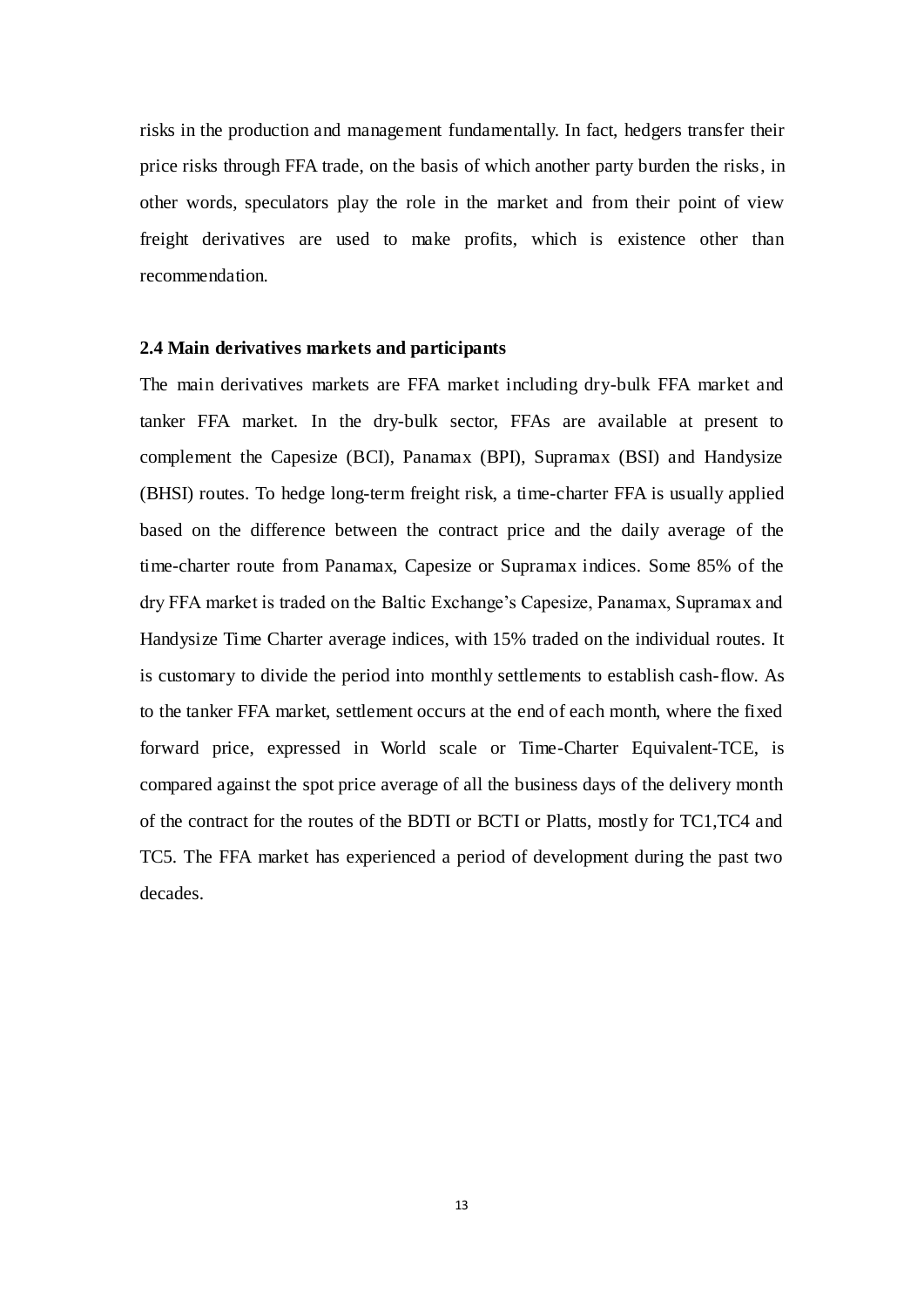

Figure 2.3 Dry FFA volumes  $1997-2010^{16}$ 

 $\overline{a}$ 

In 1991, the concept of Forward Freight Agreements (FFAs) was first put forward by Clarkson, primarily as a response to the needs of market players who were aware of the deficiencies of the BIFFEX contracts as a hedging instrument. These players were looking forwarding to a new risk management tool to hedging their risks due to the volatility of shipping freight rates, which facilitated the first recorded trade of dry-bulk FFA between two European shipping companies, Burwain and Bocimar in 1992. In 1994, Cargill and BP signed the first FFA on tankers. In the year of 2000, there were about 1600 lots trading in the FFA market and the amount of transaction were about 3 billion USD, after that the amount of transaction in the FFA market have grown at a stable rate. FFA market experienced a rapid and huge development since 2005, with the participation of more and more shipping companies and large banks and funds such as Citi Bank, Morgan Stanley, Merrill Lynch, Okanos, GMT, etc. for which the amount of transaction were increased at an exponential rate. However, after 2008 financial crisis, the FFA volumes returned to that of the year of 2004. Nowadays, FFA players are more cautious to make a deal and prefer to clear the contracts in the clearing house.

<sup>16</sup> LU Wei, (2013), *Feasibility Analysis of New Shanghai Containerized Freight Index Futures*, Shanghai Jiao Tong University master's thesis, Shanghai, China.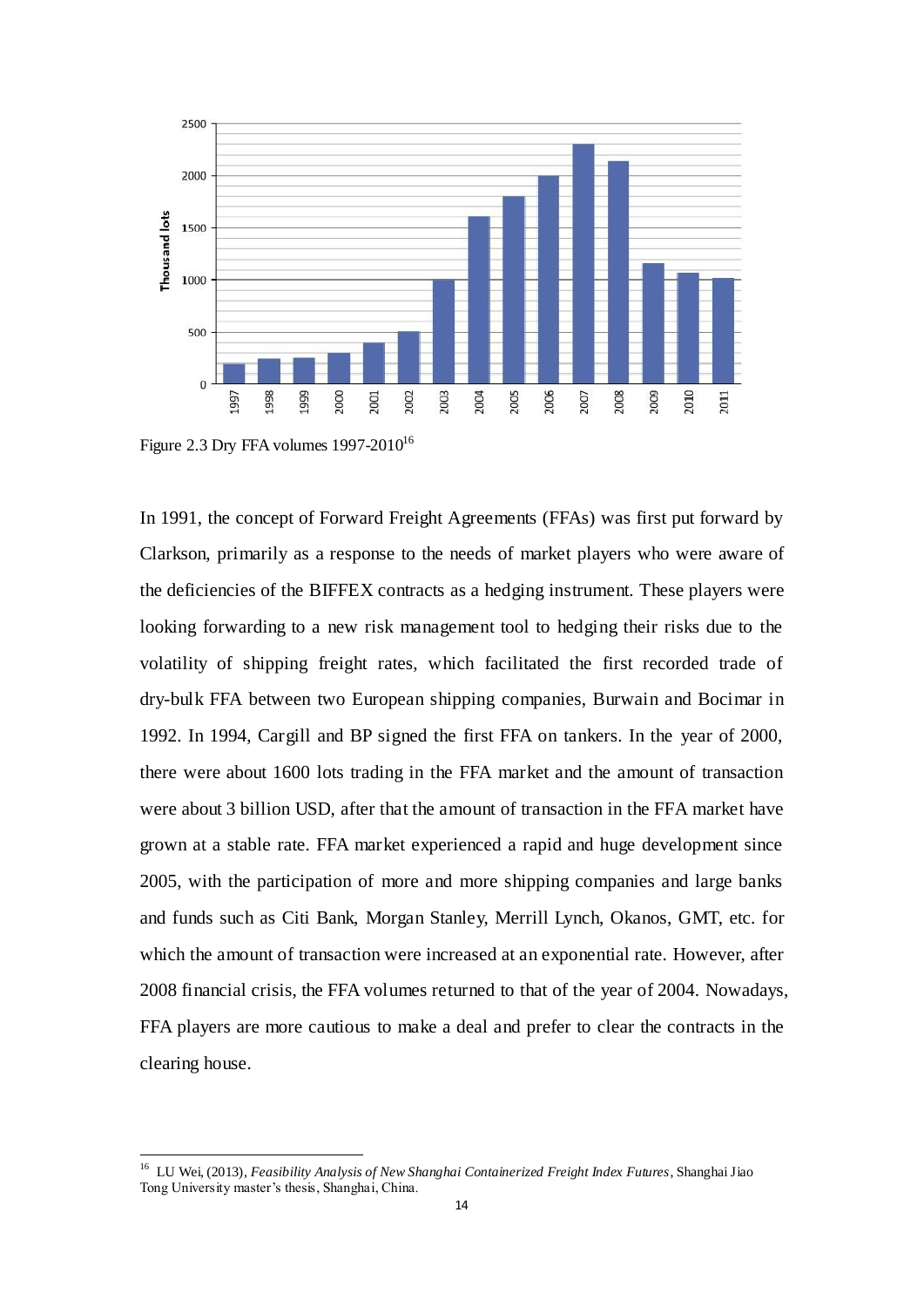Dry-bulker FFA market covers the routes underlying on the 24 main dry-bulker shipping routes of Baltic freight index and the tanker FFA market involves 6 clean tanker routes and 15 dirty tanker routes. Nowadays FFAs can be cleared at IMAREX, LCH, SGX and NYMEX.

The market participants pay attention on the freight derivatives from their own perspective. Some focus on the hedging function of the freight derivatives that aims at ensuring the revenue or costs in advance through transferring their risks. For example the cargo owners are worried about the freight rate increasing in the next few months while the ship owner think that the freight rate will decrease, the two parties are likely to make a deal on forward delivery to meet their own needs due to the different point of view on the future market. With the increasing of market liquidity, there are more speculative opportunities to make profits in freight derivative market, which attracts the attention of financial institutions and funds. At the same time some giants in shipping also seize a chance to seek private gain by taking the advantage of using their familiar with the market. There must be some winners and losers while each market participants takes what they needs.

#### i. Shipping companies

As the ups and downs of freight rate in the dry-bulker and tanker markets, many shipping companies make use of freight derivatives locking the revenue in advance to get stable cash flow and avoid risks. The shipping companies with more relying on chartering vessels can get a lot of management flexibility from freight derivative contracts while those preferring to have their own vessels can get stability of earnings and keep the control of assets. There are more foresight information in the forward market than that in the spot market thanks to the price discovery function of freight derivatives, which helps the shipping companies to make their production plan and capacity allocation more reasonable.

### ii. Financial institutions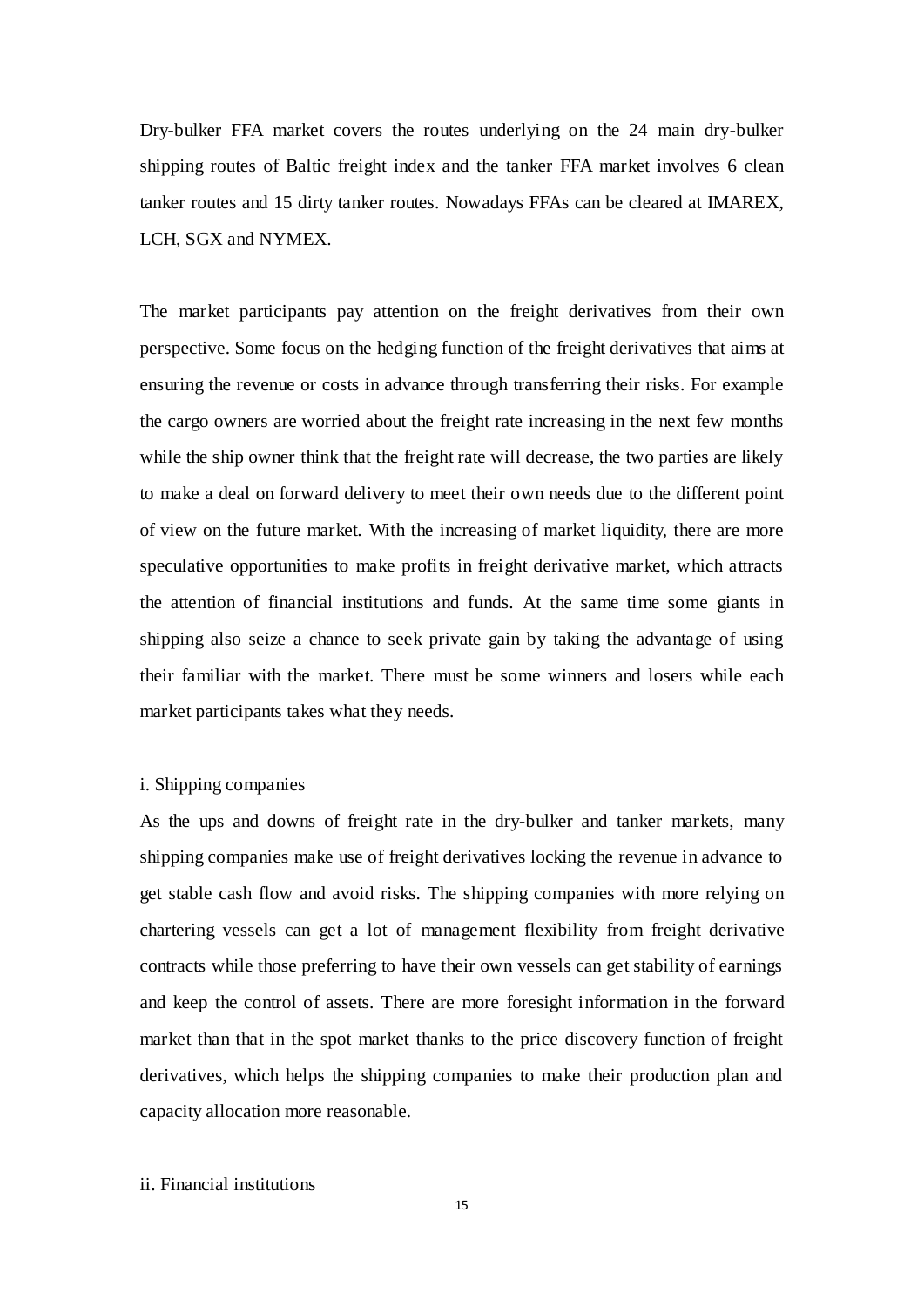The financial institutions take part in the freight derivatives markets for the reasons that the freight derivatives are not only an investment instrument to avoid risks but also an effective way to do portfolio management, which can be proved by the fact that Goldmaachs and Mogget Stanley participated actively in the energy- related tanker freight derivatives market. What's more, financial institutions pay attention on the tendency of shipping market directly relating to the sale ability and repayment ability of shipping companies, especially in ship financing sector which usually involves a large amount of capital. They can hedge their risk positions in the derivatives markets to reverse their risk aversion. Meanwhile financial institutions provide financing services of derivative trading for their clients. Some banks like Barclays Bank, Deutsche Bank and Dresdner Bank also provide trading and settlement services relating to the shipping market.

# iii. Traders

As extremely similar to perfect competition market, shipping market is full of risks and the freight rate fluctuates drastically. It is no possible for a single trader to control the freight rate in the market but only accept passively, which brings the traders high risks and huge indeterminacy of transporting costs. In order to confirm the costs, traders also hedge themselves through freight derivatives.

#### iv. Cargo owners/oil majors

Cargo owners in dry-bulk shipping and oil majors in tanker shipping are the demand sides in the market. They participate in the derivative market to lock the transporting costs in future and make an optimal allocation of capacity, especially for the oil majors who generally transport their products by their own shipping sectors. As to cargo owners, it used to be high correlation coefficient between the freight rate and the value or volume of cargo while the appearance of container changed the situation to some extent. However, with the explosion of the financial crisis in 2008, people began to be aware of the volatility in the container shipping as well. The derivatives underlying on Shanghai Containerized Freight Index have been put forward in the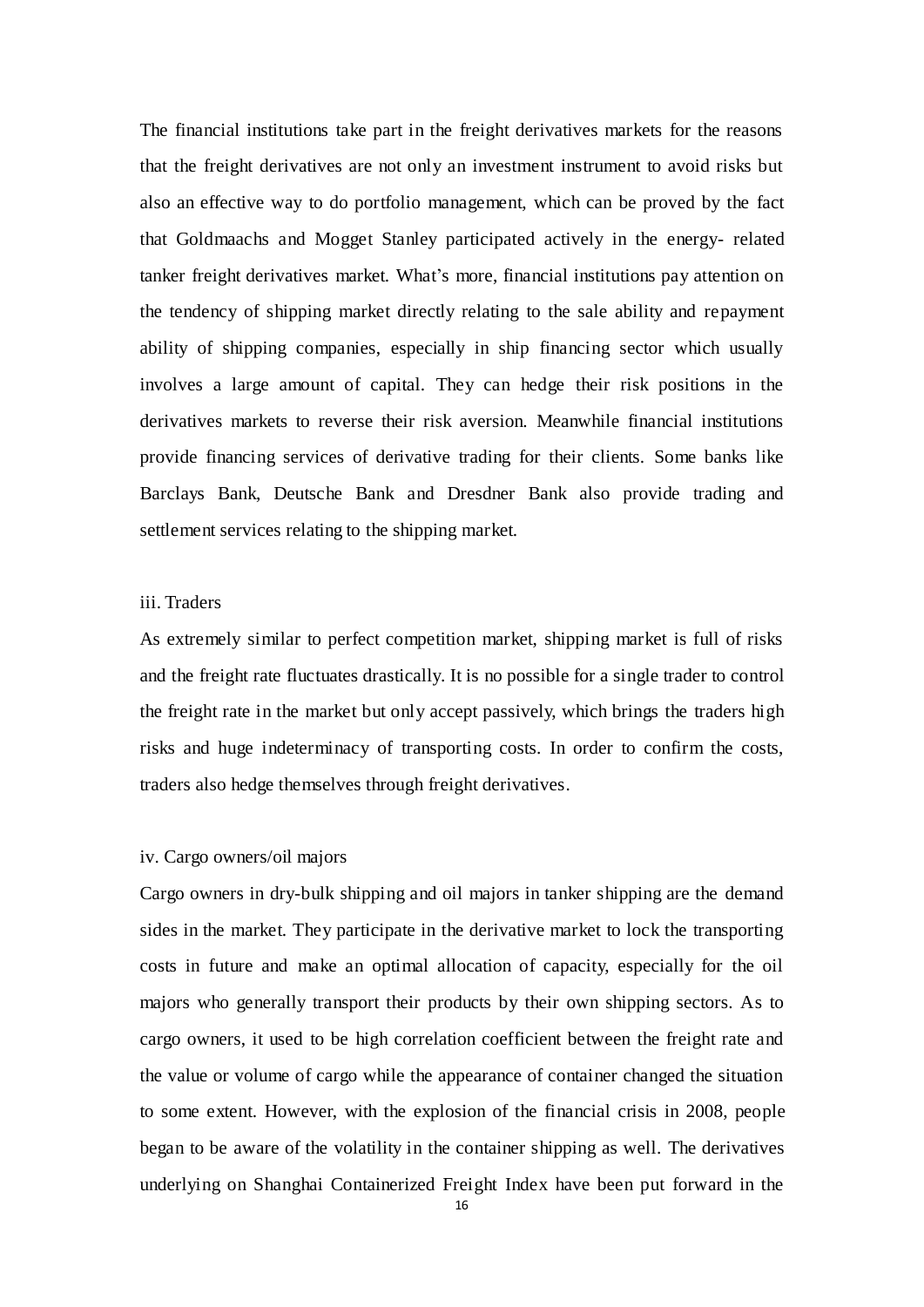recent years, which will be discussed in detail in the next charter.

#### <span id="page-25-0"></span>**3. Freight derivatives in Shanghai**

#### <span id="page-25-1"></span>**3.1 Shanghai Containerized Freight Index (SCFI) Derivatives**

### <span id="page-25-2"></span>**3.1.1 Background**

The liner market is generally considered as a monopolistic competition market, in which the freight rate was used to be controlled by the liner conferences while the last liner conference in Europe was dissolved in 2008. In the year of 2008, coincidently, the global financial crisis firstly outbreak in the United States causing a downturn in the derivative market involving the shipping market as well as related freight derivatives. The low ebb of shipping market including the liner market have not fully recovered back until the supply and demand of the market come to a relatively balance period and well allocation of capacity without overcapacity since 2008. Thus the volatility of freight rates in liner market is increasing which promotes the consideration of improving the risk management in the container shipping.

Since 2008, Shanghai Shipping Exchange (SSE) has cooperated with Clarkson to develop a new index reflecting the freight rate from Shanghai to several different parts of world in container shipping. The result came in 2009 when Shanghai Shipping Exchange renovated and publicized Shanghai (Export) Containerized Freight Index (SCFI), which was officially issued on October 16th 2009, including both freight rates (indices) of 15 individual shipping routes and a composite index.

#### <span id="page-25-3"></span>**3.1.2 Introduction of SCFI**

The SCFI reflects the spot rates of Shanghai export container transport market, including the ocean freight and the associated seaborne surcharges of individual shipping routes on the spot market, where the unit and weighting of the destinations are presented as follows.

Table 3.1 The unit and weighting of the destinations of SCFI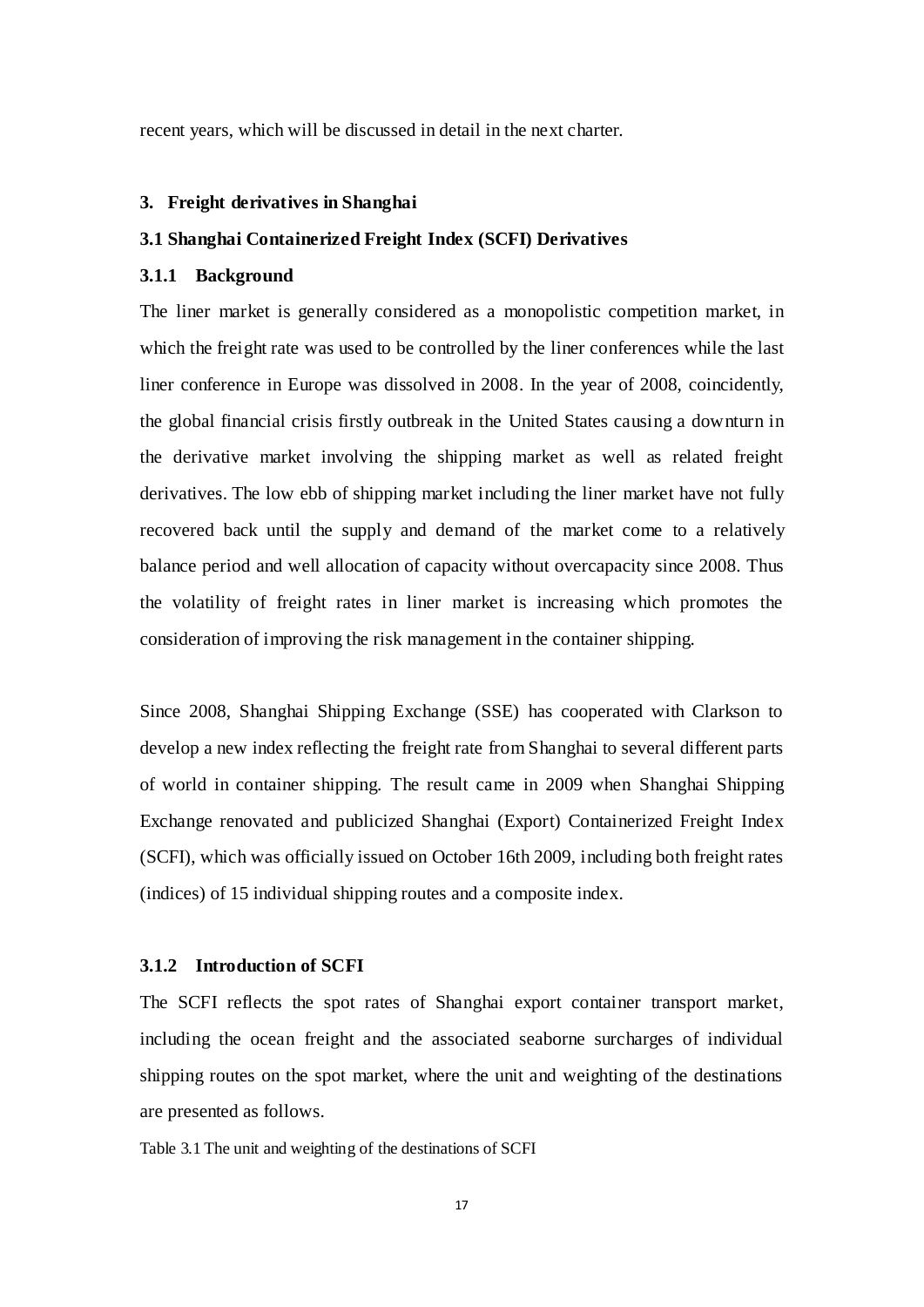| Description                       | Unit           | Weighting |
|-----------------------------------|----------------|-----------|
| Europe (Base port)                | <b>USD/TEU</b> | 20.0%     |
| Mediterranean Sea (Base port)     | <b>USD/TEU</b> | 10.0%     |
| USWC (Base port)                  | <b>USD/FEU</b> | 20.0%     |
| USEC (Base port)                  | <b>USD/FEU</b> | 7.5%      |
| Persian Gulf and Red Sea (Dubai)  | <b>USD/TEU</b> | 7.5%      |
| Australia/New Zealand (Melbourne) | <b>USD/TEU</b> | 5.0%      |
| East/West Africa (Lagos)          | <b>USD/TEU</b> | 2.5%      |
| South Africa (Duban)              | <b>USD/TEU</b> | 2.5%      |
| South America (Santos)            | <b>USD/TEU</b> | 2.5%      |
| West Japan (Base port)            | <b>USD/TEU</b> | 5.0%      |
| East Japan (Base port)            | <b>USD/TEU</b> | 5.0%      |
| Southeast Asia (Singapore)        | <b>USD/TEU</b> | 5.0%      |
| Korea (Pusan)                     | <b>USD/TEU</b> | 2.5%      |
| Taiwan (Kaohsiung)                | <b>USD/TEU</b> | 2.5%      |
| Hong Kong (Hong Kong)             | <b>USD/TEU</b> | 2.5%      |

Source: Shanghai Shipping Exchange

Ports of destination: the base ports are defined in each individual trade route.

|  |  |  | Table 3.2 The definition of base ports |  |
|--|--|--|----------------------------------------|--|
|--|--|--|----------------------------------------|--|

| Europe            | Hamburg/Rotterdam/Antwerp/Felixstowe/Le Havre |
|-------------------|-----------------------------------------------|
| Mediterranean Sea | Barcelona/Valencia/Genoa/Naples               |
| <b>USWC</b>       | Los Angeles/Long Beach/Oakland                |
| USEC              | New York/Savannah/Norfolk/ Charleston         |
| West Japan        | Osaka/Kobe                                    |
| East Japan        | Tokyo/Yokohama                                |

Source: Shanghai Shipping Exchange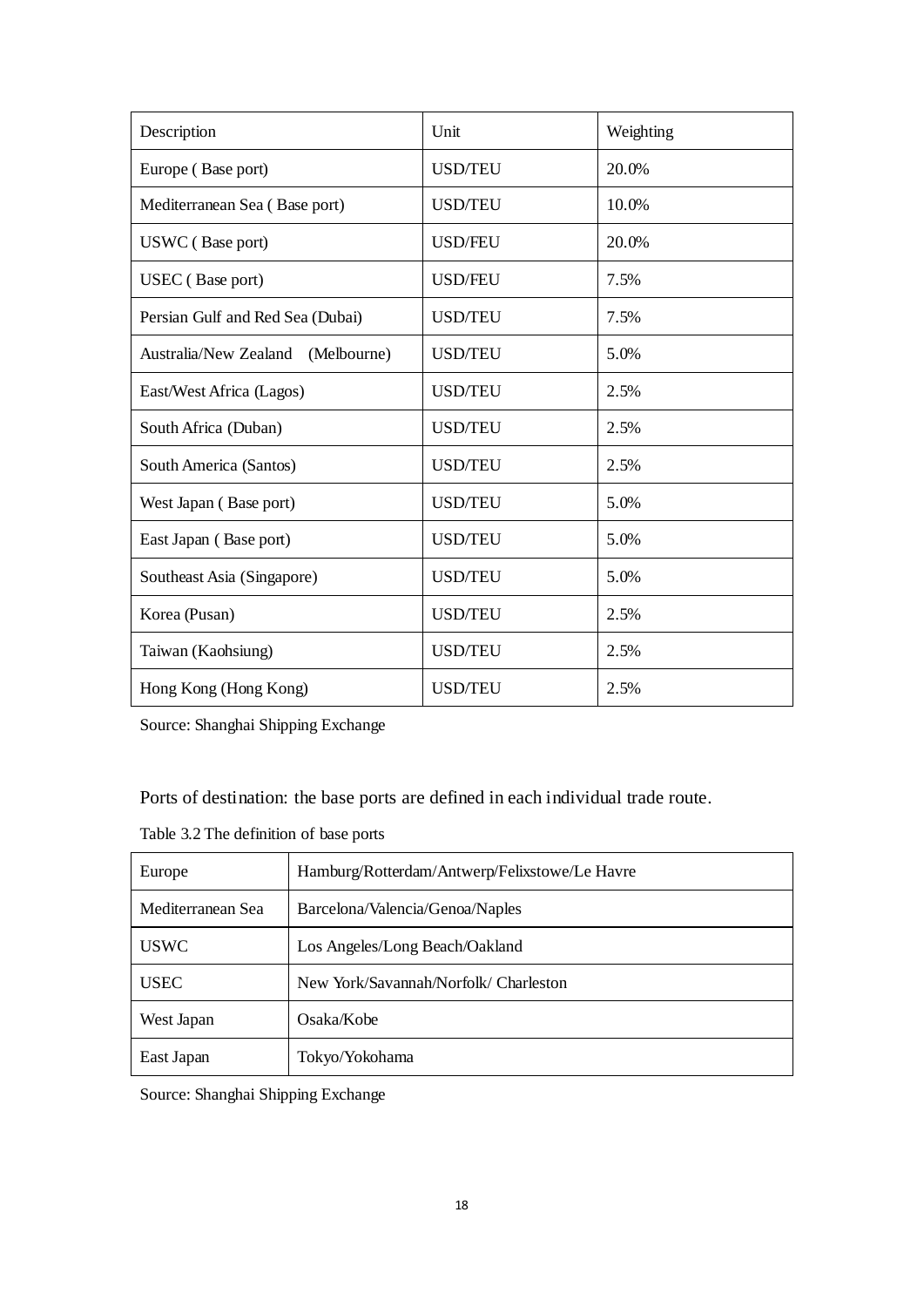Considering the special charging method of container shipping based on the number and kind of different container, the publisher of SCFI defines the price type as the mainstream trading price between major container lines and shipper or freight forwarders on the spot market reported by the panelists, which is not affected by the specially of ship's type, ship's age, carrier or transport volume. In addition, surcharges are taken into account to some extent in order to make the index more closely to the situation of the market.

The seaborne surcharges include:

- Bunker Adjustment Factor (BAF )/ Fuel Adjustment Factor(FAF)
- Emergency Bunker Surcharge (EBS) / Emergency Bunker Additional (EBA)
- Currency Adjustment Factor(CAF)/ Yen Appreciation Surcharge (YAS)
- Peak Season Surcharge(PSS)
- War Risk Surcharge(WRS)
- Port Congestion Surcharge (PCS)
- Suez Canal transit Fee/Surcharge (SCS)/ Suez Canal Fee (SCF)/ Panama Transit Fee (PTF)/ Panama Canal Charge (PCC).

Unit: USD/TEU (USD/FEU is for US West coast and East coast services) Trade and transport term: export CIF, CY-CY Container type/cargo description: General dry cargo container (General cargo is for US west coast and east coast services)

The basis composite index is 1,000 points and the base period is specified on October 16th 2009.

The freight information for SCFI compilation is reported by CCFI panelists, including liner companies and shipper/freight forwarders. All member panelists are world-renowned enterprises with outstanding performances and sound reputation in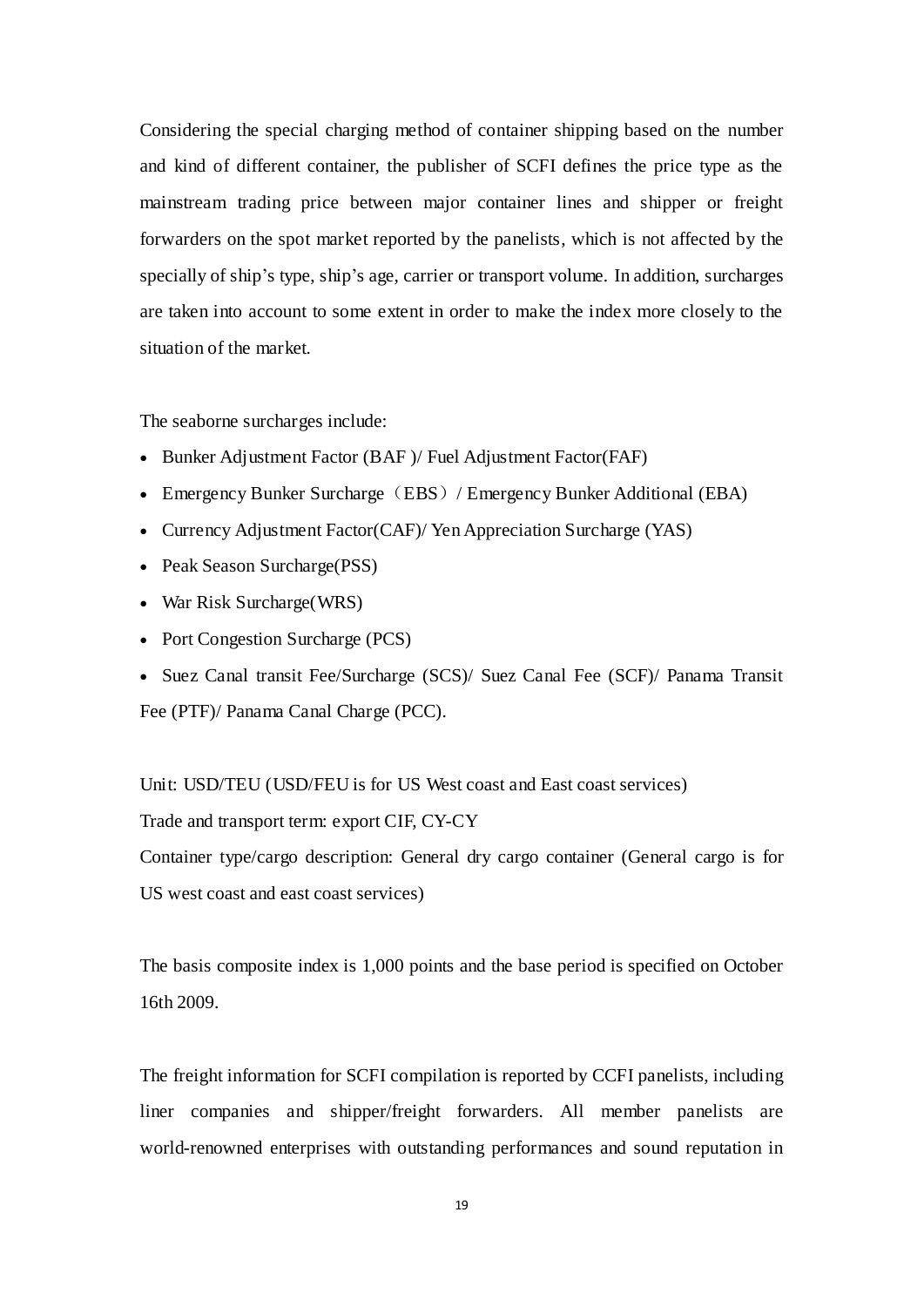shipping circle. At present, 15 liner companies and 17 shippers/freight forwarders provide the freight information.

As to the calculation of the index, the freight rate of individual shipping route is the arithmetic mean of all freight rates of each route and the composition index is the weighted average of all routes.

$$
P_t = \sum_{j=1}^n P_{ij} / n
$$

Where:  $i = route$ ,  $j = sample company$ ,  $n = number of sample companies on the route$ Figure 3.1 Freight calculations of individual shipping routes Source: Shanghai Shipping Exchange

$$
I = \sum_{i=1}^{m} (P_i * W_i / P_{i0}) * 1000
$$

Where:  $i =$  route,  $m =$  number of the route,  $Wi =$  weighting of route i Figure 3.2 Calculation of composition index Source: Shanghai Shipping Exchange

The SCFI is publicized by SSE at 15:00 (Beijing Time) on each date of publication. The date of publication is generally each Friday and will be adjusted in legal holidays. The specific dates will be made known to public by SSE. If necessary and reasonable, SSE may postpone or cancel the publication.

#### <span id="page-28-0"></span>**3.1.3 The derivatives underlying on SCFI**

Freight derivatives in shipping birthed and developed with the increasing emphasis on controlling risks in shipping market and learning from the financial derivatives, having the function of hedging aiming at avoiding risks as well as speculation function aiming at make profits. The first derivative underlying on the freight index in shipping is the BIFFEX launched by the Baltic Exchange in 1985, but with the emergence of FFAs as a replacement as well as the low effectiveness of hedging, the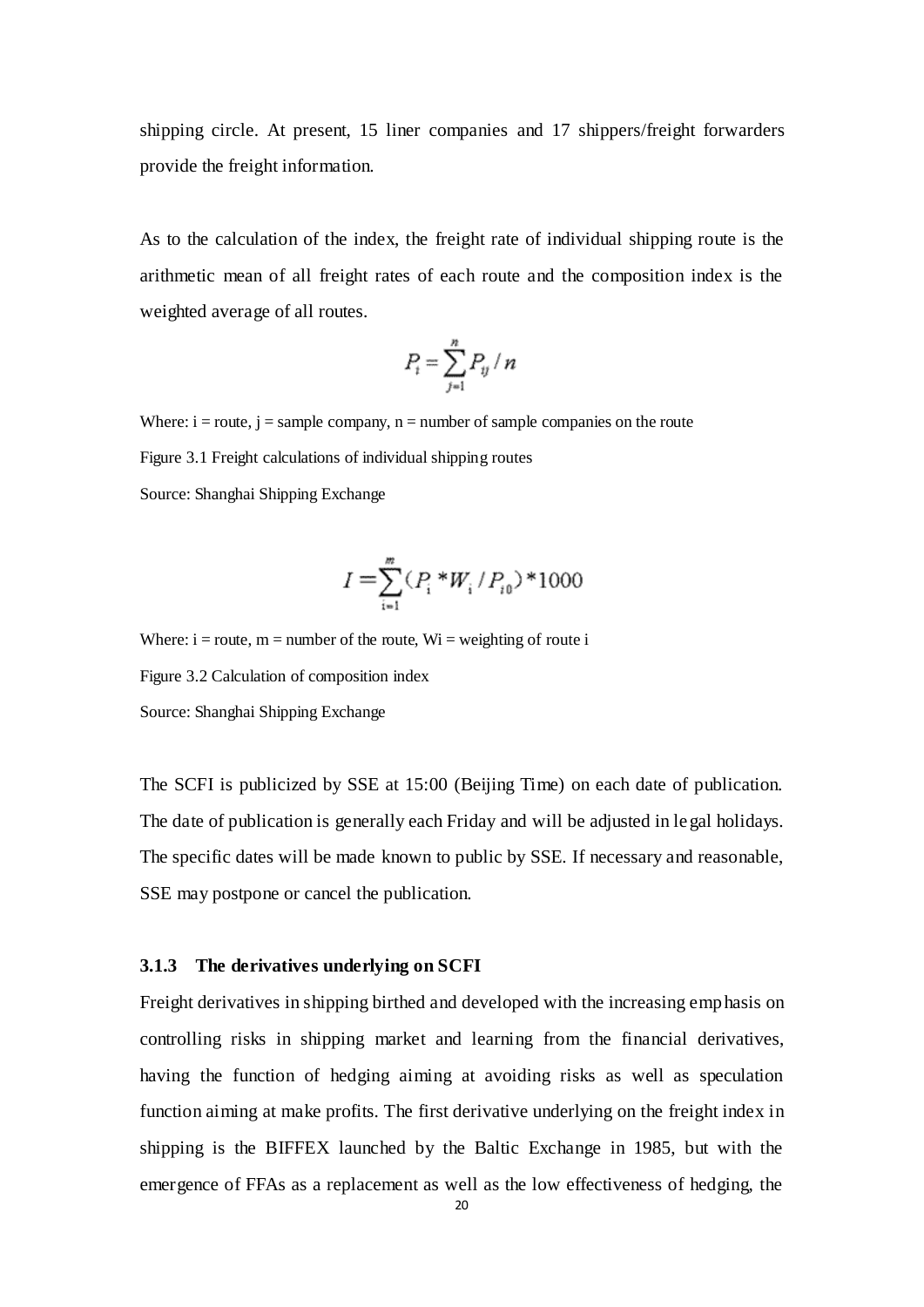BIFFEX has been exited from the market gradually. FFAs become the fastest-growing freight derivatives in shipping. The marked ups and downs of the freight rate in the dry-bulker market makes the drastic fluctuations of BDI, the underlying entity of FFAs, promoting the demand of market participants using FFAs to avoid risks.

Compared to the gradually mature FFA market, the freight derivatives in container sector is still at the initial stage. The Container Freight Swap Agreement (CFSA) is a kind of paper contract on mid-long term freight rate similar to the FFA, where the information like specific routes, prices has specific provision. The SCFI is used in settlement to calculate the difference between the underlying index and the regulated freight rate in the contract. As a convenient risk management instrument of freight risk, CFSA is traded over the counter cleared by LCH or SGX to avoid the counterparty risk. The first bilateral CFSA was executed in January 2010, and six months later the first CFSA was cleared.

In 2011, Shanghai Shipping Freight Exchange CO., LTD. (SSEFC) was established as the first third-party trading platform worldwide. Later the container products underlying on SCFI were published covering two routes, namely from Shanghai to Europe and from Shanghai to U.S. West Coast. They are traded in the exchange to get high efficiency and with the aid of electronic trading platform. The products were developed rapidly as soon as they were published with a lot of trading activity, e.g. more than 500,000 lots of unilateral volumes and about 30,000 lots of average daily unilateral trading volumes, 36,000 lots of average daily holdings, which guarantees the trading mobility in the platform and meanwhile forms an effective mechanism of hedging the freight rate risk. As of the March of 2013, the transaction amount of products underlying on the SCFI has been 200 billion RMB (about 32.1 billion US  $\text{dollar}$ <sup>17</sup>.

Table 3.3 Container Products

 $\overline{a}$ 

<sup>&</sup>lt;sup>17</sup> YANG fan, (2014), *the comparative study on the product design of shipping financial derivatives*, Times Finance, NO.1, 2014.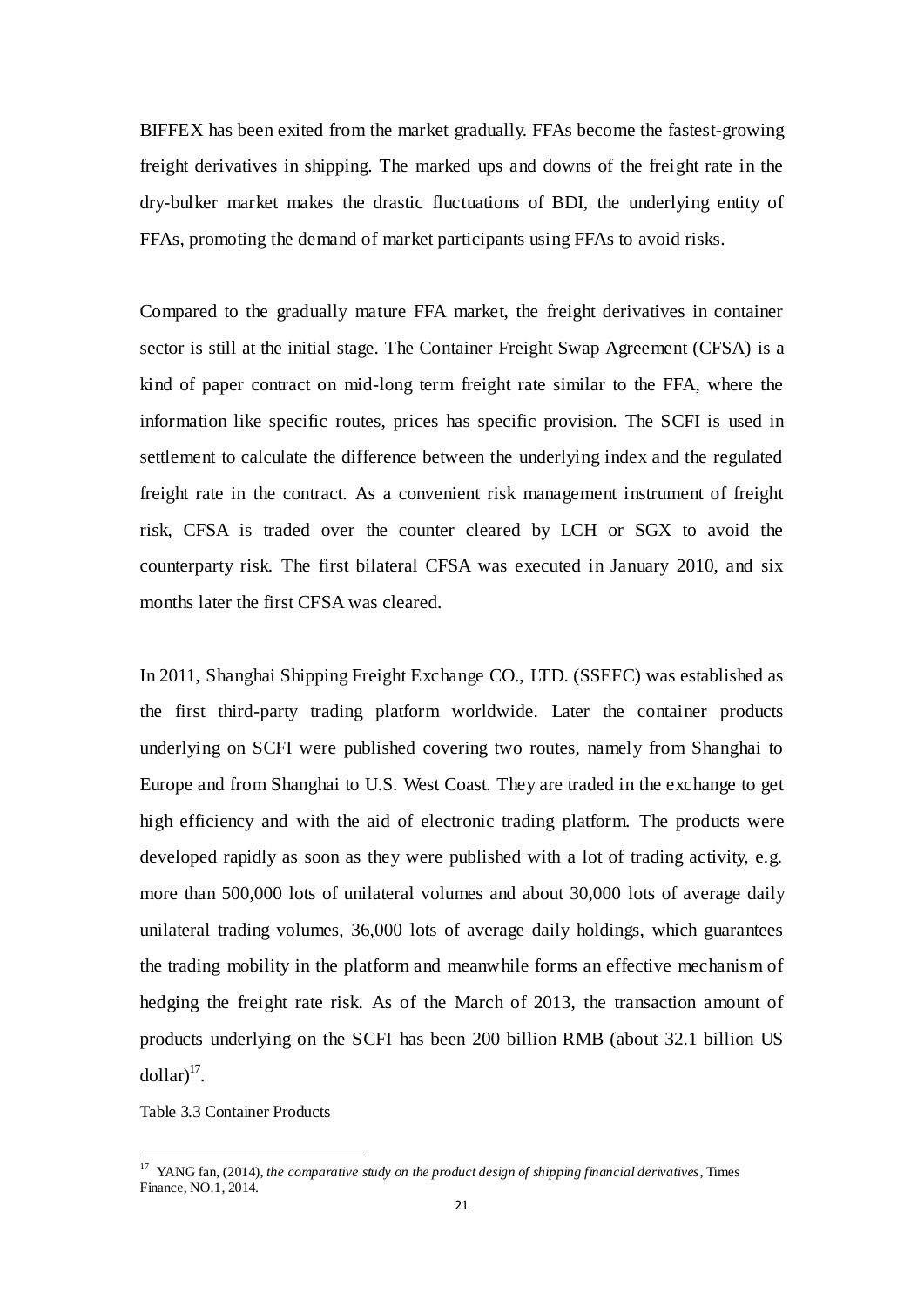| <b>Routes</b>           | <b>Shanghai to U.S. West Coast</b>                                       | <b>Shanghai to Europe</b>      |  |
|-------------------------|--------------------------------------------------------------------------|--------------------------------|--|
| Code                    | <b>UW</b>                                                                | EU                             |  |
|                         | Shanghai Containerized Freight                                           | Shanghai Containerized Freight |  |
| Underlying index        | Index, Shanghai to U.S. West                                             | Index, Shanghai to Europe      |  |
|                         | Coast route                                                              | route                          |  |
| Lot size                | 1 Lot=1 FEU (40 feet equivalent                                          | 1 Lot=1 TEU (20 feet           |  |
|                         | container)                                                               | equivalent container)          |  |
| Trading unit            | Lot                                                                      | Lot                            |  |
| Pricing currency        | USD, US\$                                                                | USD, US\$                      |  |
| Minimum price           |                                                                          |                                |  |
| fluctuation             | USD 1 per FEU                                                            | USD 1 per TEU                  |  |
| Maximum limit per order | <b>500 FEU</b>                                                           | 1000 TEU                       |  |
| Maximum open position   |                                                                          |                                |  |
| per account(client)     | <b>5000 FEU</b>                                                          | 10,000 TEU                     |  |
| <b>Trading hours</b>    | 08:55-11:30,13:30-15:00, Beijing local time, GMT+8                       |                                |  |
| Margin                  | 20% of the contract value                                                |                                |  |
|                         | The latest Central Parity of RMB/US\$ published by China Foreign         |                                |  |
| Currency rate           | Exchange Trading Center prior to the first trading day of the contract   |                                |  |
| Daily settlement price  | Volume-weighted average price in a day                                   |                                |  |
| Contract months         | 6 consecutive months starting with current month                         |                                |  |
| Daily price fluctuation | $\pm$ 5% of previous settlement price (except for the first and delivery |                                |  |
| limit                   | day)                                                                     |                                |  |
| Delivery price          | See Formula for Delivery Price                                           |                                |  |
|                         | Last publication day (Friday) of the underlying index in the contract    |                                |  |
|                         | Last trading day<br>month                                                |                                |  |
| Delivery day            | Same as last trading day                                                 |                                |  |
| Delivery                | Cash                                                                     |                                |  |
| <b>Transaction</b> fee  | 0.05% of the contract value                                              |                                |  |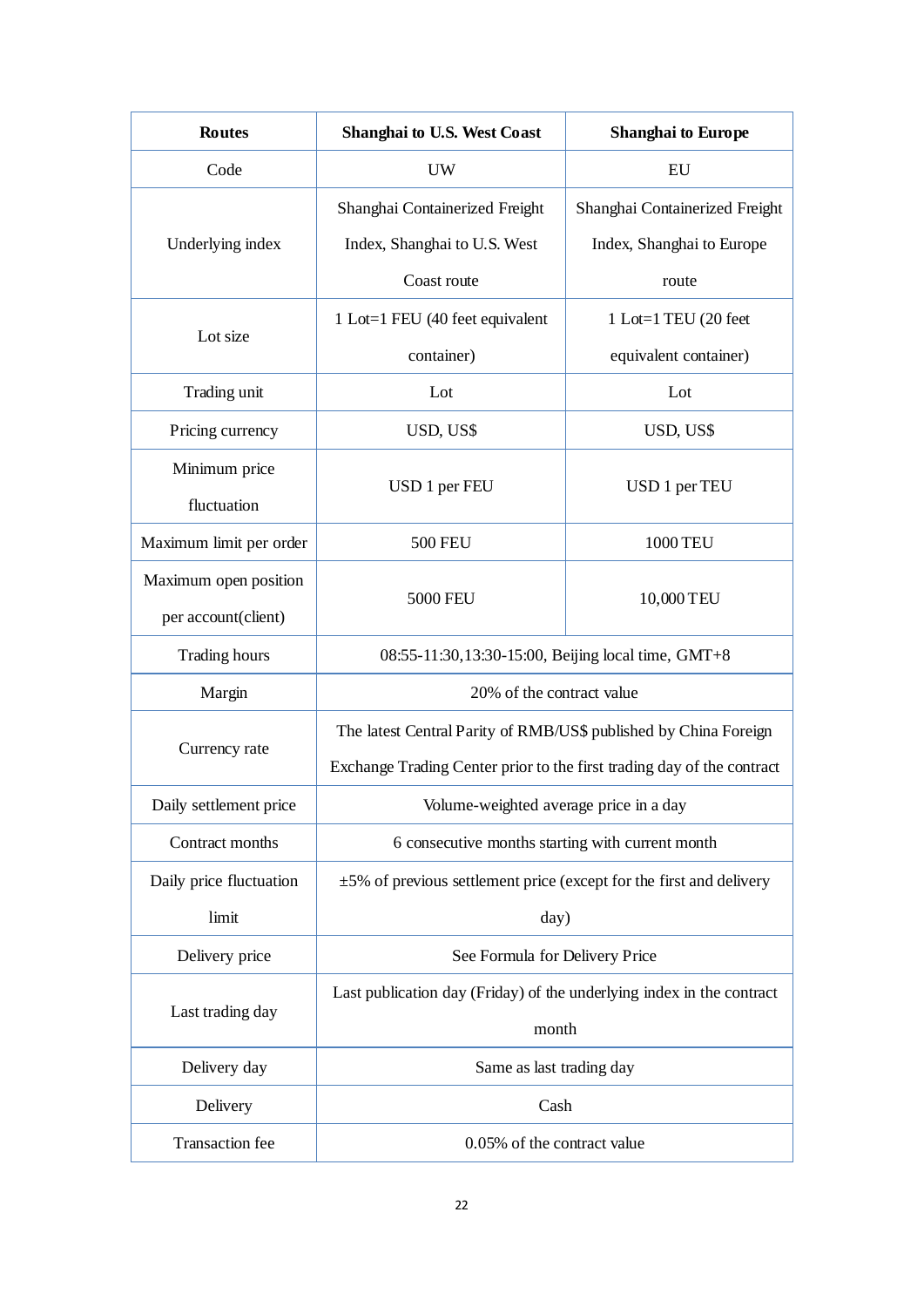| Fee of close day trading | ΝA                         |
|--------------------------|----------------------------|
| Delivery fee             | 0.1% of the contract value |
| Transferability          | Transferable among traders |

Source: Shanghai Shipping Freight Exchange CO., LTD.

The main difference between CFSA and container products underlying on SCFI is the trading method. The former is mainly OTC trading while the latter is usually exchange trading.

| Characteristic index | OTC trading                 | Exchange trading              |
|----------------------|-----------------------------|-------------------------------|
| Trading method       | Through negotiation         | Through electronic trading    |
|                      |                             | platform                      |
| Clearing mode        | Traders, choose to clear in | Only in the clearing house    |
|                      | the clearing house          |                               |
| Delivery manner      | Through negotiation and     | Standard contracts, expire    |
|                      | delivery at maturity date   | automatically                 |
| Fee                  | Broker's commission         | Delivery fee, transaction fee |
| Deposit              | None                        | Have                          |
| Goal                 | Hedging                     | Speculation arbitrage         |

Table 3.4 Character of OTC trading and exchange trading

### <span id="page-31-0"></span>**3.2 China Coastal Bulk (Coal) Freight Index (CBCFI) Derivatives**

### <span id="page-31-1"></span>**3.2.1 Introduction of CBCFI**

CBCFI was developed on the basis of existing system of China (Coastal) Bulk Freight Index (CBFI) by Shanghai Shipping Exchange (SSE), for the purpose of timely reflecting frequent and drastic fluctuation of freight rates of China's coastal coal transport market. The freight information for CBCFI compilation is reported by 38 CBFI panelists, most of which are domestic shipping companies operating in bulk sector. SSE publicizes the composite index and spot rates of different routes and types of vessels of coastal coal service market at 15:00 (Beijing local time, GMT+8) every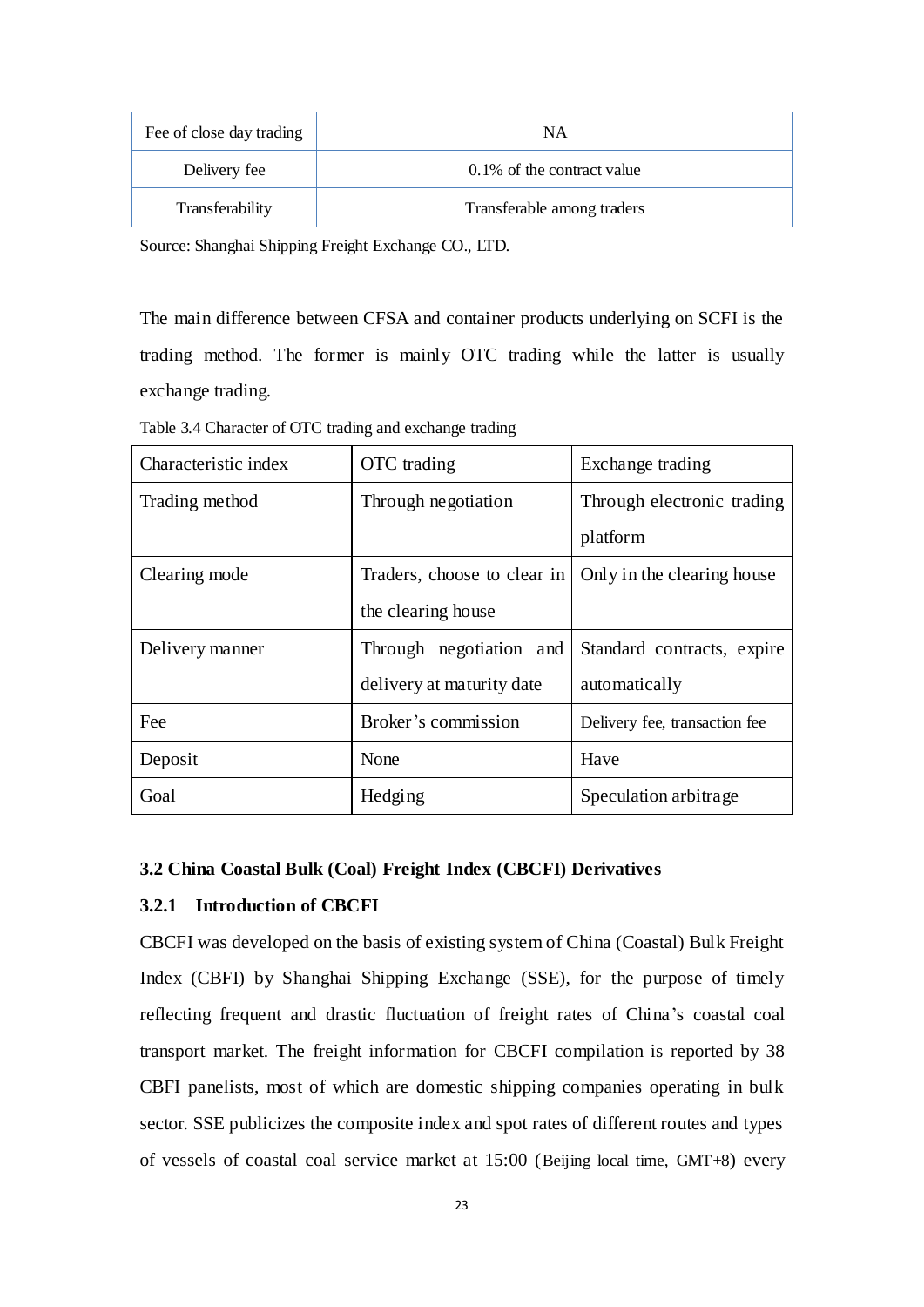working day.

CBCFI takes September  $1<sup>st</sup>$  2011 as the base period and the base index is 1000 points. It includes 10 routes along the coast of China mainly from the northern to the southern with certain type of vessel in each route.

| Table 3.5 Routes and types of vessel of CBCFI |  |  |
|-----------------------------------------------|--|--|
|                                               |  |  |

| <b>Routes</b>             | <b>Types of vessels</b> |
|---------------------------|-------------------------|
| Qinhuangdao—Guangzhou     | 50,000-60,000DWT        |
| Qinhuangdao—Fuzhou        | 30,000-40,000DWT        |
| Qinhuangdao—Ningbo        | 15,000-20,000DWT        |
| Qinhuangdao—Shanghai      | 40,000-50,000DWT        |
| Qinhuangdao—Zhangjiagang  | 20,000-30,000DWT        |
| Tianjin—Shanghai          | 20,000-30,000DWT        |
| Tianjin—Zhenjiang         | 10,000-15,000DWT        |
| Huanghua—Shanghai         | 30,000-40,000DWT        |
| Jintang/Caofeidian—Ningbo | 40,000-50,000DWT        |
| Qinhuangdao – Nanjing     | 30,000-40,000 DWT       |

Source; Shanghai Shipping Exchange

# <span id="page-32-0"></span>**3.2.2 The derivatives underlying on CBCFI**

In December 2011, there were two derivative products respectively underlying on two routes of CBCFI, namely from Qinghuangdao to Shanghai and from Qinghuangdao to Guangzhou introduced formally. The products are monthly contracts traded by the memberships of SSEFC on the electronic platform.

| <b>Routes</b>    | Qinhuangdao to Shanghai                  | Qinhuangdao to Guangzhou              |
|------------------|------------------------------------------|---------------------------------------|
| Code             | OН                                       | OG                                    |
|                  | China Coastal Bulk (Coal) Freight Index: | China Coastal Bulk (Coal) Freight     |
| Underlying index | Qinhuangdao to Shanghai route            | Index: Qinhuangdao to Guangzhou route |
|                  | 40,000-50,000 DWT)                       | $(50,000-60,000$ DWT)                 |
| Pricing currency | CNY. Y                                   |                                       |

Table 3.6 Coal products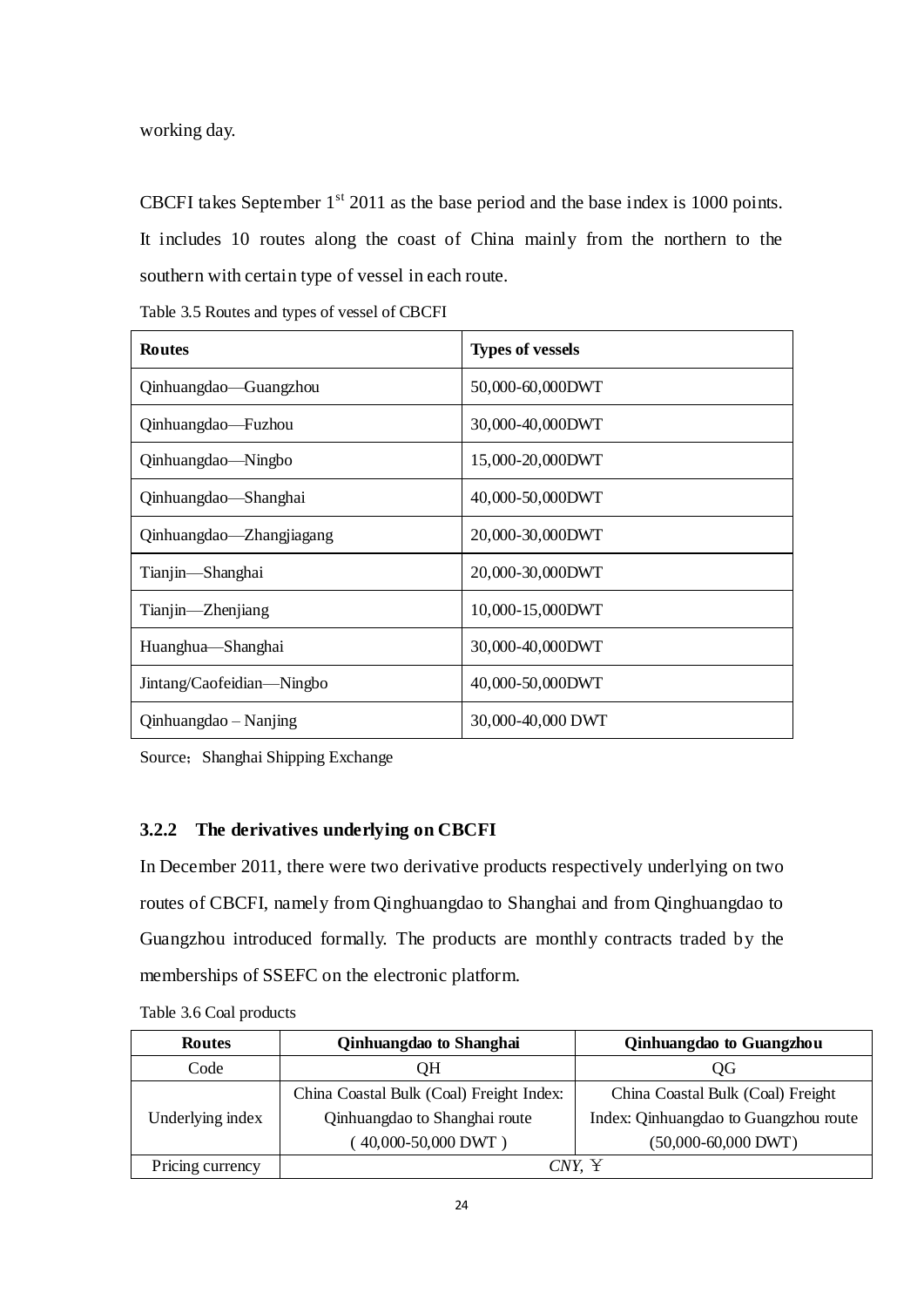| <b>Trading Unit</b>                             | Lot                                                                               |  |  |
|-------------------------------------------------|-----------------------------------------------------------------------------------|--|--|
| Lot size                                        | 100 metric tons                                                                   |  |  |
| Minimum price<br>fluctuation                    | 2 CNY per 100 metric tons                                                         |  |  |
| Maximum limit per<br>order                      | $1,000$ Lot                                                                       |  |  |
| Margin                                          | 20% of the contract value                                                         |  |  |
| Maximum open<br>position per<br>account(client) | 10,000 Lots                                                                       |  |  |
| Trading hours                                   | 08:55-11:30,13:30-15:00, Beijing local time, GMT+8                                |  |  |
| Daily settlement<br>price                       | Volume-weighted average price in a day                                            |  |  |
| Delivery price                                  | See Formula for Delivery Price                                                    |  |  |
| Daily price                                     | $\pm$ 5% of previous daily settlement price                                       |  |  |
| fluctuation limit                               | (except for the first and delivery day)                                           |  |  |
| Contract months                                 | 3 consecutive months starting with current month + following 3 end-quarter months |  |  |
| Last trading day                                | Last publication day (Friday) of the underlying index in the contract month       |  |  |
| Delivery day                                    | Same as last trading day                                                          |  |  |
| Delivery                                        | Cash                                                                              |  |  |
| <b>Transaction</b> fee                          | 2 CNY per lot                                                                     |  |  |
| Fee of close day<br>trading                     | <b>NA</b>                                                                         |  |  |
| Delivery fee                                    | 5 CNY per lot                                                                     |  |  |
| Transferability                                 | Transferable among traders                                                        |  |  |

Source: Shanghai Shipping Freight Exchange CO., LTD.

In October 2013, another derivative product underlying on CBCFI began to be traded on the electronic platform of SSEFC. It focuses on the coal transport from the northern coast to the southern coast in China (code: NS), in other words, it pays more attention on the domestic market. However, it is the world first capacity delivery type of derivative in shipping, creating the delivery settlement other than cash settlement to meet the need of the real capacity in the market.

In fact, the NS products are more similar to a real transport contract rather than a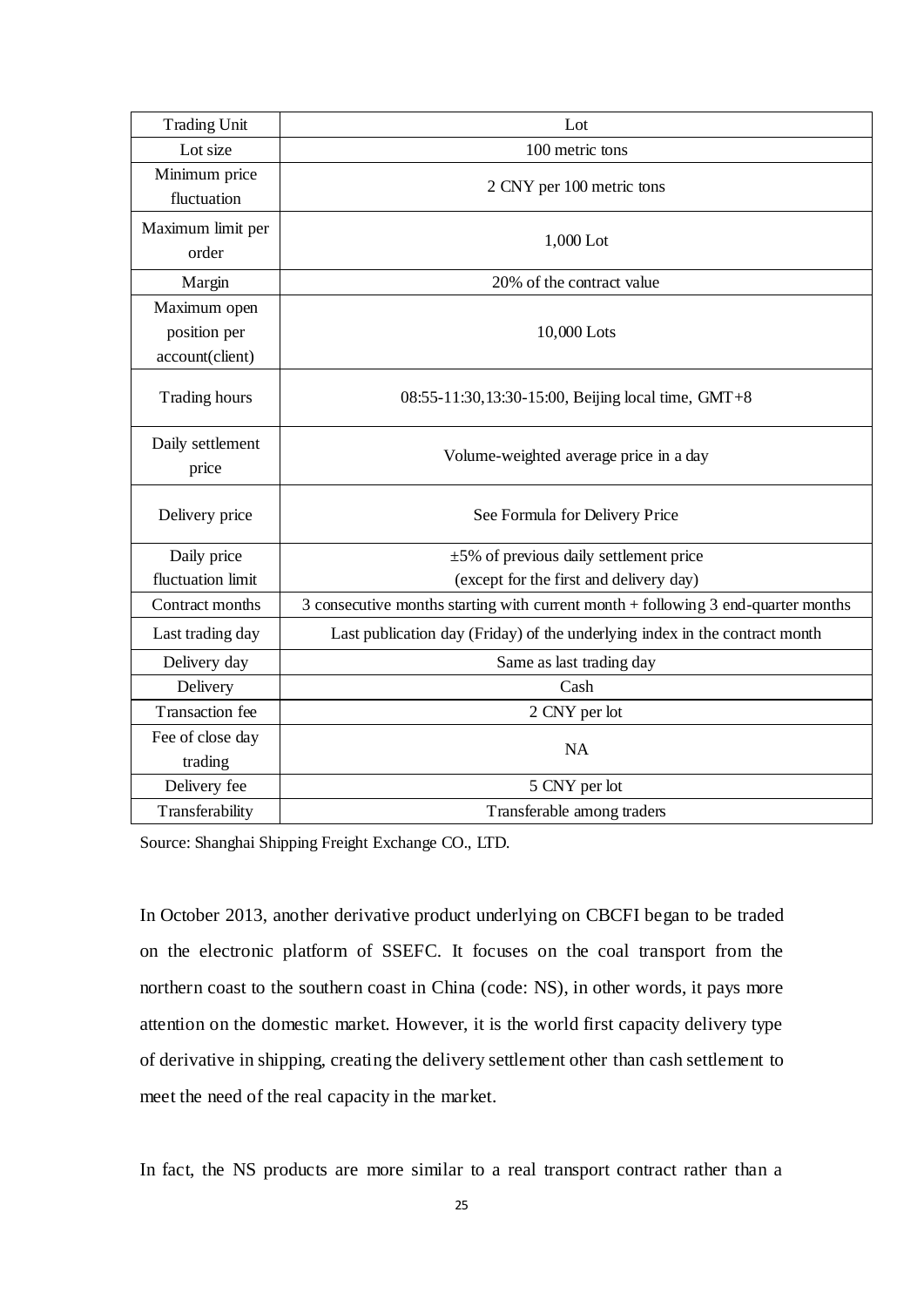paper contract like FFAs. Each lot capacity of the derivative is on behalf of 100 metric tons of coal prices. The limit price of daily price is  $\pm 4\%$  of the previous day's settlement price and the initial margin ration is 10% of the contract value increasing to 30% when comes to the delivery month. The minimum number of delivery is 450 lots (45,000 tons) just to meet mainstream type of vessel (40,000-50,000 tons) in the current market of China's coastal coal transportation.

The freight pricing of the NS contracts is on the basis of the route from Qinhuangdao to Shanghai and implements the premiums and discounts on the routes from Qinhuangdao respectively to Ningbo, Zhangjiagang, Nanjing, Fuzhou and Guangzhou. There are twelve contracts from January to December in the year of 2014 in first listing.

# <span id="page-34-0"></span>**3.3 Chinese currency (RMB) FFAs**

Chinese currency (RMB) FFAs was formally published at the  $16<sup>th</sup>$  of April 2013 after 4-month trial operation. It was jointly introduced by the Baltic Exchange, the Shanghai Clearing House (SHCH) and Shanghai Pudong Development Bank to meet the need of Chinese companies, with the increasing proportion of China's shipping and trading volume in the world, directly participating in the FFA market to improve their risk management on the volatility of freight rate in shipping market.

RMB FFAs is underlined on the series of Baltic Exchange Dry Index. The traders reach the transaction through the RMB FFA brokers by RMB in both invoicing and settlement and SHCH provides the central counterparty clearing. Nowadays, there are three kinds of RMB FFAs, namely Capesize time charter average (CTC), Panamax time charter average (PTC) and Supramax time charter average (STC).

#### Table 3.7 RMB FFAs

|              | Name of Agreement   Average rents of each ship charter (all day) |
|--------------|------------------------------------------------------------------|
| Product code | 11. CTC                                                          |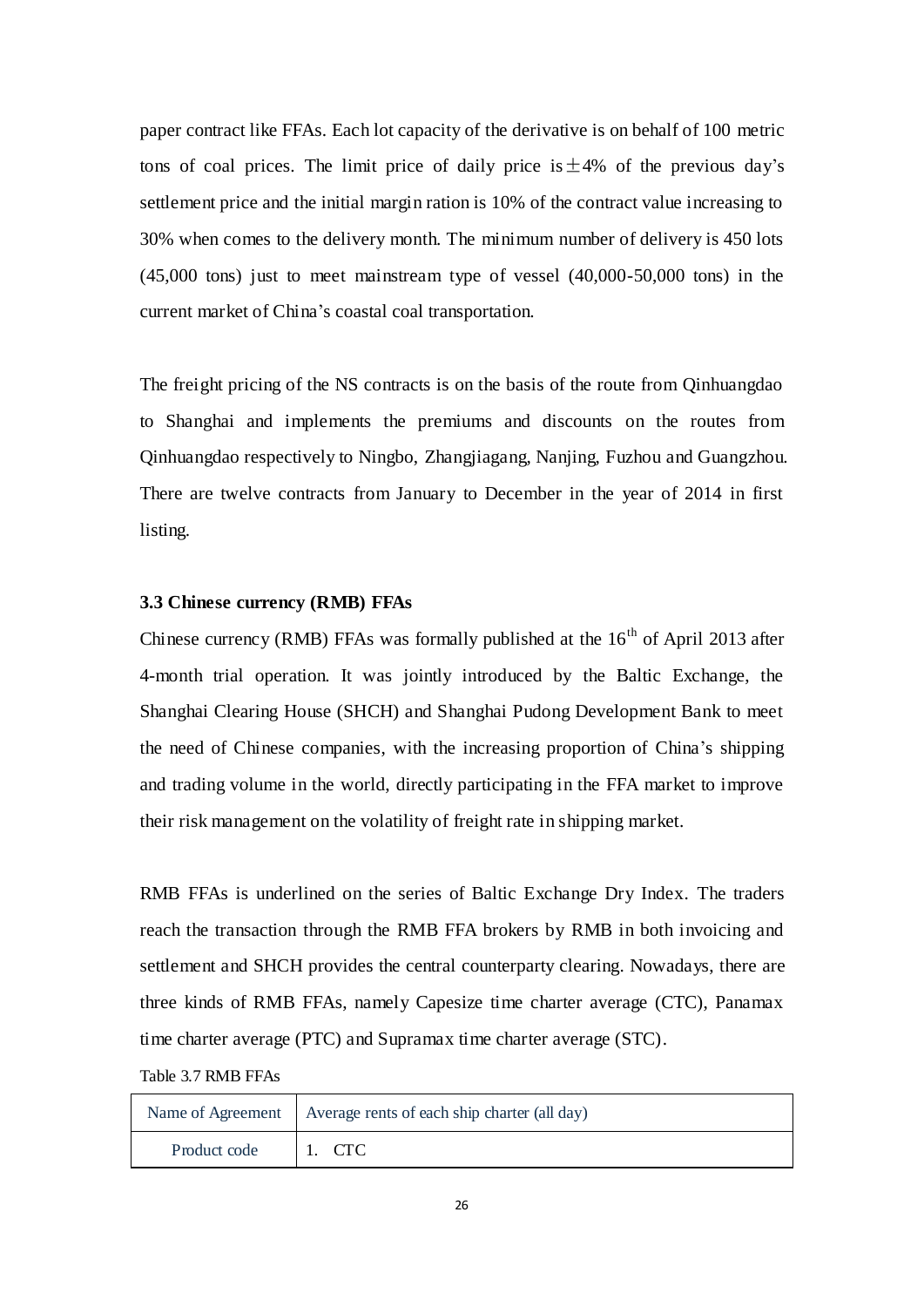|                                                       | <b>PTC</b><br>2.                                                                                                                                                                                                     |  |
|-------------------------------------------------------|----------------------------------------------------------------------------------------------------------------------------------------------------------------------------------------------------------------------|--|
|                                                       | <b>STC</b><br>3.                                                                                                                                                                                                     |  |
| Agreement scale                                       | 1 day                                                                                                                                                                                                                |  |
| Price                                                 | X yuan / day                                                                                                                                                                                                         |  |
| Number of                                             | Y months                                                                                                                                                                                                             |  |
| Agreements                                            |                                                                                                                                                                                                                      |  |
| Term of the agreement                                 | Monthly agreement when the remaining months of the quarter<br>1.<br>From the next quarter for four consecutive quarters of quarterly<br>2.<br>agreements<br>3.<br>The next two consecutive years of annual agreement |  |
| Lowest price volatility                               | $0.01$ yuan / day                                                                                                                                                                                                    |  |
| Receiving time of<br>transaction data<br>(China time) | Both China and the United Kingdom working :14:00-20: 00;<br>Last Trading Day : 14:00-18:00                                                                                                                           |  |
| Last Trading Day                                      | Monthly agreement: the last working day of the month;<br>Quarterly agreement: the last working day of the previous quarter;<br>Year agreement: the last working day of the previous year.                            |  |
| capital settlement date                               | 9:30 am to 10:30 am at the last trading day of each month in the duration<br>of agreement of the next working day in China                                                                                           |  |
| Final settlement price                                | The arithmetic mean of the daily spot price of the month in Baltic<br>Exchange multiplied by the central parity of RMB against the U.S. dollar<br>at the date, accurate to two decimal places                        |  |

Source: Chinese website of the Baltic Exchange

# <span id="page-35-0"></span>**4. SWOT Analysis of freight derivatives of Shanghai Shipping Exchange**

From the discussion in the last chapter, there are six freight derivatives products appearing to the public in Shanghai which can be divided into two kinds, futures and forward agreements. RMB FFAs is a localization branch of FFAs based on Baltic freight indices while the other five products are all launched by SSEFC, a local company of shipping freight third party centralized trading platform controlled by Shanghai Shipping Exchange and supervised by Municipal Government of Shanghai and Ministry of Transport of the People's Republic of China. With a view to the fact that Shanghai Shipping Exchange publishes the indices of freight rate as the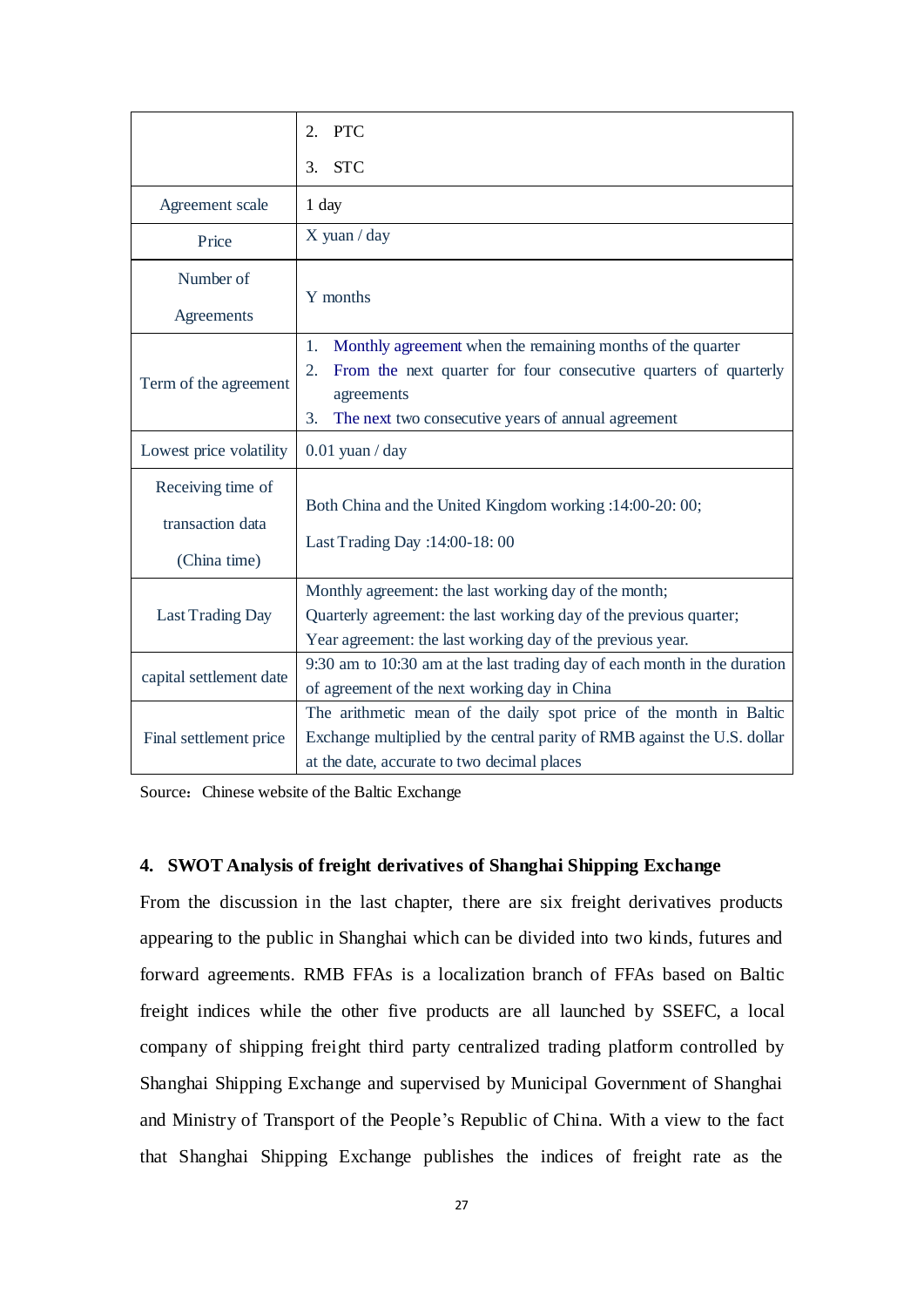underlying entity of freight derivatives products, it is obvious that Shanghai Shipping Exchange is the main force and the only one leading the development of freight derivatives in Shanghai. Therefore the SWOT analysis will be studied on the subject of freight derivatives of Shanghai Shipping Exchange.

### <span id="page-36-0"></span>**4.1 Theory of SWOT**

SWOT is a strategic management analysis method as the acronym of strength, weakness, opportunity and threats. It involves the identification of the internal and external factors, in which strength and weakness belong to the internal factors and, opportunity and threats belong to the external factors, whether they are favorable to achieve the objective or not.

SWOT is a qualitative analysis method through listing strength, weakness, opportunity and threats and then making a combination of them to form SO, ST, WO, WT strategies. Finally the strategies will be identified and chosen to confirm the present specific strategy and tactics. The degree to which the internal environment matches with the external environment is expressed by the concept of [strategic fit.](http://en.wikipedia.org/wiki/Strategic_fit)

 Strengths: characteristics of the business or project that give it an advantage over others.

 Weaknesses: characteristics that place the business or project at a disadvantage relative to others

- Opportunities: elements that the project could exploit to its advantage
- Threats: elements in the environment that could cause trouble for the business or  $project<sup>18</sup>$

#### <span id="page-36-1"></span>**4.2 SWOT model of developing freight derivatives in SSE**

# <span id="page-36-2"></span>**4.2.1 Strengths analysis of developing freight derivatives in SSE**

 $\overline{a}$ 

<sup>&</sup>lt;sup>18</sup> Retrieved 26 May 2014 from WIKIPEDIA:

[http://en.wikipedia.org/wiki/SWOT\\_analysis#SWOT\\_-\\_landscape\\_analysis](http://en.wikipedia.org/wiki/SWOT_analysis#SWOT_-_landscape_analysis)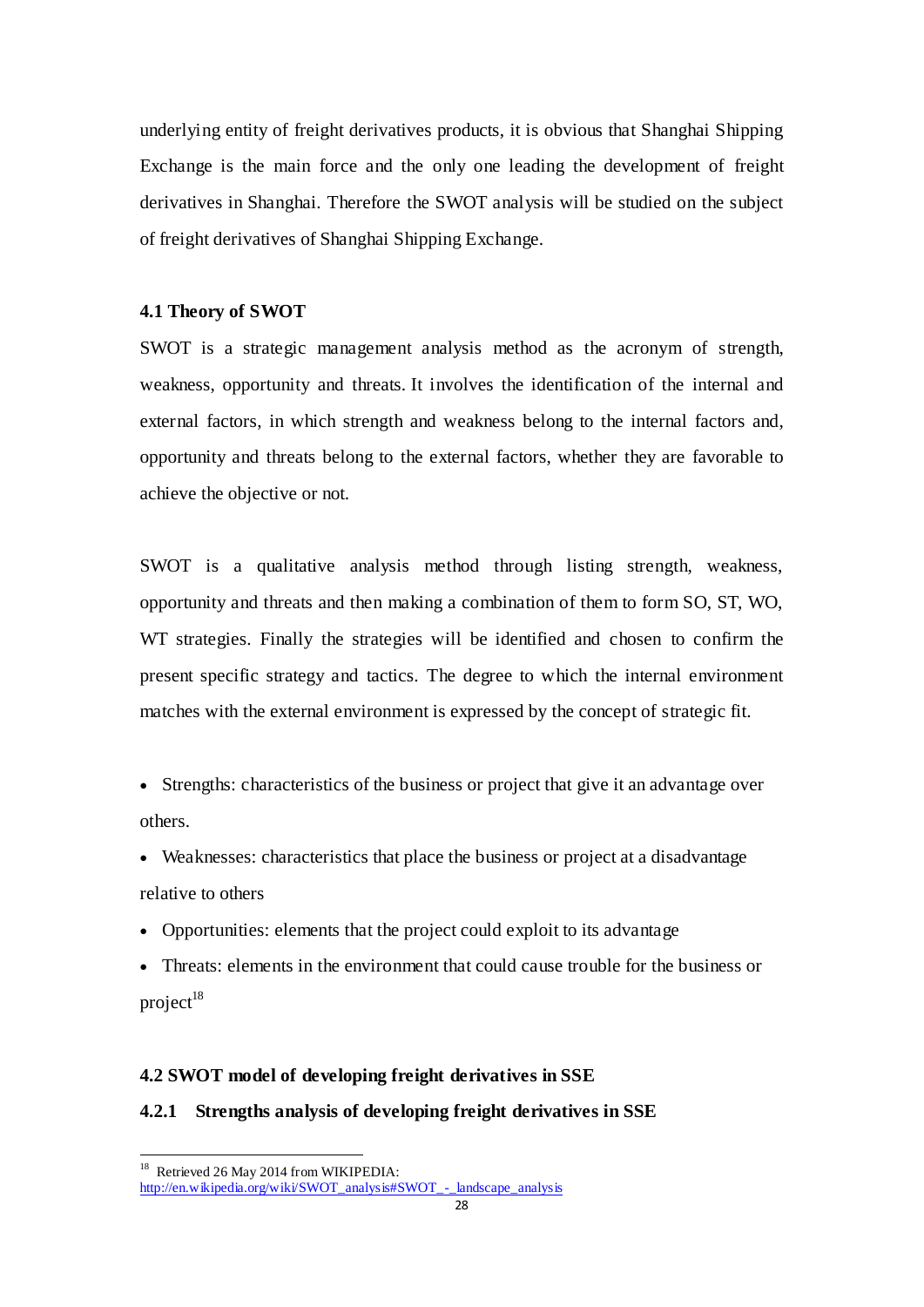I. Adequate shipping elements for developing freight derivatives in SSE

During the past ten years, Shanghai experienced a rapid development in shipping, especially in the port infrastructure reflecting on the increasing port throughput as a basic service. Awell-equipped port can attract more vessels calling and thus facilitates the demand of further services in shipping including shipping broking, shipping consulting, shipping insurance, derivatives products, etc. Thousands of shipping-related companies including some world famous ship-broking companies like Clarksons have been registered in Shanghai and all of the top 20 container lines have set up branches and offices as well as some international organizations like BIMCO has established representative offices in Shanghai, which offers demand basis to the development of freight derivatives in Shanghai. On this basis, Shanghai Shipping Exchange re-published the new SCFI in 2009 and relevant freight futures were launched on electronic trading platform of SSEFC in 2011, starting the precedent of freight derivatives of container in the world.

|      | 10,000        | Port freight    | International | Of which |        |
|------|---------------|-----------------|---------------|----------|--------|
| Year | tonnage       | throughput      | containers    |          |        |
|      | berths (unit) | $(10,000$ tons) | (10,000TEU)   | Input    | Output |
| 2002 | 115           | 26384           | 861.2         | 414.1    | 447.1  |
| 2003 | 125           | 31621           | 1128.3        | 544.4    | 583.8  |
| 2004 | 123           | 37897           | 1455.4        | 699.6    | 755.8  |
| 2005 | 124           | 44317           | 1808.4        | 887.2    | 921.3  |
| 2006 | 131           | 53748           | 2171.9        | 1064.4   | 1107.5 |
| 2007 | 133           | 56144           | 2615.2        | 1276.3   | 1338.9 |
| 2008 | 137           | 58170           | 2800.6        | 1397.8   | 1402.8 |
| 2009 | 153           | 59205           | 2500.2        | 1222.9   | 1277.3 |
| 2010 | 157           | 65339           | 2906.9        | 1436.1   | 1470.8 |
| 2011 | 160           | 72758           | 3173.9        | 1555.1   | 1618.9 |
| 2012 | 162           | 73559           | 3252.9        | 1605.1   | 1647.9 |

Table 4.1 The development of ports in Shanghai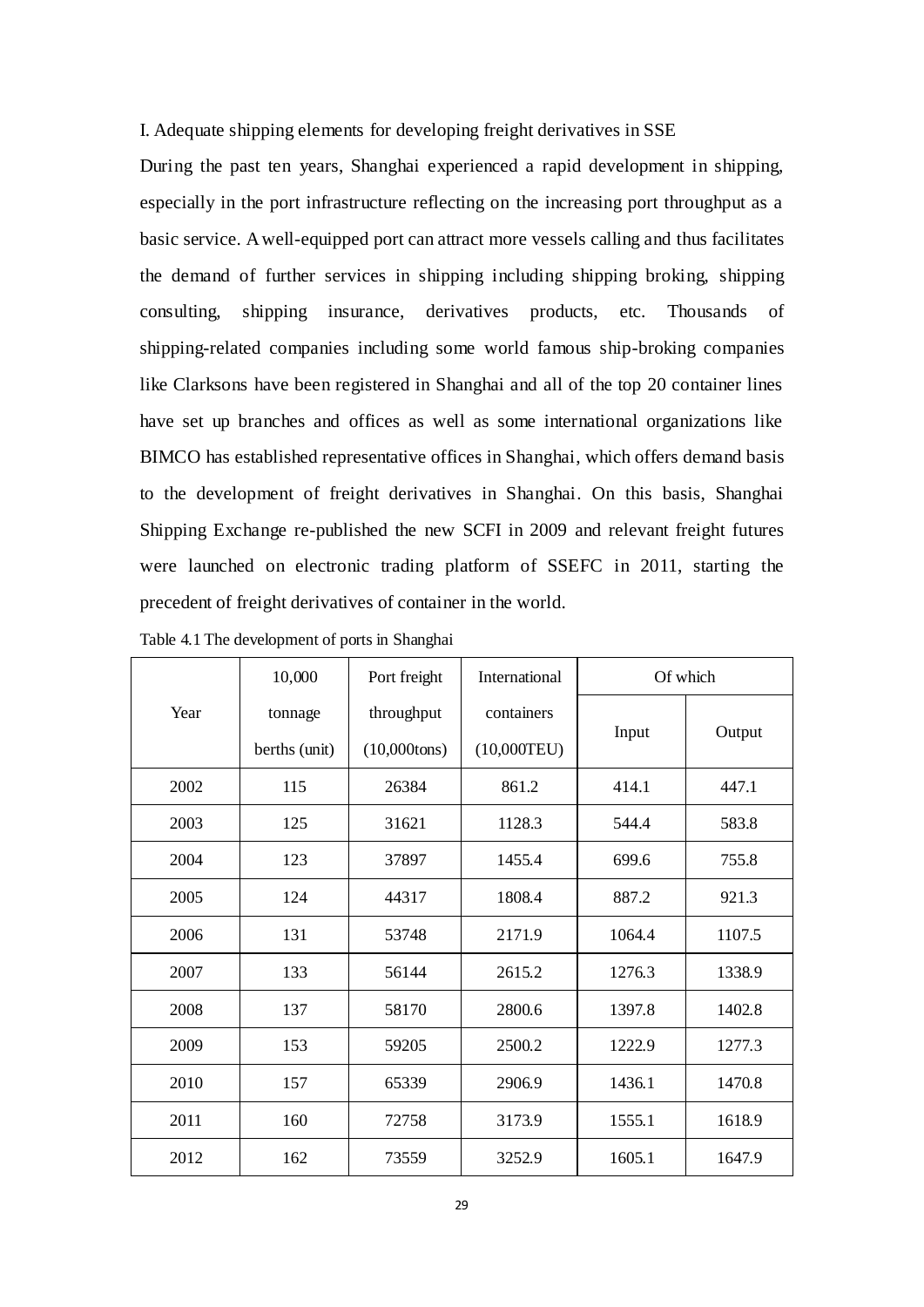II. Open innovation and friendly policies for developing freight derivatives in SSE Shanghai Shipping Exchange plays a leading role on the development of freight derivatives in the construction of Shanghai international shipping centre. SSE put its emphasis on the freight index in the container sector as an innovation and extends to other shipping sectors like dry-bulk and tanker. It has been six freight indices formally published by SSE after several years' efforts, namely CCFI, SCFI, CBFI, CBCFI, CDFI and CTFI, and another container freight rate index between the Taiwan Strait is in trial run. All of these indices take the Chinese market as the core. The derivatives underlying on SCFI and CBCFI have been launched by SSEFC in recent years arousing much market response.

Further development of freight derivatives are promoted with increasing experience of SSE as well as great support of friendly policies for the construction of Shanghai international shipping centre. In 2013, the Ministry of Transport and the Shanghai Municipal People's Government jointly issued "on the implementation <China (Shanghai) Pilot Free Trade Zone overall program> to accelerate the construction of Shanghai international shipping center opinions" (referred to as "the opinions"). "The opinions‖ indicates to accelerate the construction of Shanghai international shipping center in five areas, namely expanding the level of openness, innovation and shipping policies, expanding center functions, improving service levels, strengthening the infrastructure. In the requirements of expanding center functions, "the opinions" clearly pointed out the need to speed up the development of the shipping freight derivatives business as well as improve the regulatory system to prevent the risk of shipping finance, strengthening the long-term freight regulation. Support Shanghai to carry out China's imports of dry bulk cargo preparation and dissemination of crude oil and other bulk cargo freight index.

#### <span id="page-38-0"></span>**4.2.2 Weakness analysis of developing freight derivatives in SSE**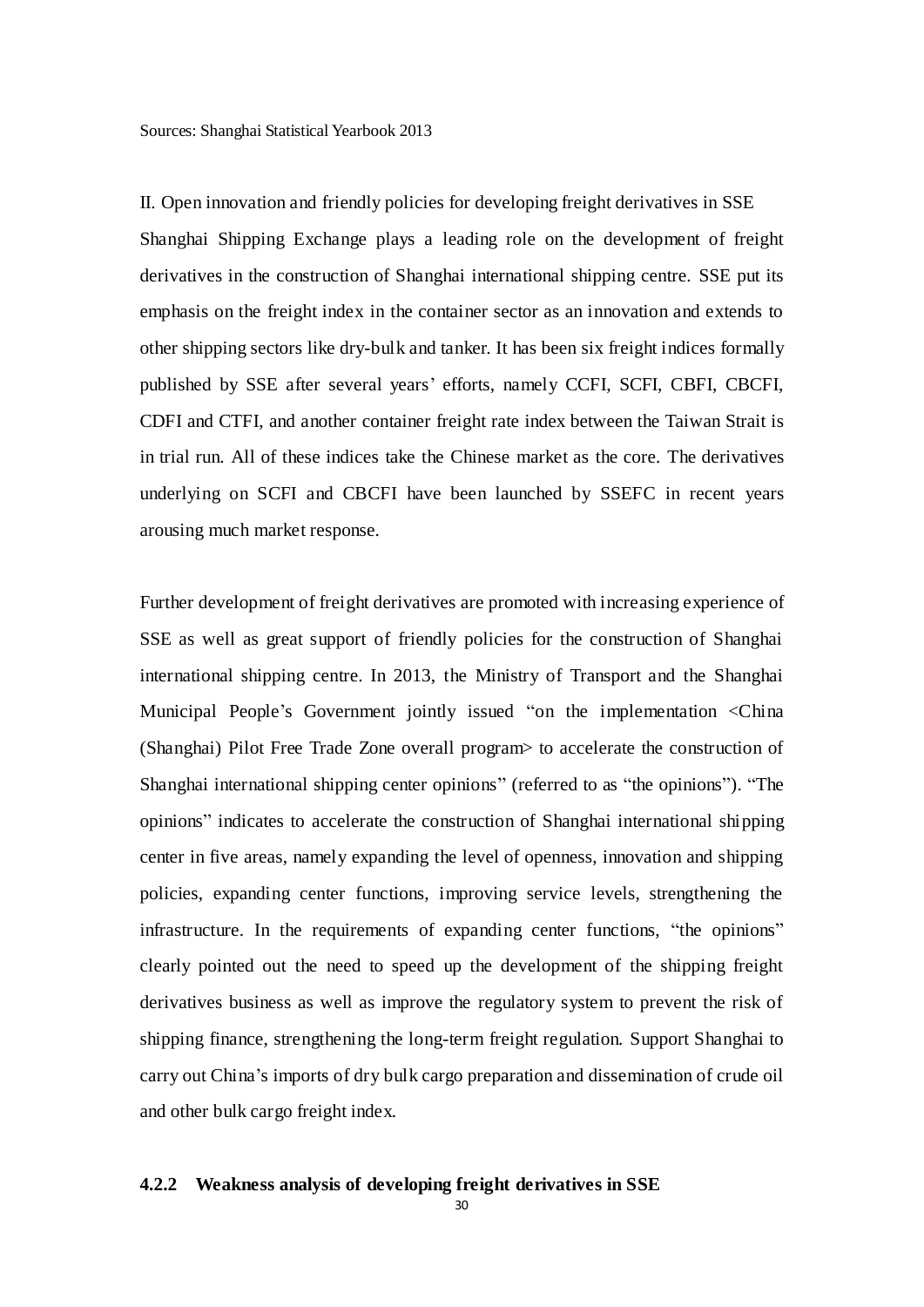I. Limited conscious of domestic shipping companies participating in freight derivatives market

The main reason for participating in the freight derivatives market is to hedging the risks while it is not widely aware of among the domestic shipping companies. As an alarming case, the COSCO made a loss as much as 4 billion yuan in the FFA market as well as operated losses in the physical market at the end of 2008 when the shipping market dramatically went down, which reflects the lack of valid method of domestic shipping companies participating in the freight derivative market. After this case, the SASAC reinforced the supervision of the large derivatives transactions of state-owned companies including two large-scale domestic shipping companies COSCO and China Shipping.

II. Small-scale of domestic freight derivatives market and limited products of freight derivatives

It was estimated that there are nearly 150 billion US dollars freight derivatives market size in shipping while the portion of that in Shanghai didn't reach 1% in 2009. After three years' development, there were more than 2000 traders in the electronic platform of SSEFC reaching a trading volume of 100 million yuan in 2012. The daily average number of transactions of derivatives underlying on SCFI came to 200 lots. However, the trading scale is still not large enough.

What's more, Compared to a wide range of freight derivative products abroad, there are only five derivative products launched by SSEFC although the researches of new products keep going. Besides SCFI and CBCFI, Shanghai Shipping Exchange published, another two freight index, China Import Dry Bulk Freight Index and China Import Crude Oil Tanker Freight Index, in November 2012, making first-phase preparations to innovate new derivative products. However, how well the freight index published by Shanghai Shipping Exchange reflects the corresponding shipping market is still waiting for test.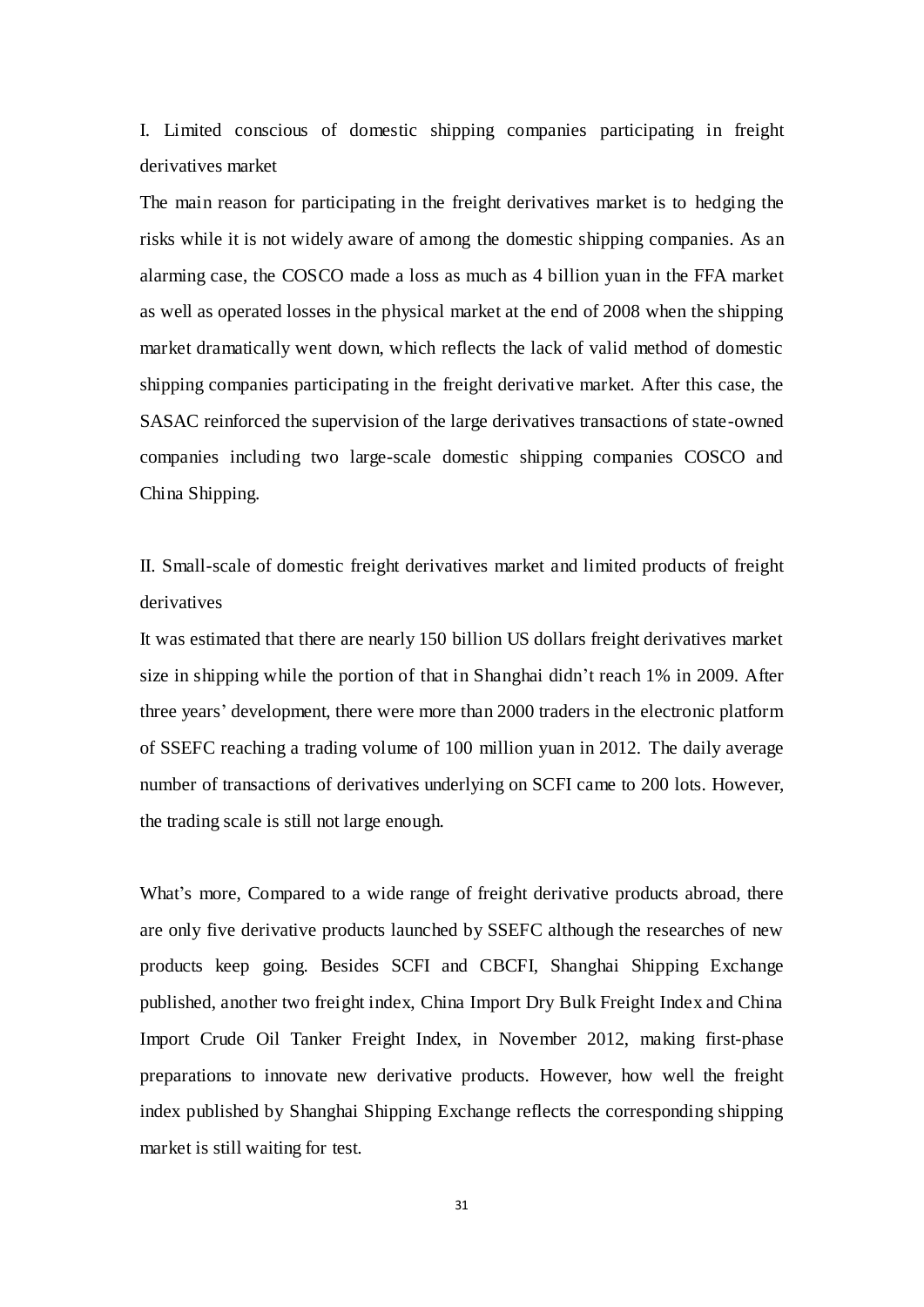III. Lack of inter-disciplinary talents understanding both shipping and finance

Freight derivatives are more complicated than the usual derivatives as they are not only related to shipping industry but also involving the financial sector, belonging to the interdisciplinary. The lack of talents will reduce the launch rate of new products as well as affect the rationalization of the design of contract rules. Although there are relatively more expertise in this area in Europe and America, due to the lack of relevant preferential policies and measures, the introduction of talents in this area is very slow.

#### <span id="page-40-0"></span>**4.2.3 Opportunity analysis of developing freight derivatives in SSE**

### I. The transfer of world shipping centre

According to the "2013 global port development report", there are 17 Asian ports ranking in the top20 largest port by port throughput and the other three are the port of Rotterdam in Europe, South Louisiana in America and Hedland in Australia. It is obvious that Asia plays a more and more important role in the global shipping. Although the centre of shipping-related businesses, such as vessel registration, shipping financing, shipping insurance, maritime arbitration, etc., is in Europe, the emphasis of shipping business is transferring to Asia generally. Asia needs a shipping centre providing a one-stop service in shipping involving financial services relating to freight derivatives to ship owners and shipping companies as well as traders and financial institutions. With the advantage of the largest container throughput port and the second largest cargo throughput port in the world as well as the manufacturing base of port machinery, Shanghai put its emphasis on developing the soft environment of shipping and the development of freight derivatives plays an important role.

#### II. The establishment of China (Shanghai) Pilot Free Trade Zone

China (Shanghai) Pilot Free Trade Zone was formally established at September 29, 2013 as a trial of further deepening the reform and opening up. It refers to many aspects including trading services, shipping services, financial services, professional services, etc. and the most important point is the open policies in the CSPFTZ.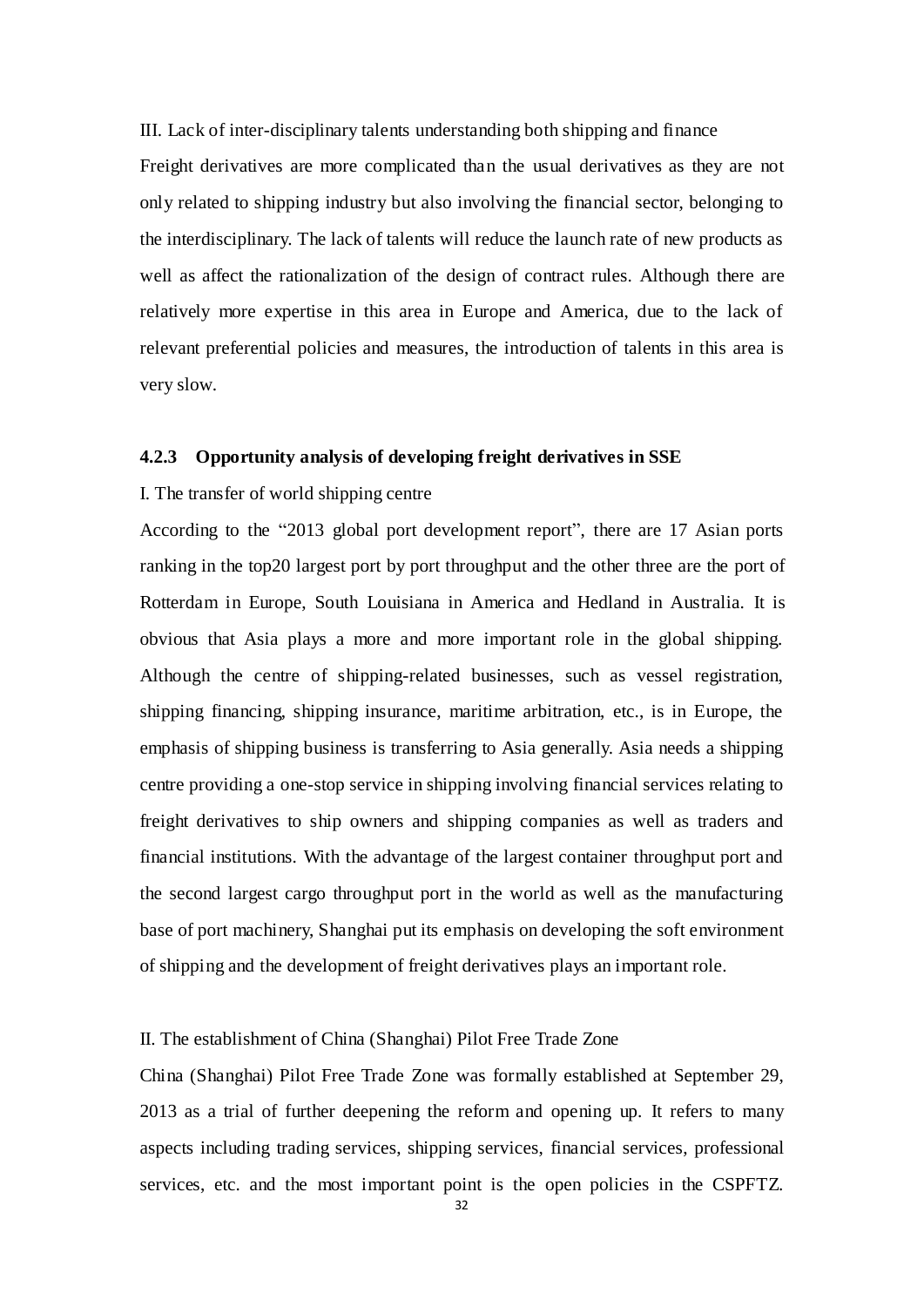Overseas enterprises are permitted to engage in commodity futures trading and financial transaction platform will be built adapting to international practice. International shipping financial derivatives exchange is planned to be set up in CSPFTZ to attract both domestic and foreign shipping companies and traders participating in the freight derivatives market and offer shipping companies a new system to avoid risks due to the dramatic volatility of freight rates.

What's more, as a special area, the supervision system in CSPFTZ is unique. The "Negative Lists" replaces the prior approval and some special regulations are put out step by step. It is convenient for foreign companies to take part in the derivative markets in Shanghai, which will set an example for the domestic shipping companies to learn more about freight derivatives.

# III. Increasing strong financial sector in Shanghai

Aiming to be the financial centre of China, Shanghai has experienced a huge development in financial industry during the past few years. Several exchanges have been set up in Shanghai, including Shanghai Stock Exchange, Shanghai Futures Exchange, Shanghai Shipping Exchange, as well as some related research institutions like Commodity Development Research Centre of China (CDRC) have founded in Shanghai. Many financial institutions gather in Shanghai getting cluster effectiveness in Lujiazui Area and Qiantan is another developing emphasis for finance in the next few years. According to "2013 Shanghai Municipal Economic and Social Development Statistics Bulletin", the annual financial added value reaches 282.329 billion yuan in 2013 with an increase of 13.7% over the previous year. By the end of the year, the city's various financial institutions reached 1240, among which are 564 units of monetary and financial service, 252 units of capital market services, 347 units of insurance. Foreign financial institutions operating in Shanghai reached 215 units and 198 units of representative offices of foreign financial institutions. The total transactions in financial markets throughout the year (excluding the foreign exchange market) reached 588.87 trillion yuan increased by 20.9%.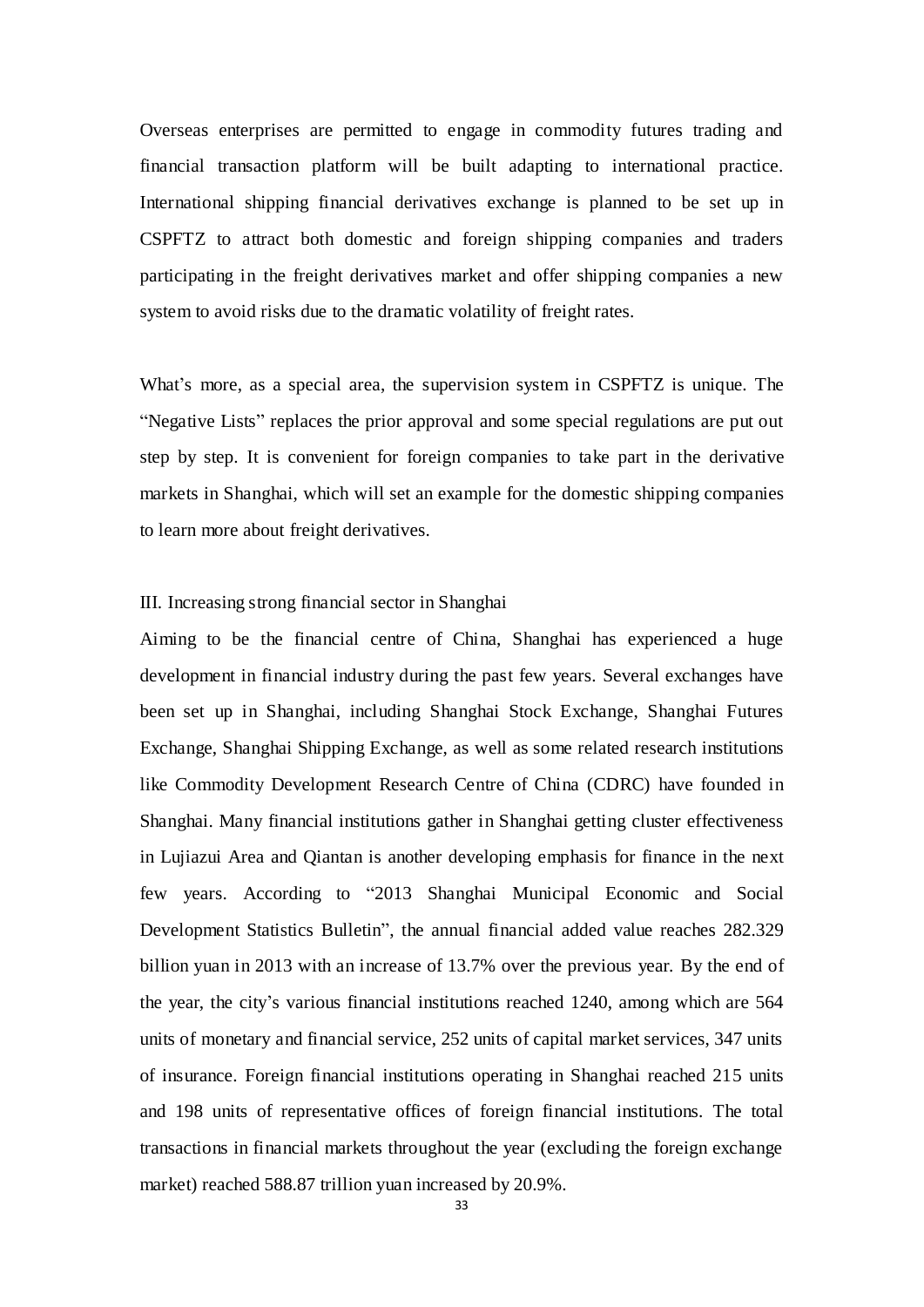IV. The economic agglomeration and radiation effect of Shanghai in the region Standing at the estuary of the Yangtze River, Shanghai connects the inland with the outbound market. In addition, Shanghai is almost at the middle point of China's coast. Therefore Shanghai is a natural combination of waterways in China which is convenient for cargo transport. With the industrial restructuring and the regional integration of the Yangtze River delta, Shanghai has a more and more obvious economic agglomeration and radiation effect. The import and export trade volume through customs of Shanghai in 2013 reached 81.21 billion US dollars and the total value of foreign trade imports and exports were only 33.14 billion US dollars.<sup>19</sup> The balance of these two statistic data is the imports and exports of other provinces and cities through Shanghai port, which further embodies the concentration and radiation effects of Shanghai.

# <span id="page-42-0"></span>**4.2.4 Threats analysis of developing freight derivatives in SSE**

I. The competition of freight derivatives in other shipping exchanges Since the first freight derivative BIFFEX was introduced by Baltic Exchanges in 1985, the freight derivatives have experienced a huge development in the world. "Hybrid" FFAs are widely used after the 2008 financial crisis, which was firstly introduced by LCH.Clearnet in September 2005, to avoid the counterparty risks by clearing the contracts in the exchange. Nowadays the main trading platforms clearing freight derivatives are LCH.Clearnet, Cleartrade Exchange (CLTX), Norwegian Futures and Options Clearing House (NOS) and Singapore Exchange (SGX) AsiaClear. Most of them focus on the FFA markets including FFA options and FFA swaps and provide clearing services for the participants. As to container freight derivatives, LCH.Clearnet provides the products of TEU CFSAs, FEU CFSAs and WCI Containers as well as SGX offers similar services.

 $\overline{a}$ 

<sup>19</sup> Shanghai Statistics Bureaue, (2014), *Shanghai Municipal Economic and Social Development Statistics Bulletin of 2013.* Retrieved 28 May 2014 from the World Wide Web[: http://www.stats-sh.gov.cn/sjfb/201402/267416.html](http://www.stats-sh.gov.cn/sjfb/201402/267416.html)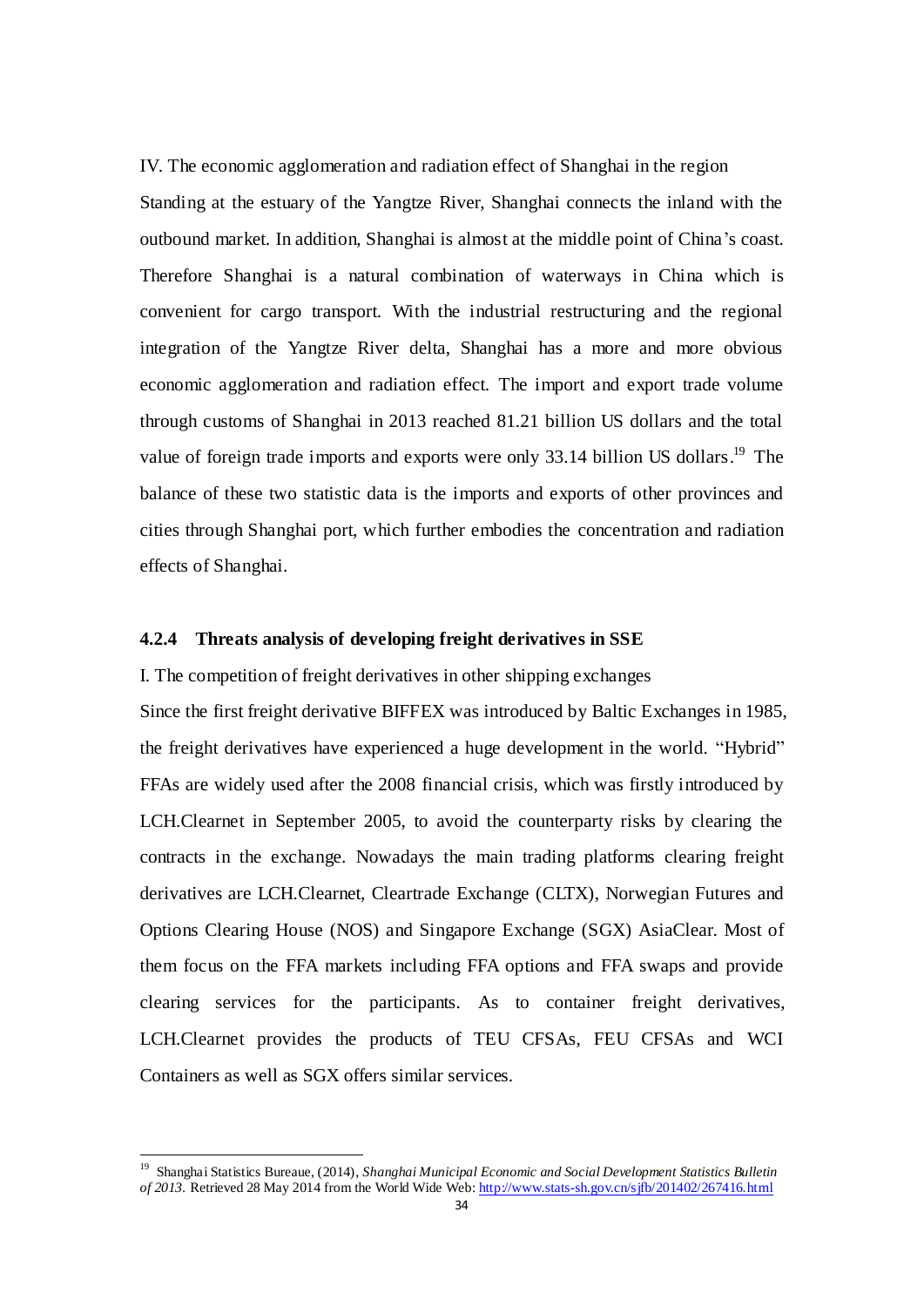II. The construction of shipping finance in other domestic cities

There are many other domestic cities announcing to build international or regional financial centre for the purpose of promoting the development of economy such as Beijing, Tianjin, Nanjing, Dalian, Shenzhen, etc. Some of them are big ports and also plan to construct international or regional shipping centre. It is inevitable to form a fierce competition especially facing the limited resources during the development, for example Dalian has set up commodity exchange. How to transfer the domestic threat to benign competition benefiting for both parties should be taken into account.

#### <span id="page-43-0"></span>**4.3 Forming the Confrontation Matrix**

By making the SWOT analysis and forming relevant confrontation matrix, the WO strategies should be dominated in current development of freight derivatives in Shanghai Shipping Exchange and ST strategies also need to be effectively applied for further development. On one side, it is a good opportunity for SSE to develop freight derivatives at present when the global shipping is at downturn and many parties are making full of preparation for the next eruption of the market. On the other side, with the target of becoming the international shipping centre and financial centre, Shanghai gathers a lot of corresponding resources involving a potential large market, supported policies and good district and freight derivatives as a actual operation relating to both shipping and finance have a great development space in good conditions.

| Table 4.2 Summary of SWOT analysis |  |
|------------------------------------|--|
|                                    |  |

| <b>Strengths</b>                              | Weakness                                         |  |
|-----------------------------------------------|--------------------------------------------------|--|
| I. Adequate shipping elements for developing  | I. Limited conscious of domestic shipping        |  |
| freight derivatives in SSE                    | companies participating in freight derivatives   |  |
| II. Open innovation and friendly policies for | market                                           |  |
| developing freight derivatives in SSE         | II. Small-scale of domestic freight derivatives  |  |
|                                               | market and limited products of<br>freight        |  |
|                                               | derivatives                                      |  |
|                                               | inter-disciplinary<br>III.<br>Lack of<br>talents |  |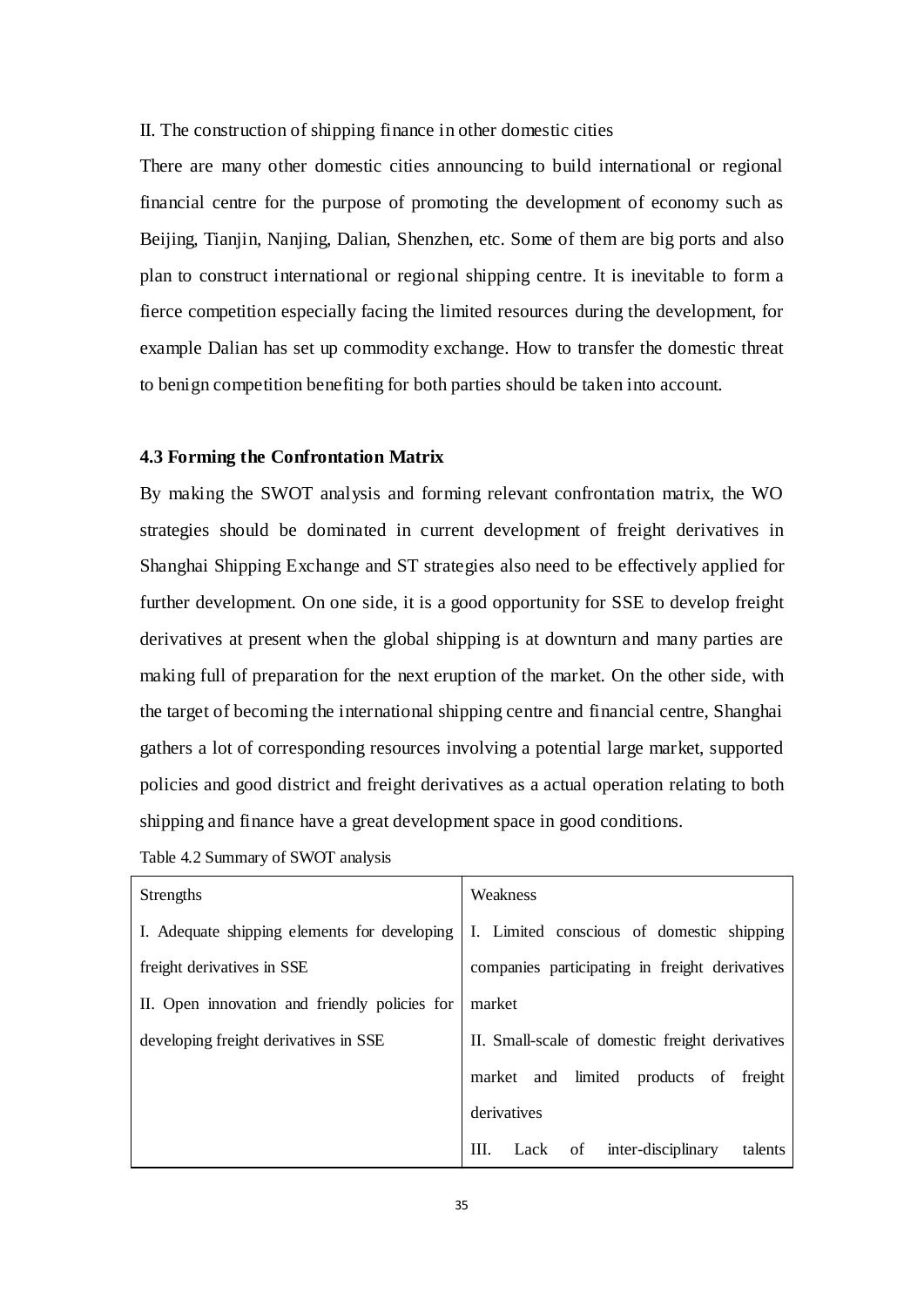|                                                        | understanding both shipping and finance           |
|--------------------------------------------------------|---------------------------------------------------|
| Opportunity                                            | <b>Threats</b>                                    |
| I. The transfer of world shipping centre               | I. The competition of freight derivatives in      |
| II. The establishment of China (Shanghai) Pilot        | other shipping exchanges                          |
| Free Trade Zone                                        | II. The construction of shipping finance in other |
| financial<br>strong<br>III. Increasing<br>sector<br>in | domestic cities                                   |
| Shanghai                                               |                                                   |
| IV. The economic agglomeration and radiation           |                                                   |
| effect of Shanghai in the region                       |                                                   |

Table 4.3 Confrontation Matrix

|             | Strength $(S)$                            | Weakness (W)                                |
|-------------|-------------------------------------------|---------------------------------------------|
| Opportunity | SO strategy                               | WO strategy                                 |
| (0)         | I. Allocate resources efficiently in both | I. Strengthen education of freight          |
|             | shipping and financial sector             | derivatives in domestic market              |
|             | II. Improve the shipping industry chain   | II. Use attractive talent polices to gather |
|             | from low-end services to high-end         | experts                                     |
|             | services                                  | III. Diversify the products of freight      |
|             | III. Enhance the researching ability to   | derivatives in SSE                          |
|             | increase the products of freight          |                                             |
|             | derivatives                               |                                             |
| Threats (T) | ST strategy                               | WT strategy                                 |
|             | I. Learn from the successful experience   | I. Attract more shipping companies,         |
|             | of foreign freight derivatives            | financial institutions, traders and other   |
|             | II. Cooperate with other exchanges to     | parties to settle in Shanghai and           |
|             | promote products of each other            | participate in freight derivatives market   |
|             |                                           | II. Focus on domestic market                |

# <span id="page-44-0"></span>**5. Development strategies and path of freight derivatives of Shanghai Shipping**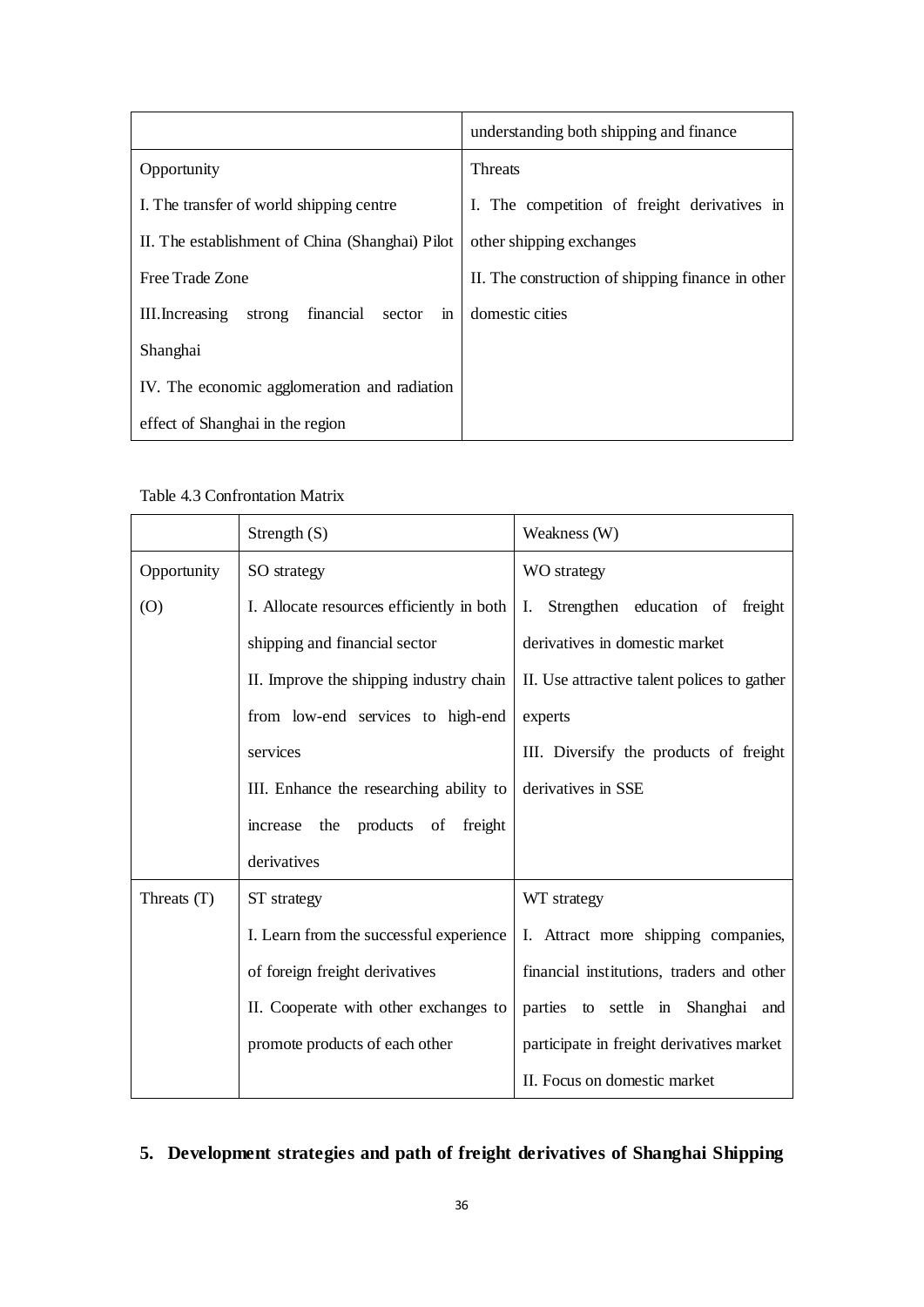#### **Exchange**

<span id="page-45-0"></span>**5.1 Development strategies of freight derivatives of Shanghai Shipping Exchange** Established as the unique National Shipping Exchange, Shanghai Shipping Exchange takes major initiatives in the construction of Shanghai international shipping center with the functions of protecting shipping market fair competition, regulating shipping transactions and communicating shipping information, of which freight rate index have been paid more attention and great efforts on the development of freight derivatives, especial derivatives underlying on the SCFI, have been made in recent years.

As the imbalance of the development of freight derivatives between the domestic and the abroad, Shanghai Shipping Exchange has pushed forward the derivatives underlying on the SCFI in the cooperation with foreign exchange while the domestic freight derivatives market was slow to open. According to the "three-step" development plan of the freight derivatives of Shanghai Shipping Exchange, it is first to realize the transaction of CFSA underlying on the SCFI abroad. Then achieve futures contracts of freight rate of containers in domestic and finally launch futures underlying on international container freight rate index in good time. On this basis, the framework of freight rate index of Shanghai Shipping Exchange has been built fundamentally till now and relevant freight derivatives are in research and will be launched in near future.

As the result of SWOT analysis, the short-term and long-term strategies of developing freight derivatives of Shanghai Shipping Exchange should be both taken into account. The WO strategies should be applied for the short-term development and the ST strategies should be applied for the long-term development. In short-term, SSE should highlight its opportunities for developing the freight derivatives, especially as the establishment of CSPFTZ and the changing in the global shipping structure. At the same time, with the existing freight index and relevant derivatives, SSE should facility the transactions of freight derivatives in the domestic market by best efforts.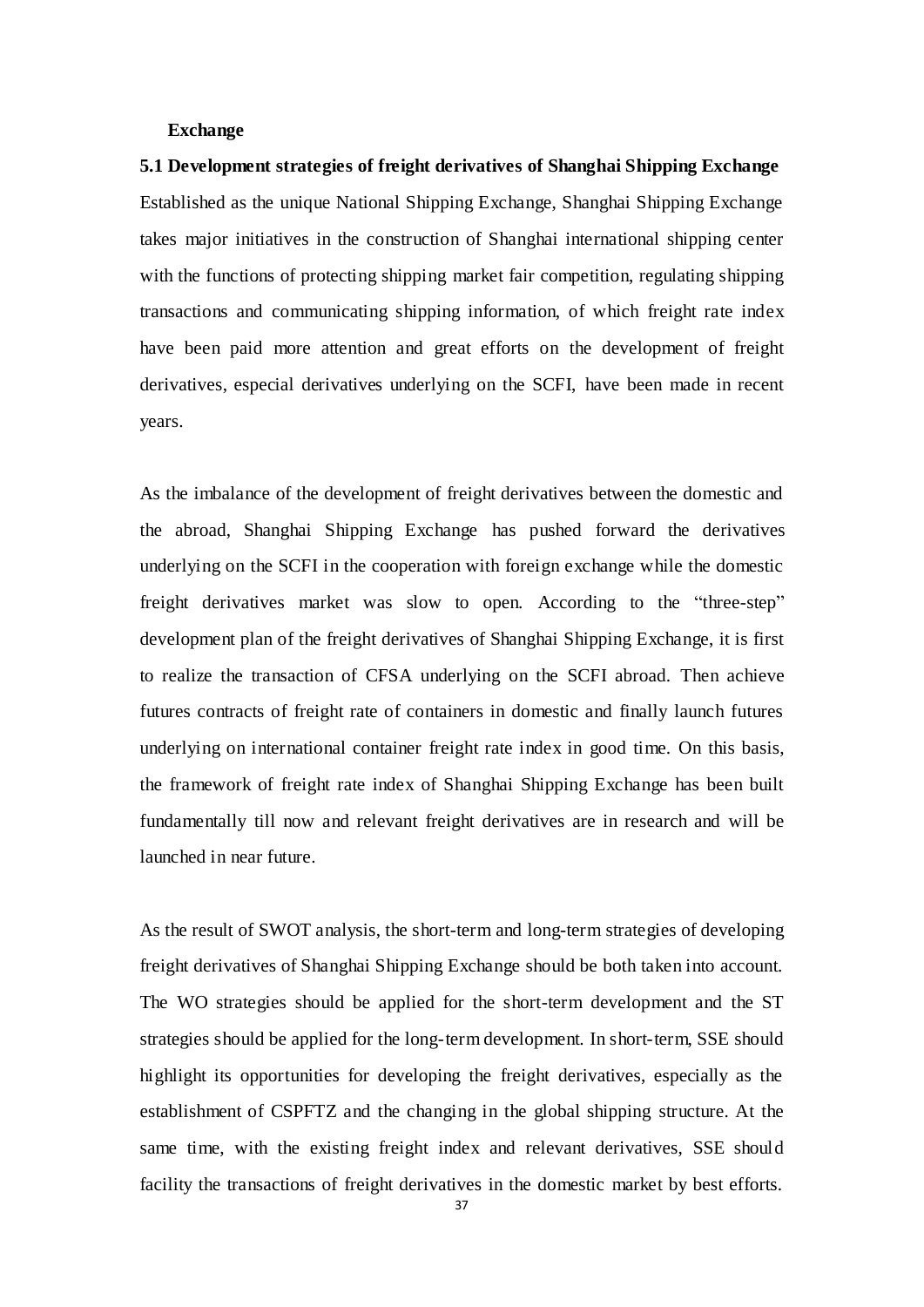In long-term, the integrity and comprehensiveness of the freight rate index should be improved and the derivative products should be diversified with own characteristics to have differences with others in the world. Meanwhile SSE should cooperate with more exchanges both in China and at abroad to expand its global influence.

#### <span id="page-46-0"></span>**5.2 Development path of freight derivatives of Shanghai Shipping Exchange**

### <span id="page-46-1"></span>**5.2.1 Complete the framework of freight derivatives of SSE till the end of 2015**

It is necessary to build a basic framework for the development of freight derivatives in Shanghai as it is almost completely new in the domestic. After several years' investigations and researches, Shanghai Shipping Exchange chose the container as the innovation point and made an initial development plan. The new SCFI published in 2009 plays a pioneer role on the development of freight derivatives in Shanghai. In January 2010, the first CFSA underlying on the SCFI in the world was executed and cleared in the six months later in SGX. In June 2011, SSEFC launched the container products which are traded through the electronic platform. As to the dry-bulk and tanker freight derivatives, in 2011 SSECF launched the domestic freight derivatives underlying on the CBCFI relating to the coastal coal transport in China. And in 2012, Shanghai Shipping Exchange published China Import Dry Bulk Freight Index (CDFI) and China Import Crude Oil Tanker Freight Index (CTFI) in succession to make early-stage preparations for the launch of derivatives in corresponding sector.

| Table 5.1 The development history of freight derivatives in Shanghai shipping finance |  |
|---------------------------------------------------------------------------------------|--|
|                                                                                       |  |

| Time    | Market development                                                    |
|---------|-----------------------------------------------------------------------|
| 2009.10 | SSE republished new SCFI                                              |
| 2010.1  | The first CFSA underlying on SCFI was executed                        |
| 2011.3  | SSEFC was established and began to set up electronic trading platform |
| 2011.6  | Container products underlying on SCFI were launched by SSEFC          |
| 2011.12 | Coal products underlying on CBCFI were launched by SSEFC              |
| 2012.11 | SSE published CDFI and CTFI in trial                                  |
| 2013.1  | Chinese Currency (RMB) FFAs started trading                           |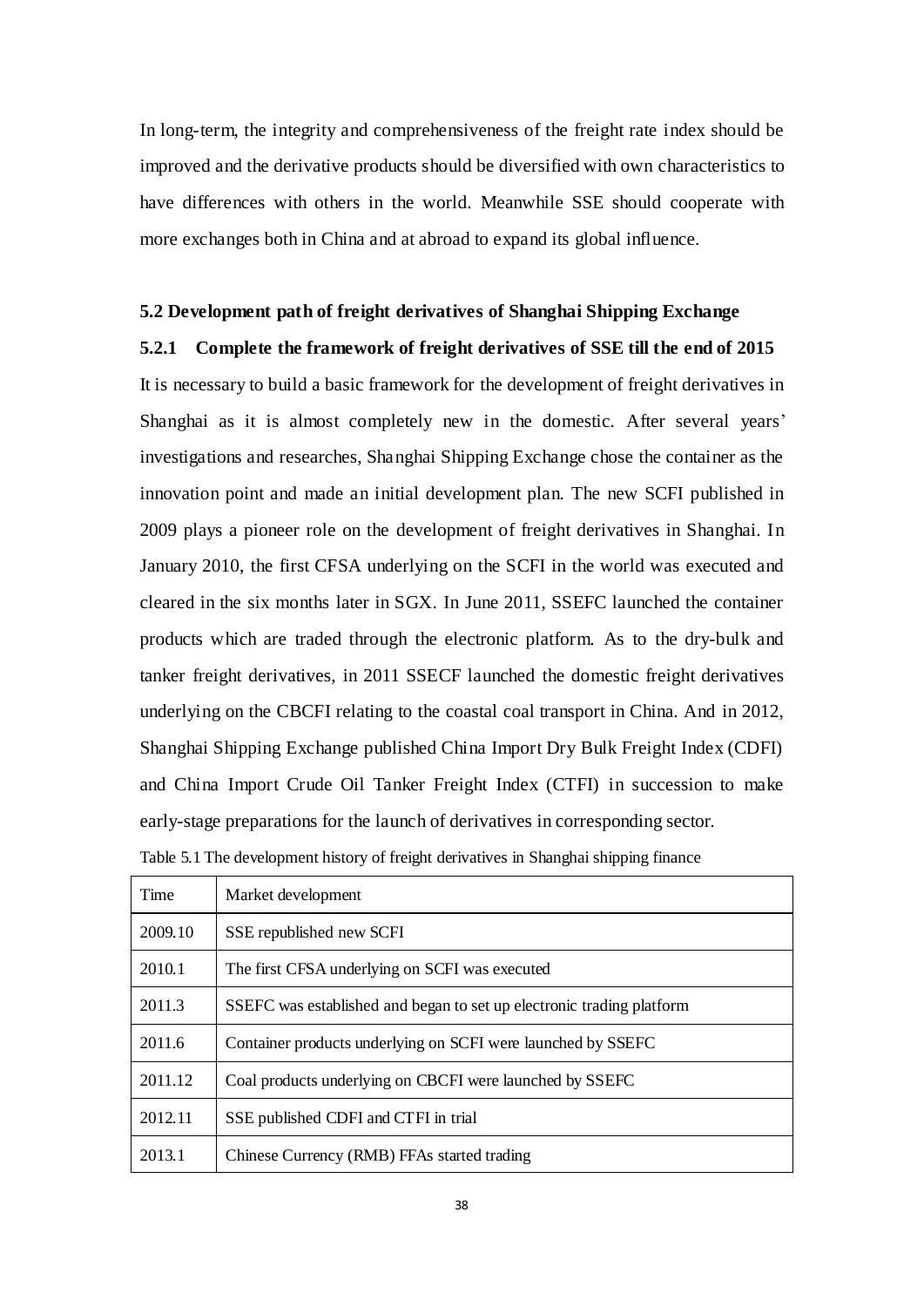All of the freight indices (SCFI, CBCFI, CDFI and CTFI) have a strong factor of China that the one of the calling ports is in China as China occupies a large proportion of global trades derived shipping. The freight derivatives are a good instrument to verify the accuracy and correlation of the indices. The framework of freight indices involving dry-bulk, tanker and container sectors has elementarily constructed and the container freight derivatives based on SCFI has a good start while it still has a long way to get the trading volume of FFAs, with the same as other relevant freight derivatives going to be released in the future. For example the international dry-bulk capacity transaction contract of SSEFC is now seeking for public opinions at second time. Developing at this rate, by the end of 2015, the freight derivatives underlying on each separate route of SCFI, CBCFI, CDFI and CTFI will be introduced to the public, at least among the domestic companies.

<span id="page-47-0"></span>**5.2.2 Cultivate a mature domestic freight derivatives market till the end of 2018** The freight derivatives are relatively fresh in China compared to that in Europe and America where the markets have generally come into maturity after decades' development while the domestic freight derivatives market is small in size, relatively speaking.

The cultivation of domestic freight derivatives market can be started from the individuals among market participants. Derivatives brokers are a part of them of which qualification certification system should be applied for. In 2013, SSEFC has held twice trainings of freight derivatives brokers successfully. It is also necessary for employees of shipping companies, traders as well as financial institutions to know more about freight derivatives. Colleges and universities are able to establish relevant courses of on-the-job education. For example, Shanghai Advanced Institute of International Shipping is now in the construction aiming to cultivate high-end service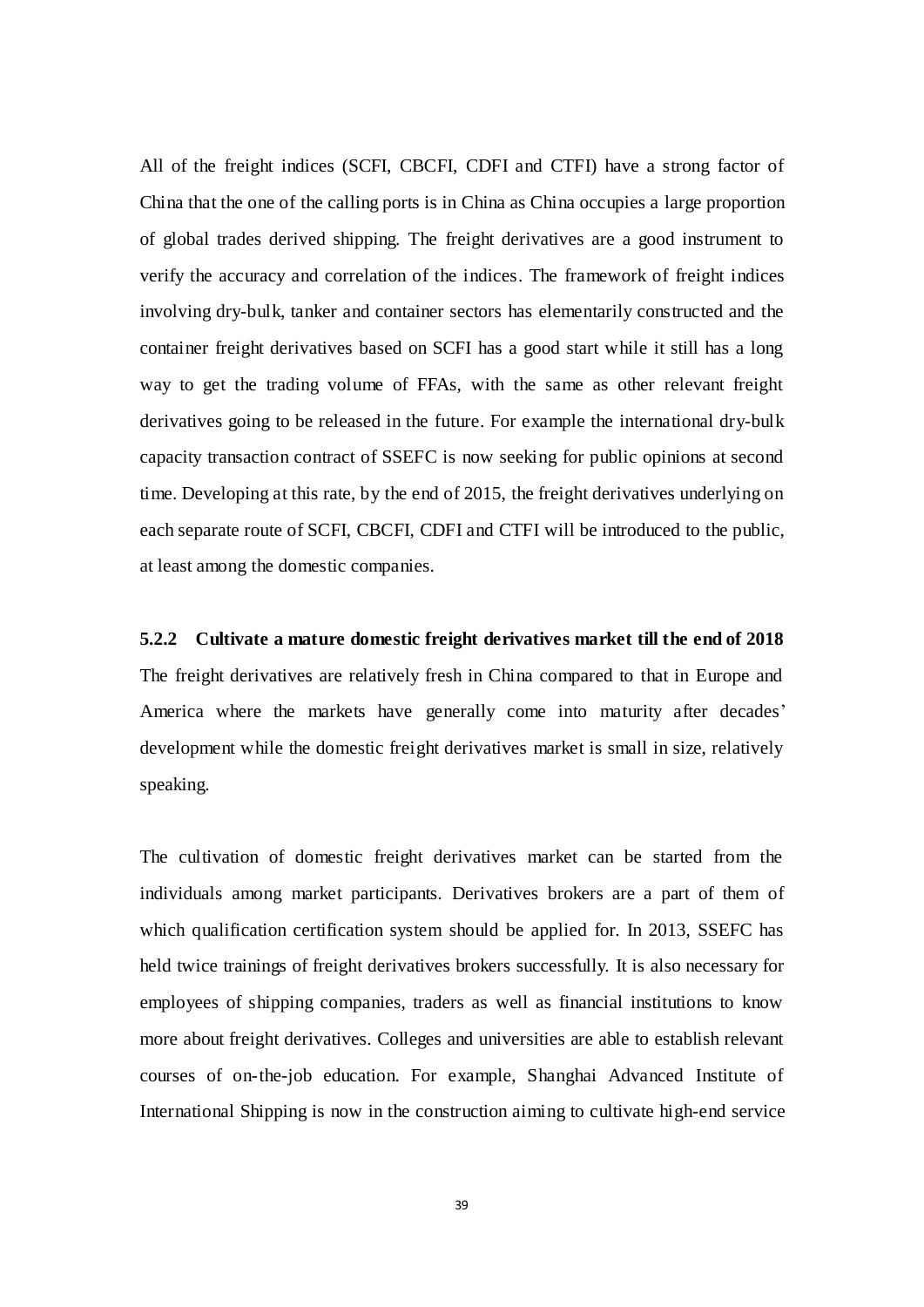personnel in the industry of modern shipping.  $^{20}$ 

Apart from the individuals, domestic large-scale shipping companies are the main part of freight derivatives market. However, as the failure of COSCO in the FFA market in 2008, the SASAC strengthens the supervision of state-owned companies' participating in the freight derivatives market, from which the shadow of government intervention in the market can been seen. As a policy-driven of development of freight derivatives in Shanghai other than a natural formation of market, domestic freight derivatives market was not large in the beginning. The number of market participants will be increase step by step with the coordination between institutional environment and market situation. To avoid speculative actives of some companies in the freight derivatives market, the contracts are designed to be settlement in real ship capacity by SSEFC, which reminds the participants to pay more attention of hedging to avoid the risks due to the volatility of freight rate. It will help to cultivate a healthy and mutual-benefit freight derivatives market.

The education of freight derivatives of the shipping-related practitioners should start as quickly as possible since it usually takes at least one year to complete the education while it will spend more time to practice in the reality. As more employees in the shipping-related companies begin to realize the functions of the freight derivatives, the domestic freight derivatives market may come into maturity generally. This period will last for several years with the construction of framework of freight derivatives of SSE and it is estimated to come true by the end of 2018.

### <span id="page-48-0"></span>**5.2.3 Update the products on and on to expand international influence**

As shipping is an international industry, it changes rapidly and unpredictably. Just like ―Butterfly Effect‖, a small accident somewhere in the world may cause a huge reaction in the other part. It is hard to make a constant composition of index to reflect

 $\overline{a}$ 

<sup>&</sup>lt;sup>20</sup> The Shanghai Advanced Institute of International Shipping web site gives further information on course (http://saiis.shmtu.edu.cn )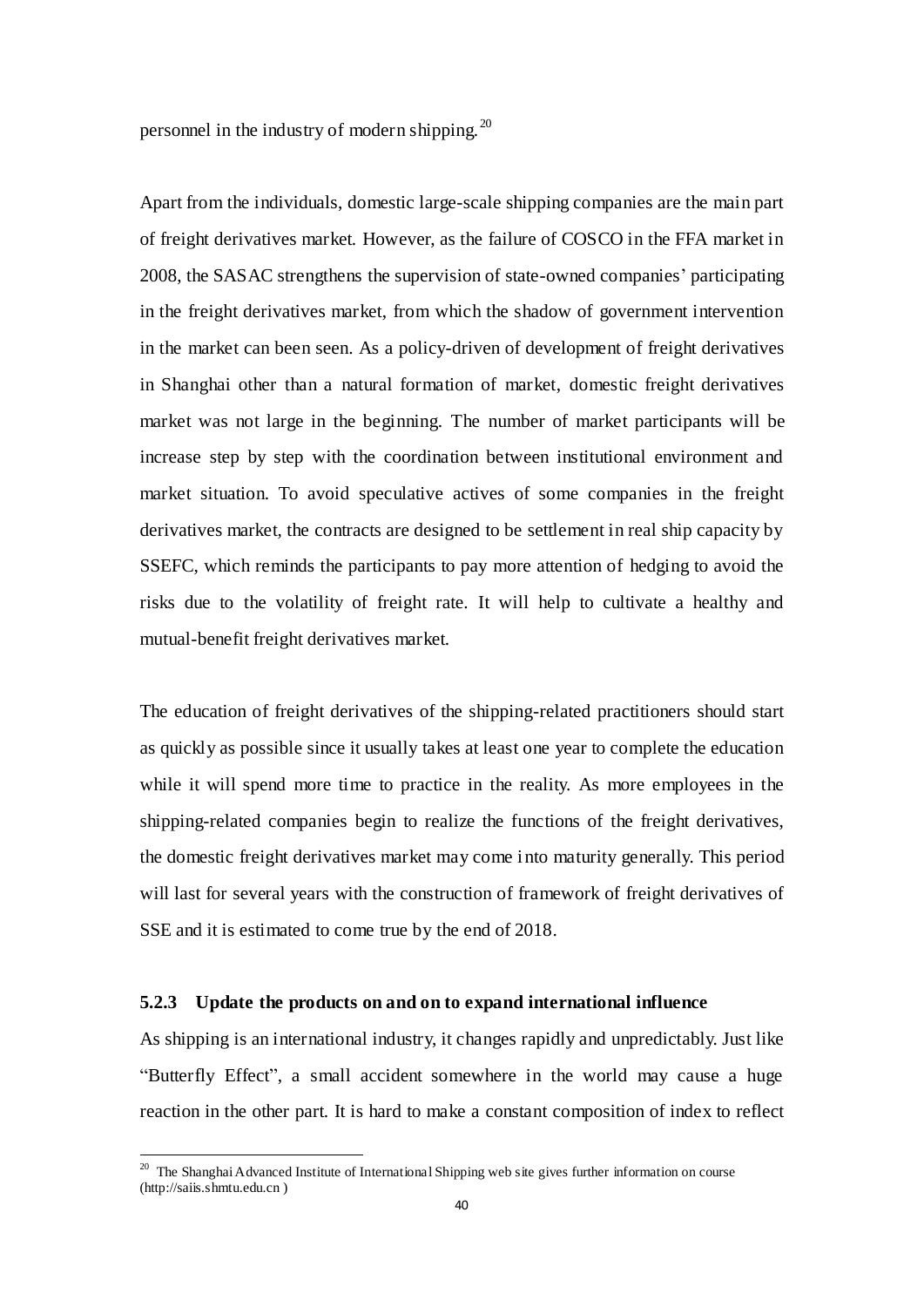the changeable market. Therefore the index should be updated to reflect an accurate and actual spot market, which directly affects the freight derivatives market. It is not only controlled by the competitive market but also needed an effective supervise system. One statement of the collapse of BDI in 2008 is that the financial institutions made lots of speculative transactions forming a huge bubble which was broken amid the financial crisis.

On the other hand, derivative products are not only traded on the exchange but also traded over the count. The main difference is the burden of counterparty risks, of which the OTC contracts can be cleared in the clearing house and it is widely applied nowadays. Electronic platform is another innovation in the recent years. SSEFC put out the electronic trading platform of freight derivatives in 2011 as well as the Baltic Exchange Derivatives run the Baltex, a central screen based trading solution for the dry-bulk FFA market in almost the same time. They both hope to bring greater transparency, confidence and liquidity to the freight derivatives market. Despite of the counterparty risks, the core competition power in the market is the products of freight derivatives, in other words, a more well and rational design of contracts, as well as the diversification of freight derivatives products meeting the different needs of the participants. From this point of view, RMB FFAs and local freight derivatives products in Shanghai can be well complementary to each other.

#### <span id="page-49-0"></span>**6. Summary and conclusion**

#### <span id="page-49-1"></span>**6.1 Author's recommendation and conclusion**

Freight derivatives are an interdisciplinary instrument of shipping and finance to avoid freight rate risks during operation. The thesis makes the study on the major freight derivatives products, namely BIFFEX, FFAs and Freight Options, in the world and analysis its functions and main market participants. And then focus on the development of freight derivatives in China especially in Shanghai. There are currently five freight futures products underlying on five different routes among two indices published by Shanghai Shipping Exchange. FFAs have been able to be settled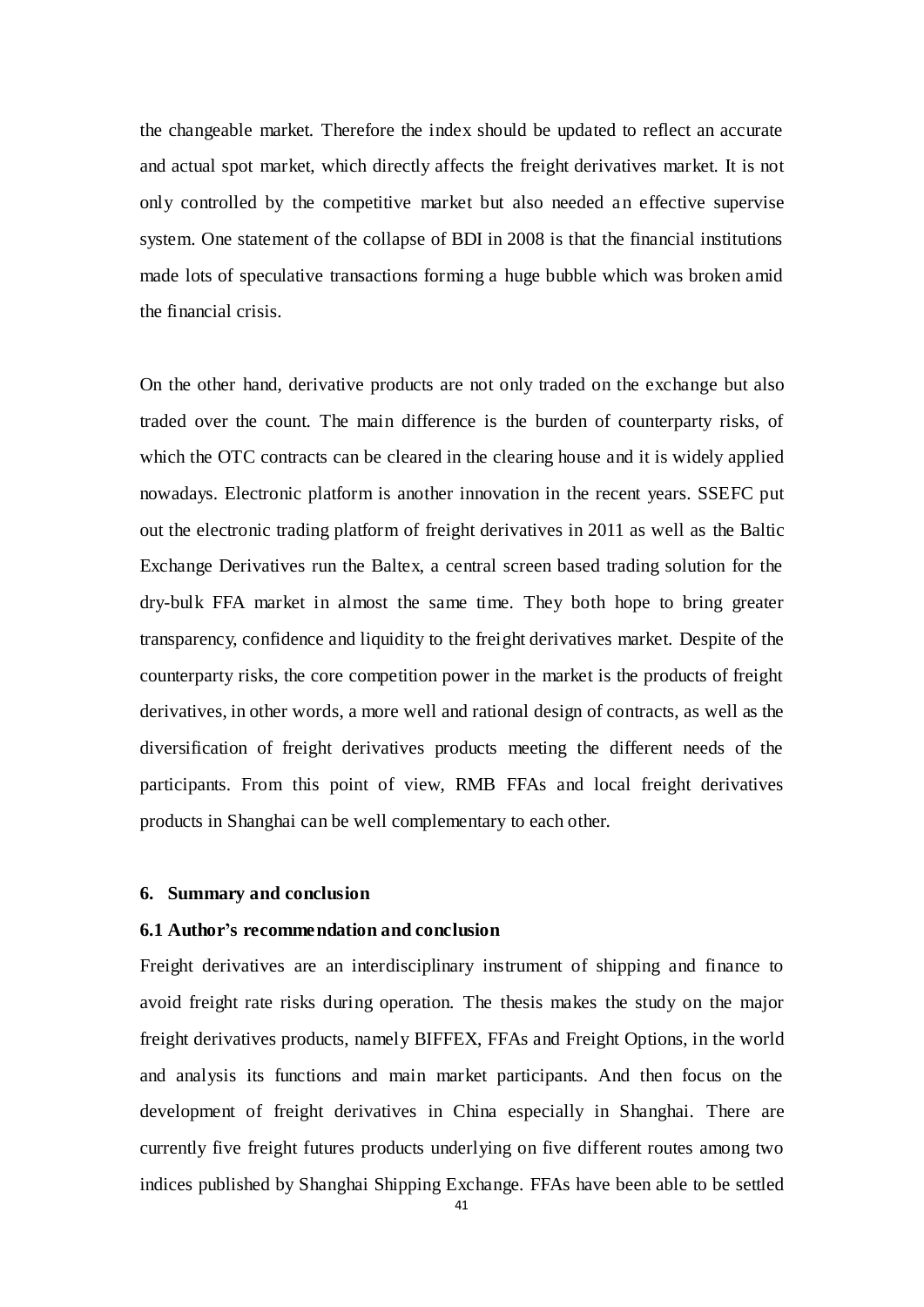and cleared by RMB in Shanghai called Chinese Currency FFAs. Later the SWOT analysis is applied for the status analysis of development of freight derivatives in Shanghai especially after the establishment of China (Shanghai) Pilot Free Trade Zone and the conclusion that the WO and ST strategies are supposed to be taken in the development has been reached. Finally the development phase of freight derivatives in Shanghai has been proposed on the basis of the previous effort and the status quo. The conclusions of the thesis are as follows.

I. The freight derivatives are one kind of financial derivatives specific in shipping. The failure of BIFFEX and collapse of BDI causing a credit threat in FFAs market tell us that the freight derivatives market should keep transparency and liquidity for all market participants to enhance their confidence of the market.

II. Through SWOT analysis, it is a good opportunity to develop the freight derivatives in Shanghai as the large potential domestic market and friendly policies especially in China (Shanghai) Pilot Free Zone where allowing both domestic and overseas capital to invest freight derivatives through reform experimentation of Chinese exchange rate regime. However the weakness of immature freight derivatives market should be improved by correct guide of market and more education of freight derivatives to domestic market as well as gathering more experts.

III. The freight derivatives are fresh in China and its development in Shanghai is still in fledging period. The basic framework of freight index covering several sectors in shipping with emphasis on Chinese market has been set up. The electronic trading platform of SSEFC is an innovation and good for forming a fair and transparent market while relevant freight derivatives are of limited number and waiting for further investigations.

#### <span id="page-50-0"></span>**6.2 Deficiencies and prospects**

With the limitation of author's ability and lack of practice experience, the thesis has several deficiencies in following aspects.

I. There is mostly qualitative analysis and lack of further quantitative analysis in the thesis which may lack convincing and easily to makes the understanding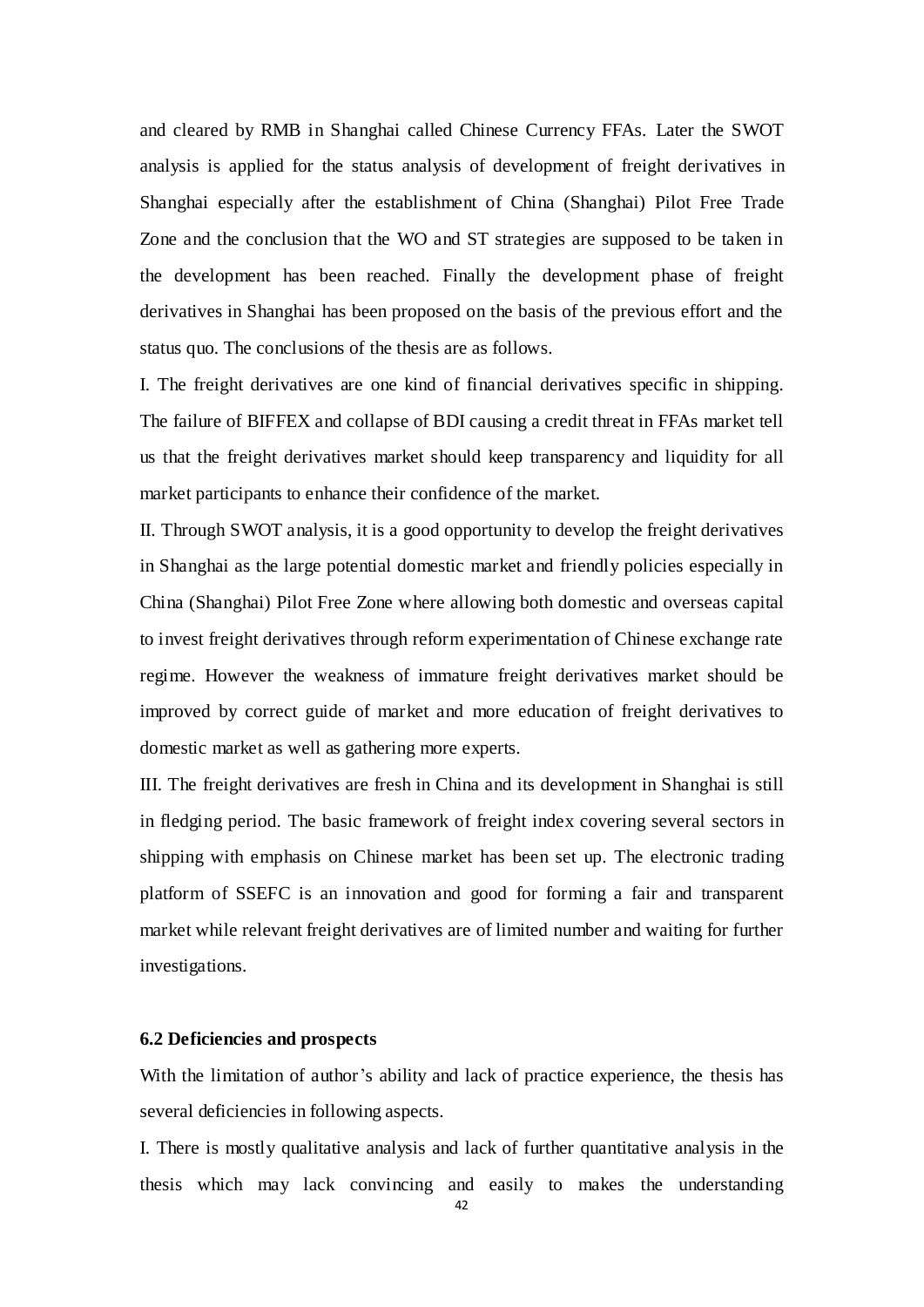incomprehensive.

II. As the rapid development of China (Shanghai) Pilot Free Trade Zone, the new policies are announced frequently which may cause the changeable environment for developing freight derivatives in Shanghai.

III. The discussion of two new indices, CDFI and CTFI, formally published by SSE in 2013 is limited because of the lack of more details.

For further study on the development of freight derivatives in Shanghai, it can be discussed in further aspects.

I. Use quantitative analysis to discuss the probability of developing other kinds of freight derivatives underlying on SCFI.

II. Do further study on the investment strategy of freight derivatives on the basis of study on the prices in the futures market.

III. Investigate the relationship between the spot and futures freight rate of SCFI and compared to that of BDI.

#### <span id="page-51-0"></span>**References & Bibliography**

- 1. YUAN Xiang, LIU Jinming, HE Jing, (2013), Development Path of China's shipping derivatives, *Modern Management Science*, 2013(7), 70-71.
- 2. Manolis Kavussanos, (2013), *Risk Management and Derivatives in Shipping*, Unpublished Presentation, World Maritime University, Malmo, Sweden.
- 3. The Central People's Government of the People's Republic of China gives further information on courses (http://www.gov.cn/zwgk/2009-04/29/content\_1299428.htm)
- 4. Manolis G. Kavussanos, Ilias D. Visvikis, Roy A. Batchelor, (2004), Over-the-counter forward contracts and spot price volatility in shipping, *Transportation Research Part E: Logistics and Transportation Review*, Volume 40, Issue 4, July 2004, Pages 273-296.
- 5. Nicola FERRARI, (2009), *Derivatives and Risk Management in the International Maritime Sector*, Fu Dan University master's thesis, Shanghai, China.
- 6. Lambros Goulas and George Skiadopoulos, (2012)[, Are freight futures markets efficient?](http://www.sciencedirect.com/science/article/pii/S0169207012000039)  [Evidence from IMAREX,](http://www.sciencedirect.com/science/article/pii/S0169207012000039) *International Journal of Forecasting*, Volume 28, Issue 3, July–September 2012, Pages 644-659.
- 7. Steen Koekebakker, Roar Adland, Sigbjørn Sødal, (2007)[, Pricing freight rate options,](http://www.sciencedirect.com/science/article/pii/S1366554506000342) *Transportation Research Part E: Logistics and Transportation Review*, Volume 43, Issue 5, September 2007,Pages 535-548.
- 8. LIANG Wei, (2013), *Analysis of Applicability and Price Estimation of Shanghai Containerized Freight Index Derivatives*, Shanghai Jiao Tong University master's thesis, Shanghai, China.
- 9. LU Wei, (2013), *Feasibility Analysis of New Shanghai Containerized Freight Index Futures*, Shanghai Jiao Tong University master's thesis, Shanghai, China.
- 10.Wang Jun, (2011), Development of China's shipping financial derivatives, *Shipping*